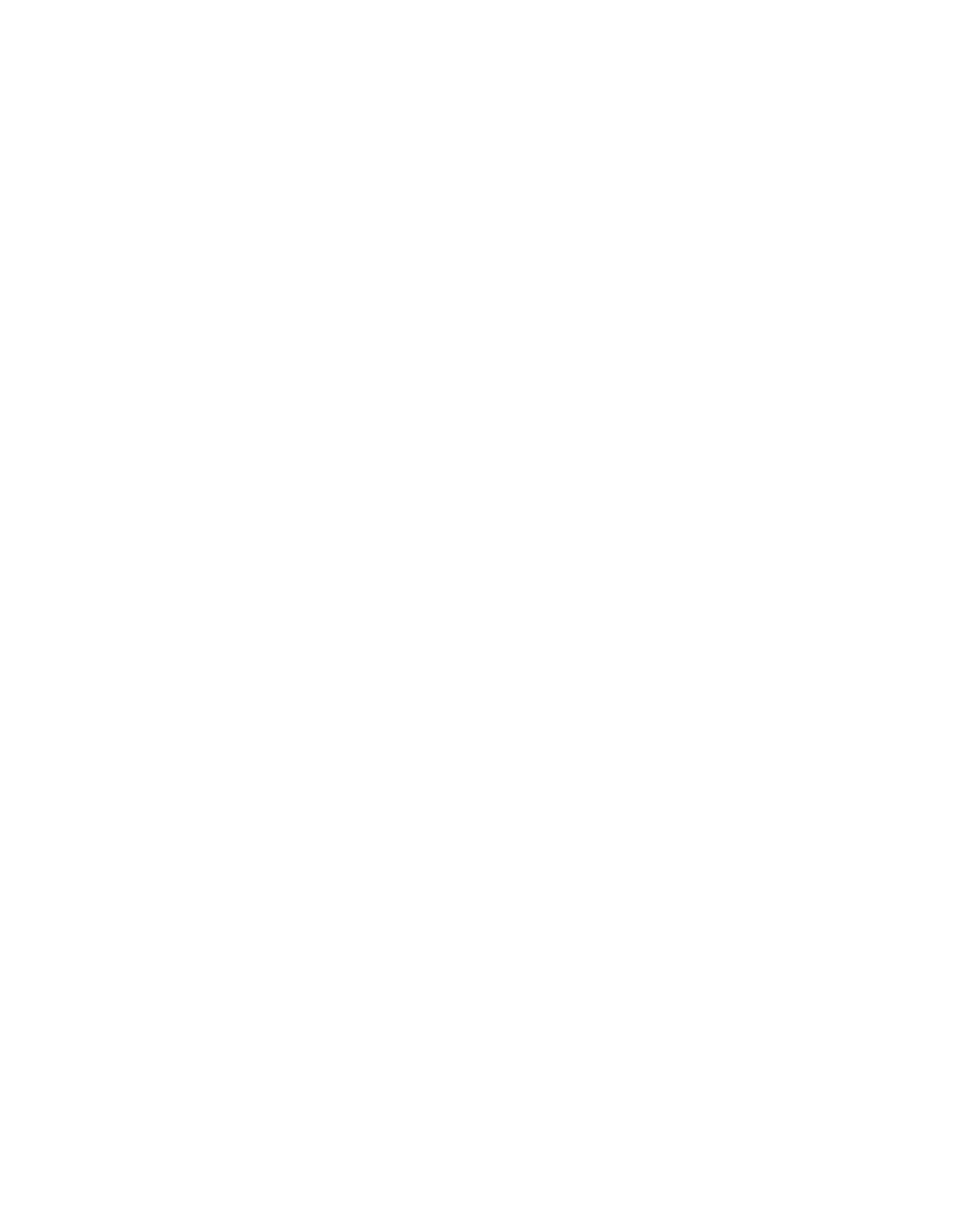### *PREFACE*

Thank you for becoming an owner of an Avidyne TAS600 series Traffic Advisory System. You have demonstrated a concern for yourself, for those who depend on you for flying safely, and for those who share the airspace around you.

Now you can fly with greater confidence and greater peace of mind knowing that your aircraft is equipped with the latest technology available for traffic alerting.

This Operation and Performance Handbook is intended as a guide to the capabilities and operation of the TAS600 Series System. By carefully reading this manual, you can become familiar with the TAS600 Series System and how to get the best performance from your investment.

**Warning**: The TAS600 Series System does not detect all aircraft. It is designed as a backup to the See and Avoid concept and the ATC Radar environment. See Limits, Appendix 1.

Refer to this handbook for the TAS600 Series System limits.

**Caution**: This handbook and the Avidyne TAS600 systems are advisory only. Any action recommended in this manual or made as a result of data supplied by the TAS600 Series System must be in accordance with applicable Aviation Regulations and common sense. The pilot in command is the final authority as to the operation of the aircraft.

## *TSO INFORMATION*

The Avidyne TAS600, TAS605, TAS610, TAS615, TAS620, and the 9900BX, collectively known as the TAS600 Series, comply with the requirements of TSO-C147 Class B. The TAS600 Series System is considered a Class A system when installed with a compatible Class A approved display.

600-00145-000 Rev 7 - i - Avidyne Traffic Advisory System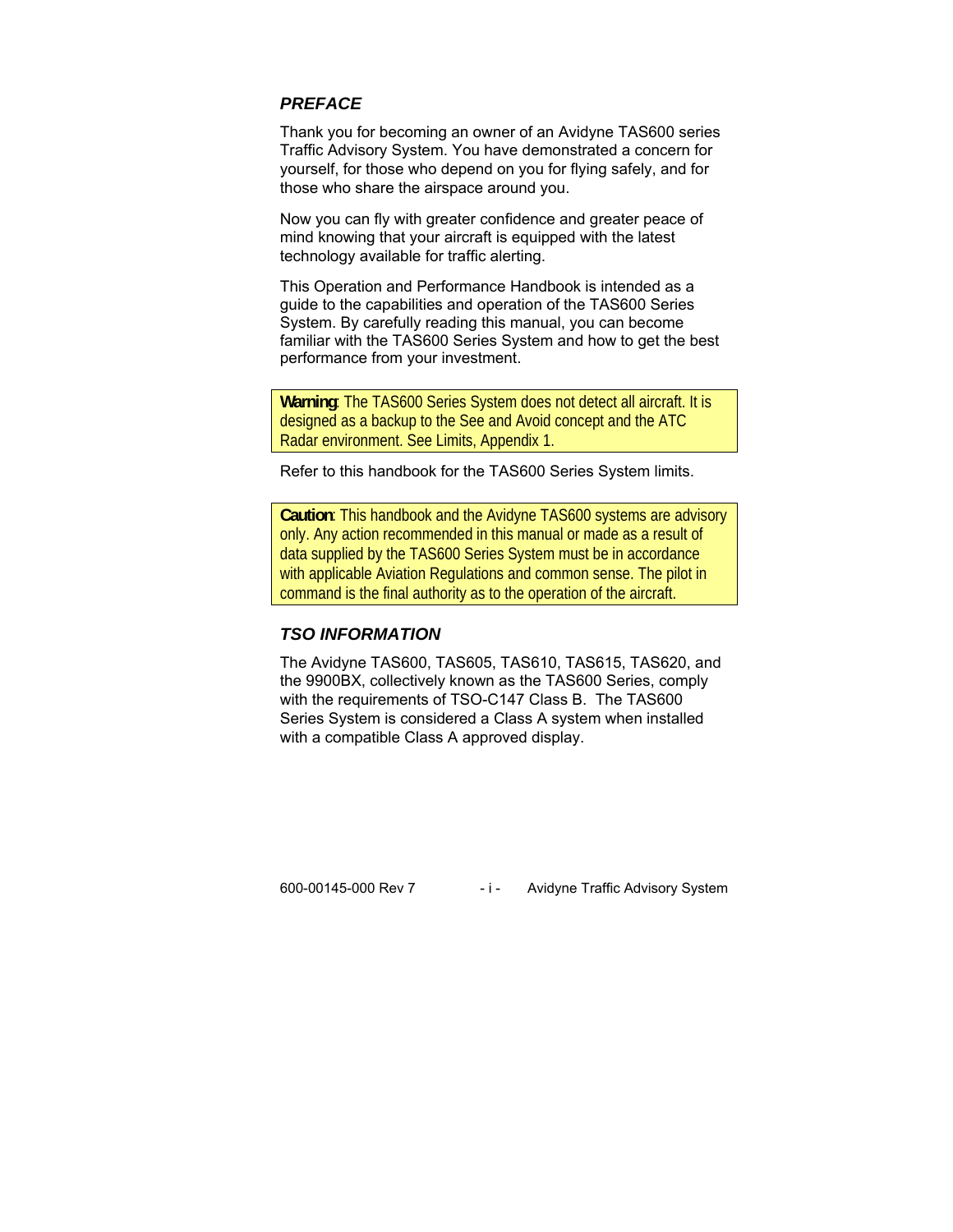### *AVIDYNE EXCLUSIVE LIMITED WARRANTY/LIMITATIONS ON LIABILITY*

Avidyne warrants the Product manufactured by it against defects in material and workmanship for a period of twenty-four (24) months from delivery. If Avidyne's Product fails to conform to this warranty, Avidyne, in its sole discretion, will either repair or replace the Product or provide a refund of the purchase price paid for the Product. This warranty is made upon the express conditions that:

- (a) Avidyne is given prompt written notice of any claimed non-conformity in the Product, with a reasonable explanation thereof;
- (b) The Product is returned to Avidyne or to an Avidyne authorized service facility;
- (c) The Product has not been altered in any manner other than as previously authorized by Avidyne in writing; and
- (d) Repairs to the Product have not been made by anyone other than Avidyne or an Avidyne authorized service facility.

This warranty does not apply to any Product which is not installed, maintained and operated in accordance with Avidyne's written instructions or which is otherwise misused, including, without limitation, to any Product which is damaged due to improper installation, maintenance or operation, tampering, alteration of serial numbers or other manufacturers data, lightning or other electrical source, or otherwise.

If warranty protection is applicable to the Product, Avidyne will use reasonable efforts to repair or replace Product within ten (10) business days of its receipt of the Product.

Any Product that has been repaired by Avidyne or replaced by Avidyne under this warranty will be subject to remainder of the original warranty term applicable to the repaired or replaced Product or will be warranted under the warranty terms above for ninety days from the date of repair or replacement, whichever period is longer.

**THIS EXCLUSIVE LIMITED WARRANTY APPLIES IN LIEU OF AND EXPRESSLY SUPERCEDES AND EXCLUDES ALL OTHER REPRESENTATIONS, AFFIRMATIONS AND/OR WARRANTIES, WHETHER EXPRESS OR IMPLIED, ORAL OR WRITTEN, INCLUDING, WITHOUT LIMITATION, ANY WARRANTY OF MERCHANTABILITY, OF FITNESS FOR A PARTICULAR PURPOSE, OF TITLE AND/OR OF NON-INFRINGEMENT. PURCHASER EXPRESSLY AND KNOWINGLY AGREES THAT NO OTHER REPRESENTATIONS, AFFIRMATIONS OR WARRANTIES, WHETHER EXPRESS OR IMPLIED, ORAL OR WRITTEN, FORM PART OF ANY PURCHASE AND SALE TRANSACTION RELATED TO THE PRODUCT.**

**AVIDYNE'S (AND ITS AFFILIATES') AND ANY PRODUCT COMPONENT SUPPLIER'S SOLE RESPONSIBILITY AND LIABILITY RELATED TO THE PRODUCT OR ARISING OUT OF OR RELATED TO ITS PURCHASE, SALE, PERFORMANCE, RELIABILITY OR USE ARE LIMITED TO ITS REPAIR OR REPLACEMENT, OR TO A REFUND OF THE PURCHASE PRICE, IN AVIDYNE'S SOLE DISCRETION. IN NO EVENT WILL AVIDYNE (OR ITS AFFILIATES) OR ANY SUPPLIERS OF PRODUCT COMPONENTS BE RESPONSIBLE OR LIABLE FOR ANY OTHER DAMAGE OF ANY NATURE WHATSOEVER, INCLUDING DIRECT, INDIRECT, INCIDENTAL, CONSEQUENTIAL, SPECIAL, LOSS OF USE, LOSS OF REVENUE OR PROFIT, PROPERTY DAMAGE, PERSONAL INJURY, WRONGFUL DEATH, OR OTHER DAMAGE (WHETHER OR NOT AVIDYNE (OR ITS AFFILIATES) WERE NOTIFIED OF THE POSSIBILITY THAT ANY DAMAGE MIGHT BE INCURRED), ARISING OUT OF OR RELATED TO THE PRODUCT, ITS PURCHASE OR SALE, ITS PERFORMANCE OR RELIABILITY, OR THE USE OR INABILITY TO USE THE PRODUCT, FOR ANY REASON, INCLUDING DUE TO ANY** 

Avidyne Traffic Advisory System - ii - 600-00145-000 Rev 7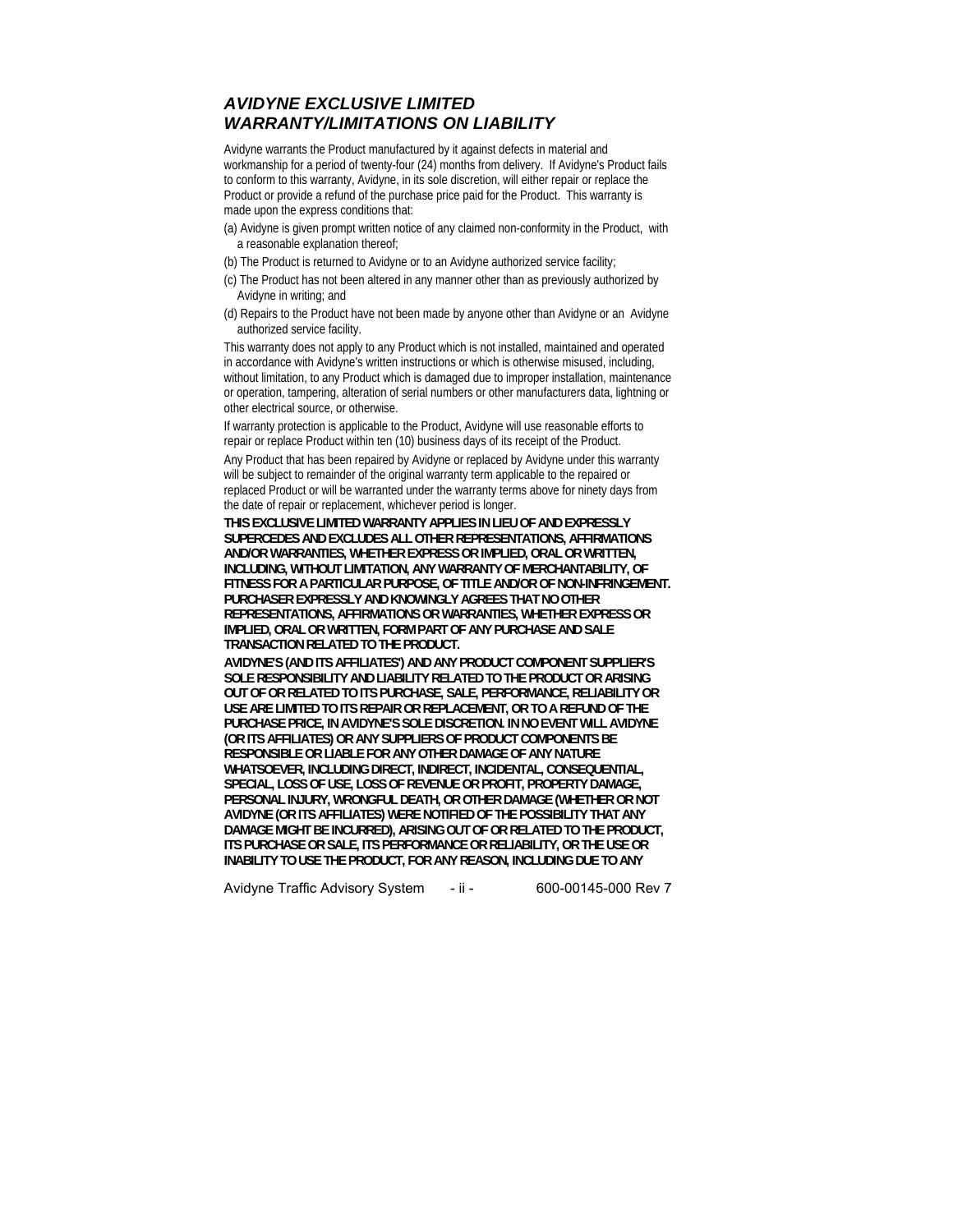**PRODUCT DEFECT OR DEFECTS OR ANY ACTION OR INACTION OF ANY NATURE (INCLUDING CLAIMED OR ACTUAL NEGLIGENCE OR GROSS NEGLIGENCE) BY AVIDYNE OR ANY SUPPLIERS OF PRODUCT COMPONENTS. NEITHER THIS EXCLUSIVE LIMITED WARRANTY NOR AVIDYNE'S OR ANY PRODUCT COMPONENT SUPPLIER'S RESPONSIBILITY OR LIABILITY WILL IN ANY WAY BE ENLARGED OR OTHERWISE ALTERED DUE TO AVIDYNE'S PROVISION OF TECHNICAL SUPPORT OR TRAINING RELATED TO THE PRODUCT.**

**WITHOUT LIMITING THE FOREGOING, NEITHER AVIDYNE (NOR ITS AFFILIATES) MAKE ANY REPRESENTATIONS, AFFIRMATIONS OR WARRANTIES REGARDING OR RELATED TO PRODUCTS NOT MANUFACTURED BY AVIDYNE OR REGARDING OR RELATED TO THE PERFORMANCE OR RELIABILITY OF ANY SUCH PRODUCT, EITHER ALONE OR WHEN USED WITH ANY PRODUCT MANUFACTURED BY AVIDYNE, OR THE SUITABILITY OF ANY SUCH PRODUCT FOR USE WITH ANY PRODUCT MANUFACTURED BY AVIDYNE. AVIDYNE (AND ITS AFFILIATES) EXPRESSLY DISCLAIM ANY AND ALL REPRESENTATIONS, AFFIRMATIONS AND/OR WARRANTIES REGARDING OR RELATED TO ANY SUCH PRODUCTS. IN NO EVENT WILL AVIDYNE (OR ITS AFFILIATES) BE RESPONSIBLE OR LIABLE FOR ANY DAMAGE OF ANY NATURE WHATSOEVER, INCLUDING DIRECT, INDIRECT, INCIDENTAL, CONSEQUENTIAL, SPECIAL, LOSS OF USE, LOSS OF REVENUE OR PROFIT, PROPERTY DAMAGE, PERSONAL INJURY, WRONGFUL DEATH, OR OTHER DAMAGE (WHETHER OR NOT AVIDYNE (OR ITS AFFILIATES) WERE NOTIFIED OF THE POSSIBILITY THAT ANY DAMAGE MIGHT BE INCURRED), ARISING OUT OF OR RELATED TO PRODUCTS NOT MANUFACTURED BY AVIDYNE, THE PURCHASE OR SALE OF SUCH PRODUCTS, THEIR PERFORMANCE OR RELIABILITY, EITHER ALONE OR WHEN USED WITH ANY PRODUCT MANUFACTURED BY AVIDYNE, OR THE SUITABILITY OF ANY SUCH PRODUCT FOR USE WITH ANY PRODUCT MANUFACTURED BY AVIDYNE.**

**THIS EXCLUSIVE LIMITED WARRANTY ALSO APPLIES IN LIEU OF AND EXPRESSLY SUPERCEDES AND EXCLUDES ALL OTHER RIGHTS ANY PURCHASER HAS OR MAY HAVE RELATED TO THE PRODUCT AND/OR ARISING OUT OF OR RELATED TO ITS PURCHASE, SALE, PERFORMANCE, RELIABILITY OR USE, EITHER ALONE OR WITH ANY OTHER PRODUCT OR PRODUCTS, WHETHER IN CONTRACT, IN TORT (INCLUDING RIGHTS SOUNDING IN NEGLIGENCE, STRICT LIABILITY AND MISREPRESENTATION), UNDER STATUTE, AT LAW, IN EQUITY, OR OTHERWISE, AND PURCHASER EXPRESSLY AND KNOWINGLY WAIVES ALL SUCH RIGHTS TO THE FULLEST EXTENT PERMITTED BY LAW. PURCHASER ALSO EXPRESSLY AND KNOWINGLY AGREES THAT THE PRODUCT IS NOT A CONSUMER GOOD. THE FOREGOING FOUR PARAGRAPHS DEFINE AND LIMIT AVIDYNE'S SOLE RESPONSIBILITY AND LIABILITY AND PURCHASER'S SOLE AND EXCLUSIVE REMEDIES RELATED TO THE PRODUCT.**

Some jurisdictions may not allow the exclusion or limitation of warranties or liabilities, in which case the above limitations or exclusions, or some of them, may not apply in those jurisdictions.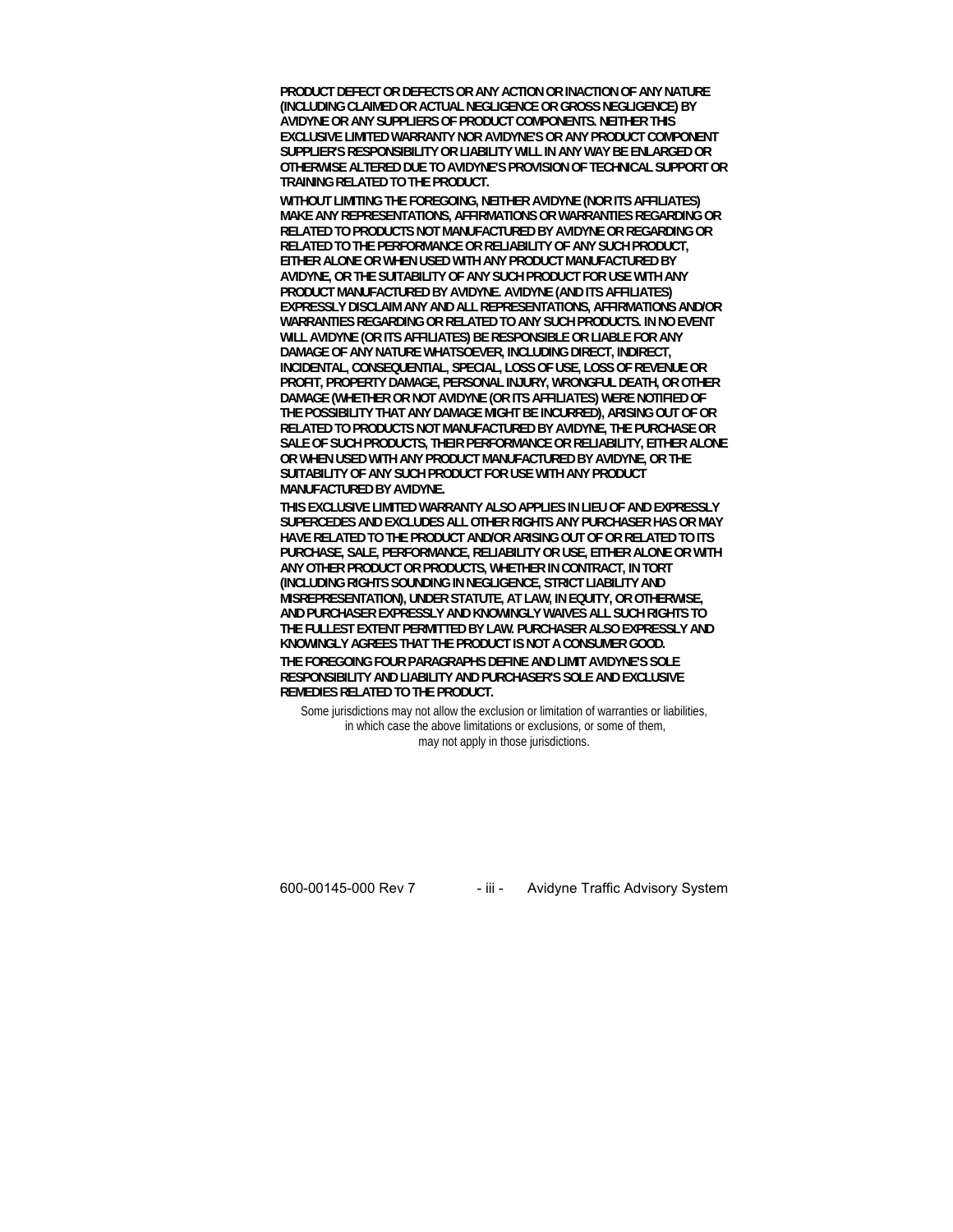# **Table of Contents**

|                | AVIDYNE EXCLUSIVE LIMITED WARRANTY/LIMITATIONS               |  |
|----------------|--------------------------------------------------------------|--|
|                |                                                              |  |
|                |                                                              |  |
| 1              |                                                              |  |
|                |                                                              |  |
|                |                                                              |  |
|                |                                                              |  |
|                |                                                              |  |
| $\overline{2}$ |                                                              |  |
|                |                                                              |  |
|                |                                                              |  |
|                |                                                              |  |
|                |                                                              |  |
|                |                                                              |  |
|                |                                                              |  |
|                |                                                              |  |
|                |                                                              |  |
|                | Inputs to the TAS600 Series System That Affect Operation .11 |  |
|                |                                                              |  |
|                | Aircraft-on-the-Ground Detection System  11                  |  |
|                |                                                              |  |
|                |                                                              |  |
|                |                                                              |  |
|                |                                                              |  |
|                |                                                              |  |
| 3              | Operation with a Multi-Function Display (MFD) 15             |  |
|                |                                                              |  |
| 4              |                                                              |  |
|                |                                                              |  |
|                |                                                              |  |
|                |                                                              |  |
|                |                                                              |  |
|                |                                                              |  |
|                |                                                              |  |
|                |                                                              |  |
|                | Pop-ups, Drop-offs and Duplicate Tracks 19                   |  |
| 5              |                                                              |  |
|                |                                                              |  |

Avidyne Traffic Advisory System - iv -

600-00145-000 Rev 7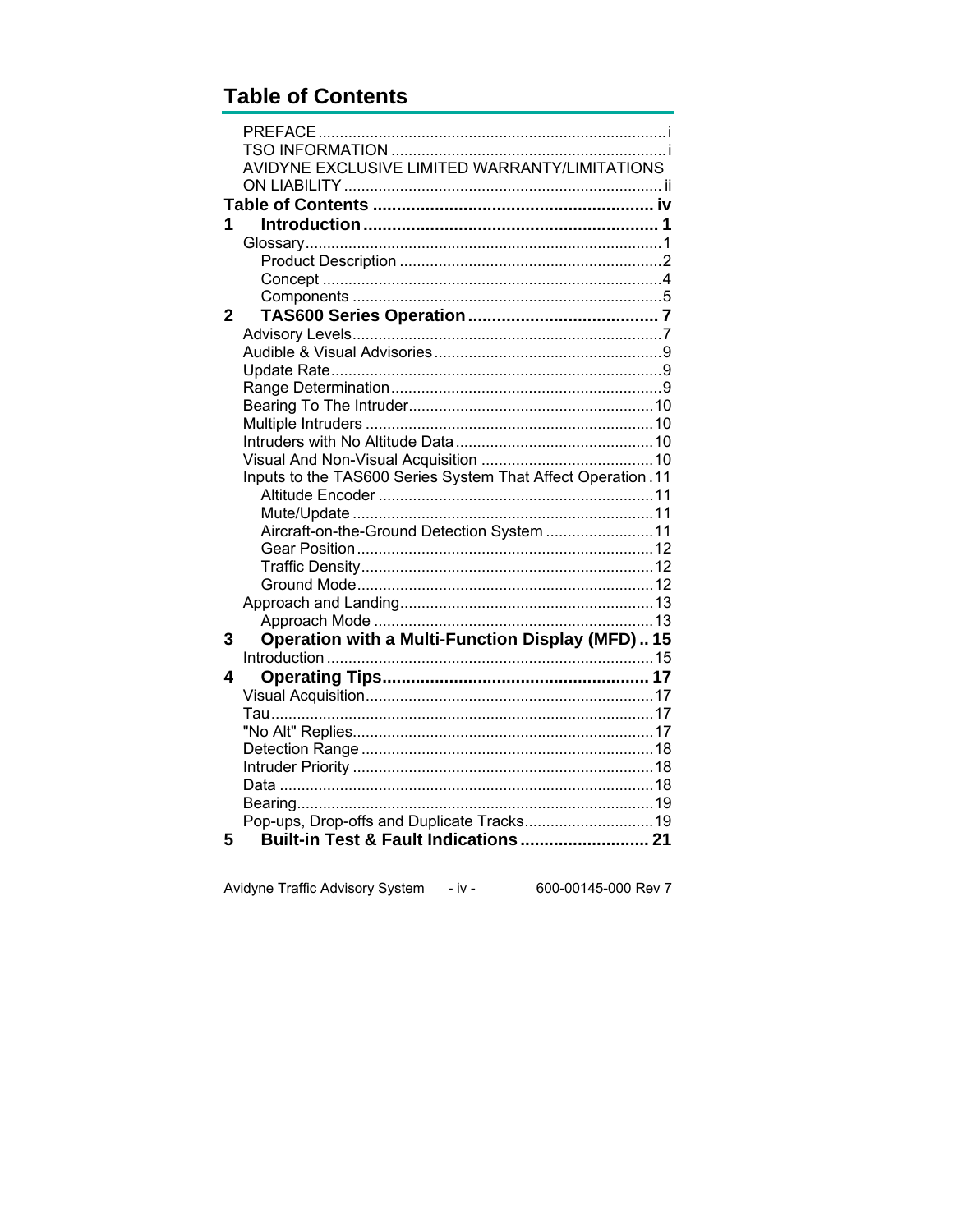| Appendix 2 Operation with No Display25                    |  |
|-----------------------------------------------------------|--|
|                                                           |  |
| Examples of Operation Without a Display 26                |  |
| Appendix 3 Operation with the AVIDYNE 1/2 3ATI            |  |
|                                                           |  |
| Terminal, Standard & Enroute Proximate Airspace Volumes28 |  |
|                                                           |  |
| Description of Operator Controls 1/2 3ATI Display 31      |  |
|                                                           |  |
|                                                           |  |
|                                                           |  |
|                                                           |  |
|                                                           |  |
|                                                           |  |
|                                                           |  |
|                                                           |  |
|                                                           |  |
|                                                           |  |
|                                                           |  |
|                                                           |  |
|                                                           |  |
|                                                           |  |
| Host Altitude Display Above & Below 18,000 Feet 42        |  |
|                                                           |  |
|                                                           |  |
|                                                           |  |
| Using The TAS600 Series System Traffic Display as an      |  |
|                                                           |  |
|                                                           |  |
|                                                           |  |
|                                                           |  |
|                                                           |  |
| Test Function with the Avidyne 1/2 3ATI Traffic Display50 |  |
| Flying with the TAS600 Series System Traffic Display 51   |  |
|                                                           |  |
| Appendix 4 Operation with the Garmin G1000 62             |  |
|                                                           |  |

| 600-00145-000 Rev 7 | $-V -$ | Avidyne Traffic Advisory System |
|---------------------|--------|---------------------------------|
|                     |        |                                 |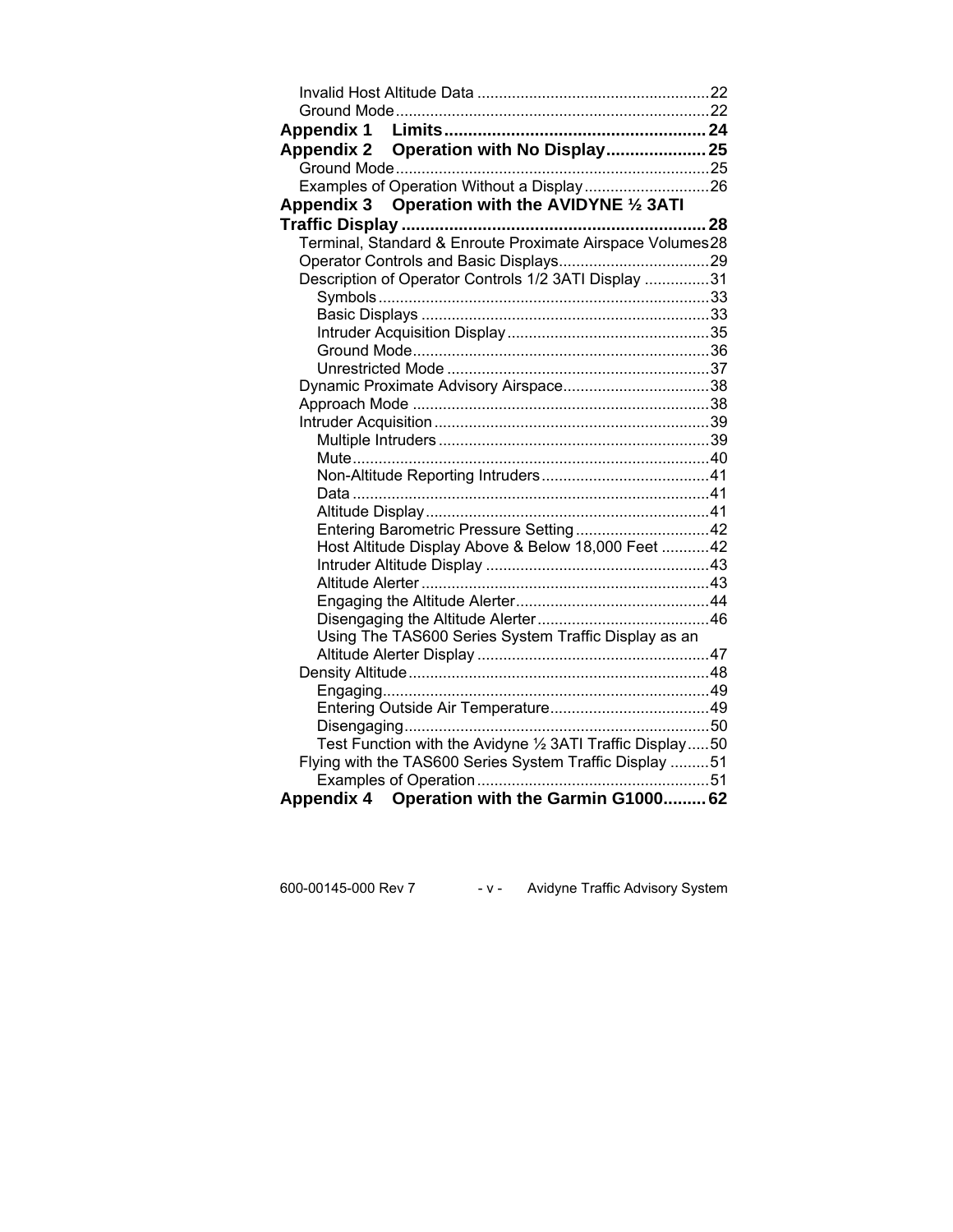| Appendix 5 Operation with the Garmin GNS 480        |  |
|-----------------------------------------------------|--|
|                                                     |  |
|                                                     |  |
|                                                     |  |
|                                                     |  |
| Appendix 6 Specifications, Lexicon, and Warranty 65 |  |
|                                                     |  |
|                                                     |  |
|                                                     |  |
|                                                     |  |
|                                                     |  |
|                                                     |  |
|                                                     |  |
|                                                     |  |
|                                                     |  |
|                                                     |  |
|                                                     |  |
|                                                     |  |
|                                                     |  |
|                                                     |  |
|                                                     |  |
|                                                     |  |

Avidyne Traffic Advisory System - vi - 600-00145-000 Rev 7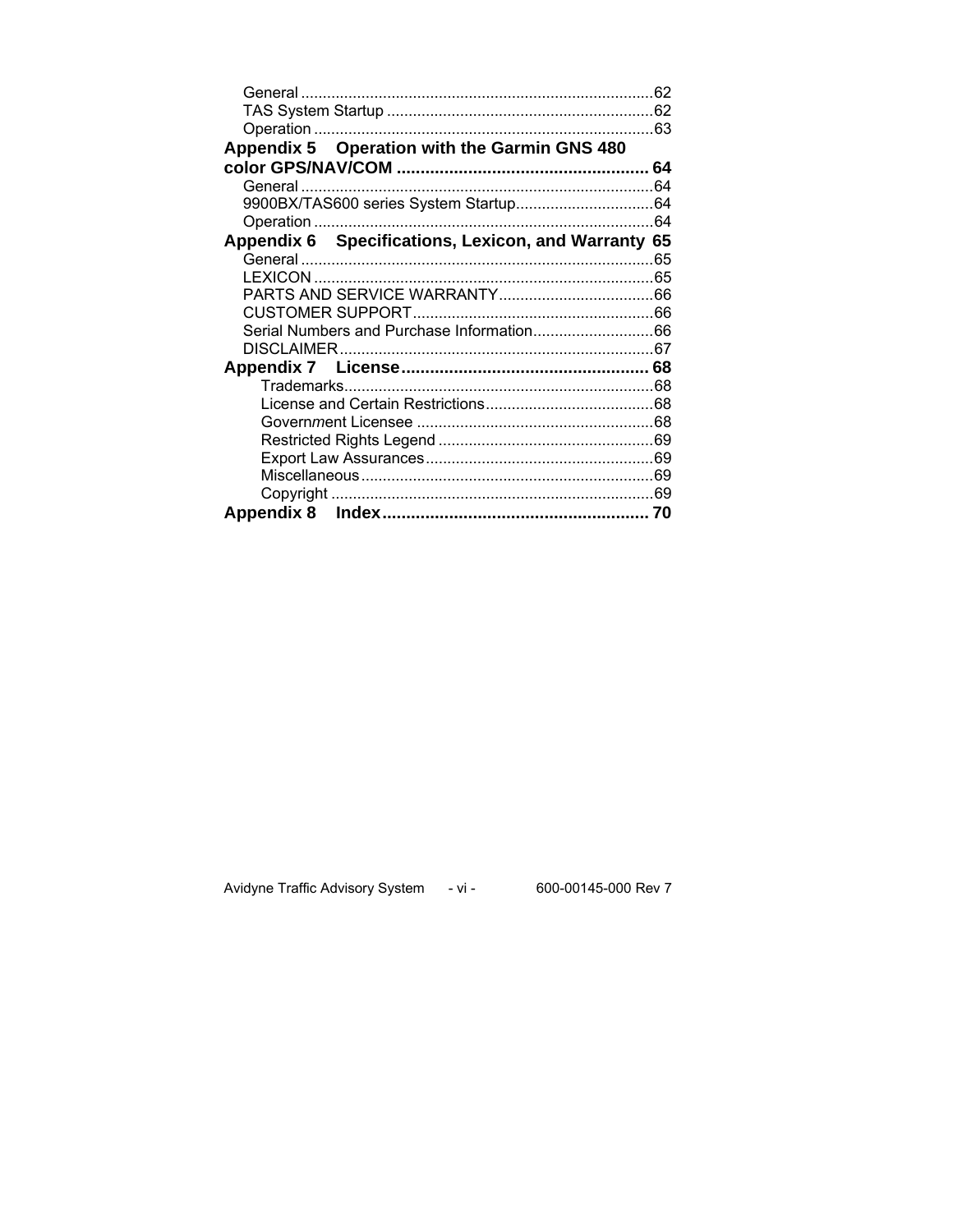# **1 Introduction**

## *Glossary*

The following terms are used throughout this document. For the purposes of this document, they have these definitions:

| <b>Term</b>                         | <b>Meaning</b>                                                                                                                 |  |
|-------------------------------------|--------------------------------------------------------------------------------------------------------------------------------|--|
| Acquire                             | Identify and locate (as in acquire an intruder)                                                                                |  |
| Acquisition                         | The process of identifying and locating an intruder                                                                            |  |
| <b>AGL</b>                          | Above Ground Level                                                                                                             |  |
| <b>ATC</b>                          | Air Traffic Control                                                                                                            |  |
| Audible<br><b>Position Alert</b>    | An audible advisory of the traffic location                                                                                    |  |
| <b>Closest Point</b><br>of Approach | The occurrence of minimum range between the<br>TAS600 Series System-equipped aircraft and the<br>intruder                      |  |
| <b>Traffic Display</b>              | The 1/2 3ATI digital Traffic Display                                                                                           |  |
| <b>CPA</b>                          | <b>Closest Point of Approach</b>                                                                                               |  |
| Display                             | Either a Traffic Display or an MFD                                                                                             |  |
| Host                                | The aircraft equipped with the TAS600 Series<br>System                                                                         |  |
| Interrogator                        | The transmitting portion of the TAS600 Series<br>System that interrogates nearby transponders                                  |  |
| Intruder                            | A transponder-equipped aircraft within the<br>surveillance range for which the TAS600 Series<br>System has established a track |  |
| <b>MFD</b>                          | Multi-Function Display                                                                                                         |  |
| <b>MSL</b>                          | Mean Sea Level                                                                                                                 |  |
| OT                                  | <b>Other Traffic</b>                                                                                                           |  |
| <b>Other Traffic</b>                | A condition when the TAS600 Series System has<br>detected an intruder that is not a TA or PA                                   |  |
| <b>PA</b>                           | <b>Proximate Advisory</b>                                                                                                      |  |
| <b>PAV</b>                          | Proximate Airspace Volume                                                                                                      |  |
| Proximate<br>Advisory               | A condition when an intruder is within ±1200 Feet<br>and 5 nm.                                                                 |  |

600-00145-000 Rev 7 - 1 - Avidyne Traffic Advisory System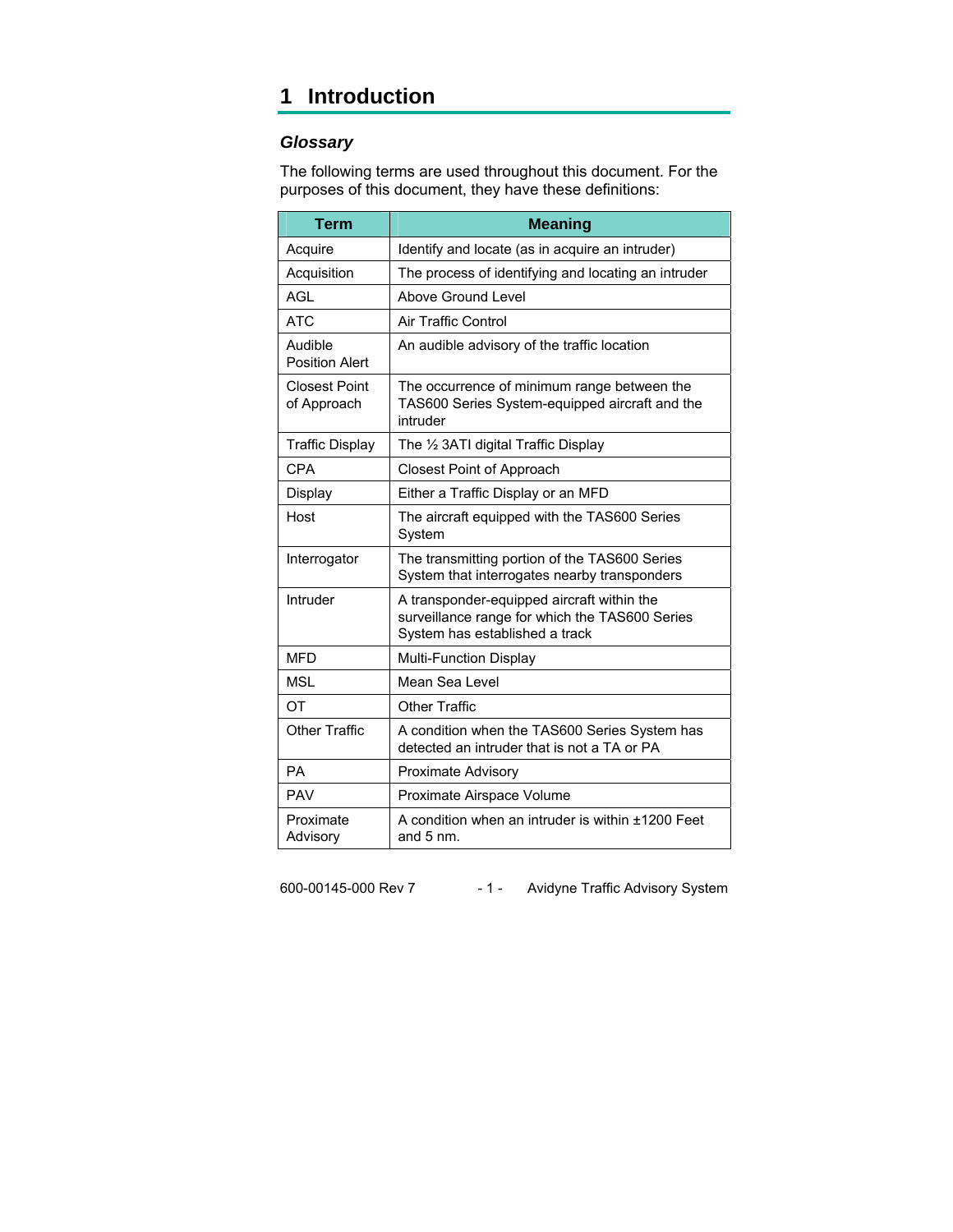| Term                   | <b>Meaning</b>                                                                                                               |  |
|------------------------|------------------------------------------------------------------------------------------------------------------------------|--|
| Scheduled<br>Advisory  | Multiple TAs are announced sequentially. A TA that<br>is scheduled but not yet announced is a Scheduled<br>Advisory          |  |
| Sensitivity<br>I evel  | Parameters used to specify the size of the protected<br>airspace volume around the TAS600 Series<br>System-equipped aircraft |  |
| Sensitivity<br>Level A | The sensitivity level when the host's landing gear is<br>extended                                                            |  |
| Sensitivity<br>Level B | The normal sensitivity level                                                                                                 |  |
| SL A                   | Sensitivity Level A                                                                                                          |  |
| SL B                   | Sensitivity Level B                                                                                                          |  |
| TA                     | <b>Traffic Advisory</b>                                                                                                      |  |
| Tau                    | The time to intruder CPA                                                                                                     |  |
| <b>TCAD</b>            | Traffic/ Collision Alerting Device                                                                                           |  |
| Traffic                | Any nearby aircraft                                                                                                          |  |
| Traffic<br>Advisory    | An advisory indicating the current track of an<br>intruder could result in a near-hit or a collision                         |  |

#### **Product Description**

The Avidyne Traffic Advisory System is a series of active surveillance traffic detection models derived from and including the Ryan (TCAD) Model 9900BX. It is used to identify the altitude, range and bearing of nearby transponder-equipped aircraft. Aircraft equipped with non-Mode C transponders can provide range and bearing information. The TAS600 Series System does not detect aircraft without operating transponders.

There are three capability levels of the TAS600 Series System that correspond to aircraft performance:

- TAS600 for aircraft with a Service Ceiling of up to 18,500 feet.
- TAS610 for aircraft with a Service Ceiling up to 25,000 feet.
- TAS605, TAS615, TAS620, and 9900BX for aircraft with a Service Ceiling up to 55,000 feet.

Avidyne Traffic Advisory System - 2 - 600-00145-000 Rev 7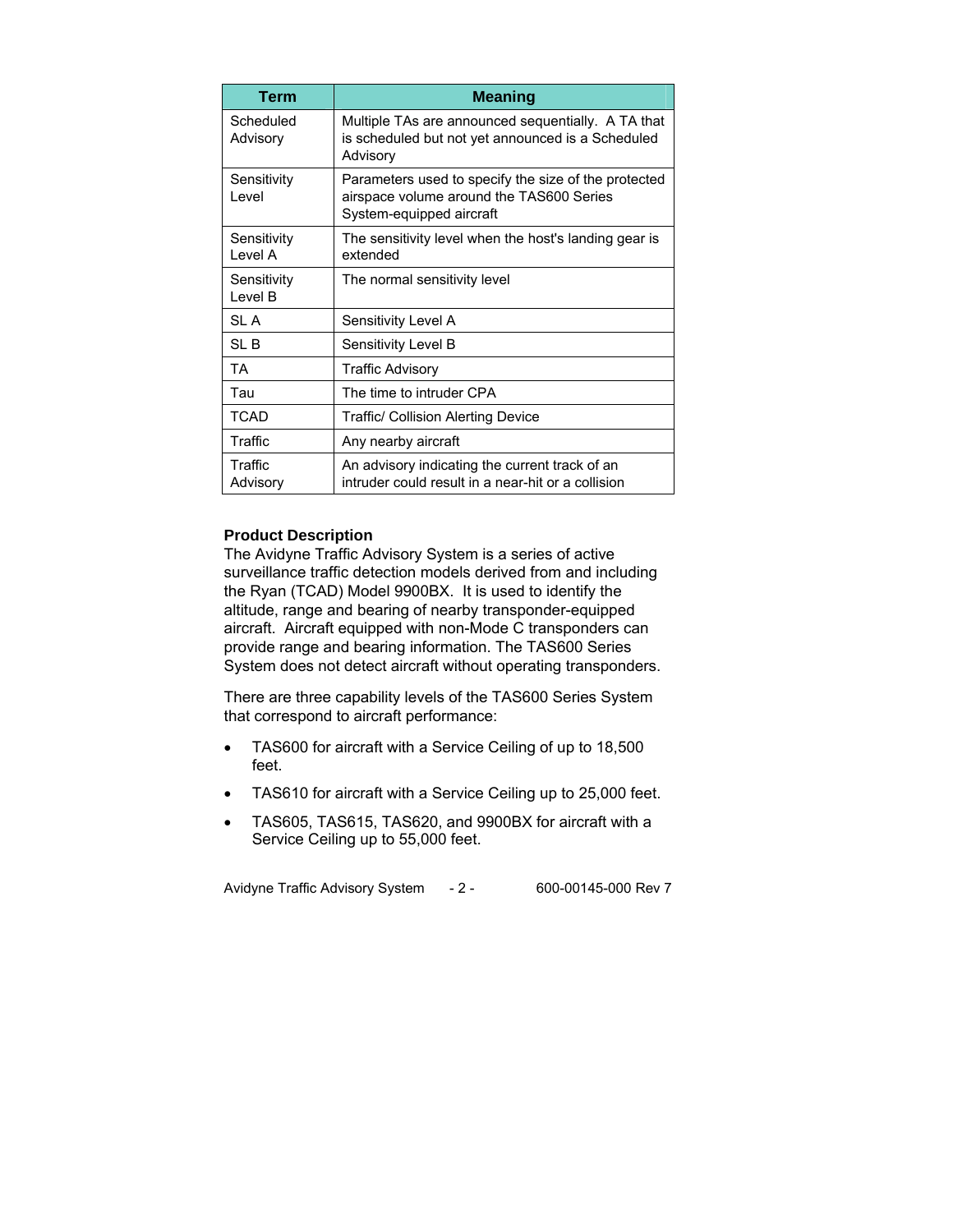When operated within the Service Ceiling the TAS600 Series System displays all Traffic Alerts and Proximity Alerts. The display of Other Traffic (OT) is available according to Table 1. Display of Other Traffic.

Above the TAS Service Ceiling, traffic intruders will not be displayed.

TAS605, TAS615, TAS620, and 9900BX systems include the ability to connect an external heading indicator to better track traffic intruders during turns.

600-00145-000 Rev 7 - 3 - Avidyne Traffic Advisory System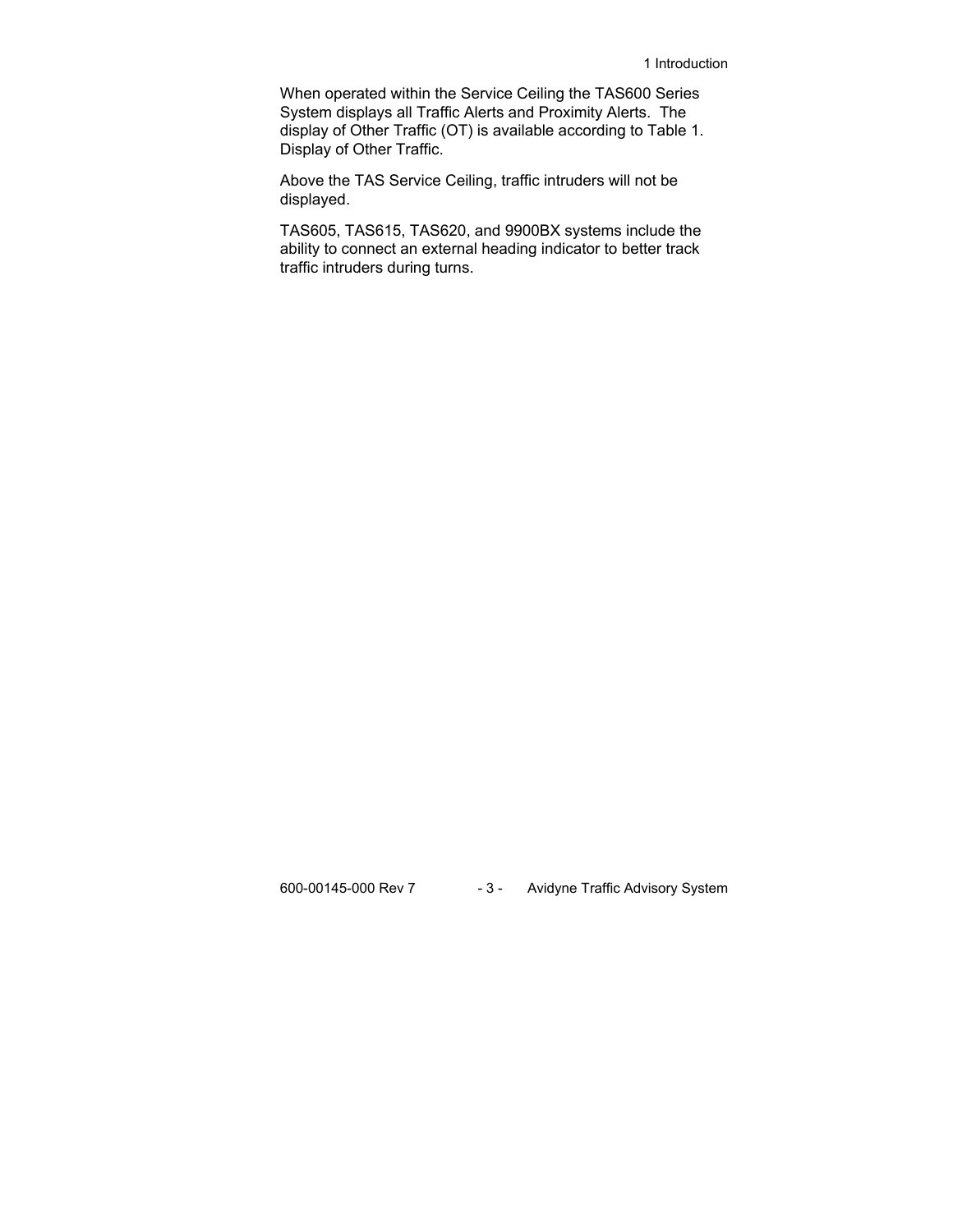|                          | <b>Display of</b><br><b>Other Traffic</b><br>- Vertical<br>Limit | <b>Display of</b><br><b>Other Traffic -</b><br><b>Horizontal</b><br>Limit | <b>Maximum</b><br><b>Operating</b><br><b>Altitude</b> |
|--------------------------|------------------------------------------------------------------|---------------------------------------------------------------------------|-------------------------------------------------------|
| <b>TAS600</b>            | $±3500$ feet                                                     | 7 nm                                                                      | 18,500 ft.                                            |
| <b>TAS605</b>            | $±5500$ feet                                                     | $13 \text{ nm}$                                                           | 55,000 ft.                                            |
| <b>TAS610</b>            | $±3500$ feet                                                     | $12 \text{ nm}$                                                           | 25,000 ft.                                            |
| <b>TAS615</b>            | $±10.000$ feet                                                   | $17 \text{ nm}$                                                           | 55,000 ft.                                            |
| <b>TAS620/</b><br>9900BX | $±10.000$ feet                                                   | $21 \text{ nm}$                                                           | 55,000 ft.                                            |

**Table 1. Display of Other Traffic** 

All TAS600 Series Systems are available in three configurations:

- Integrated with an MFD
- With a 1/2 3ATI Traffic Display
- Without a display

Up to four displays may be connected to the same TAS600 Series System.

The TAS600 Series System is advisory only, and is a back up to the See and Avoid Concept, and the ATC radar environment.

The following sections describe the TAS600 Series operation.

#### **Concept**

The TAS600 Series System interrogates transponders. The vertical separation of the host and intruder is determined by comparing the decoded altitude replies to the host's altitude (from the altitude encoder). The range is determined using radar time of arrival technique. Bearing to the traffic is determined using the dual directional antennas, on the top and bottom of the aircraft.

The altitude data from the intruder is referenced to pressure altitude (29.92 inches or 1013hPa), as is the onboard encoder, thus separation is not dependent on the altimeter setting.

Avidyne Traffic Advisory System - 4 - 600-00145-000 Rev 7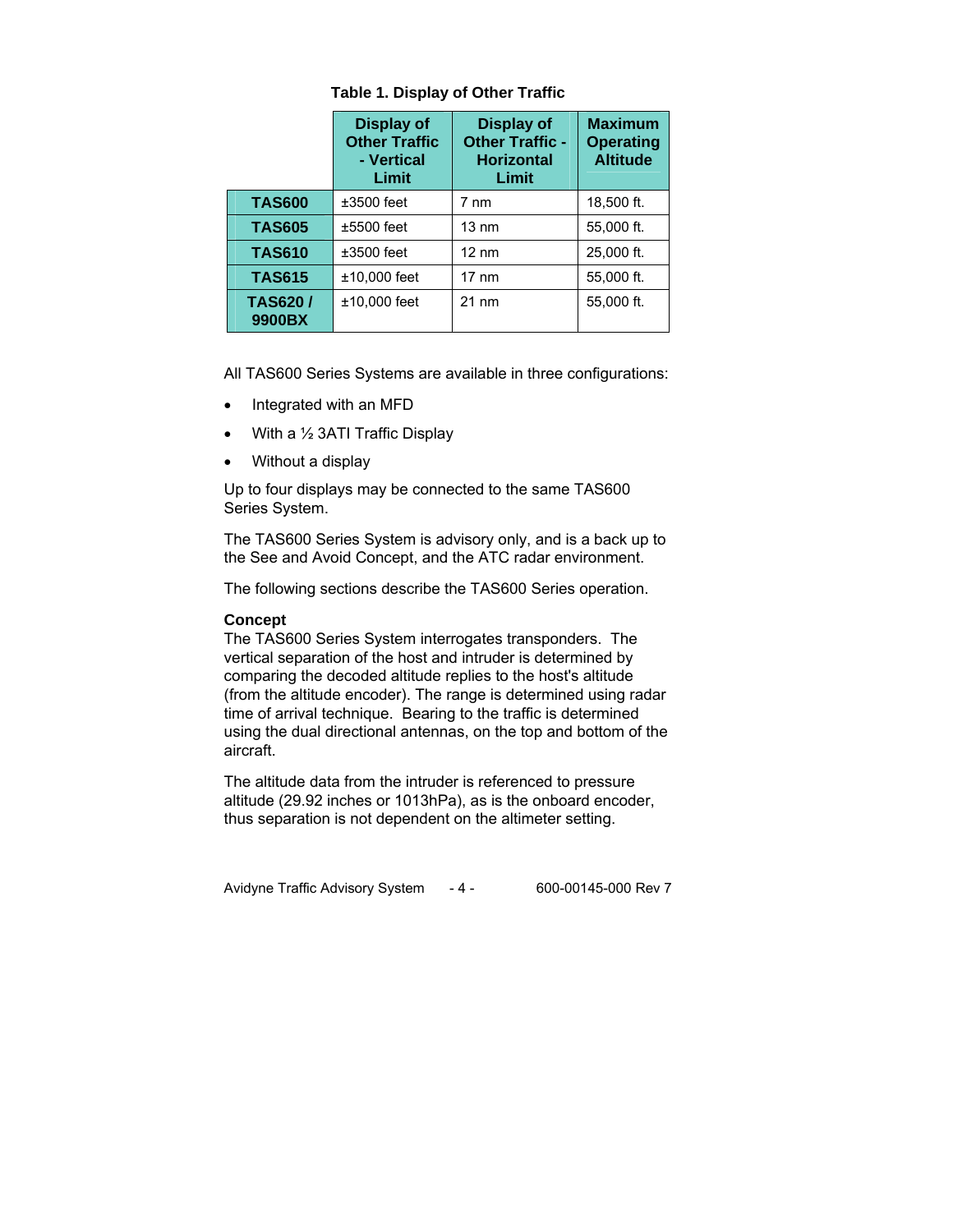The TAS600 Series System monitors the altitude and range difference and warns the flight crew when the calculated time to closest approach (CPA) of the intruder meets a certain threshold (15 to 30 seconds, depending on aircraft configuration).

#### **Components**

The TAS600 Series System components consist of the remote Processor and the Transponder Coupler.

A display is optional. The Avidyne Multi-Hazard Display (MHD), the Avidyne ½ 3ATI Traffic Display, or certain Multi-Function displays are normally used to provide additional intruder information.



**Figure 1. TAS600 Series Single-blade Antenna** 

600-00145-000 Rev 7 - 5 - Avidyne Traffic Advisory System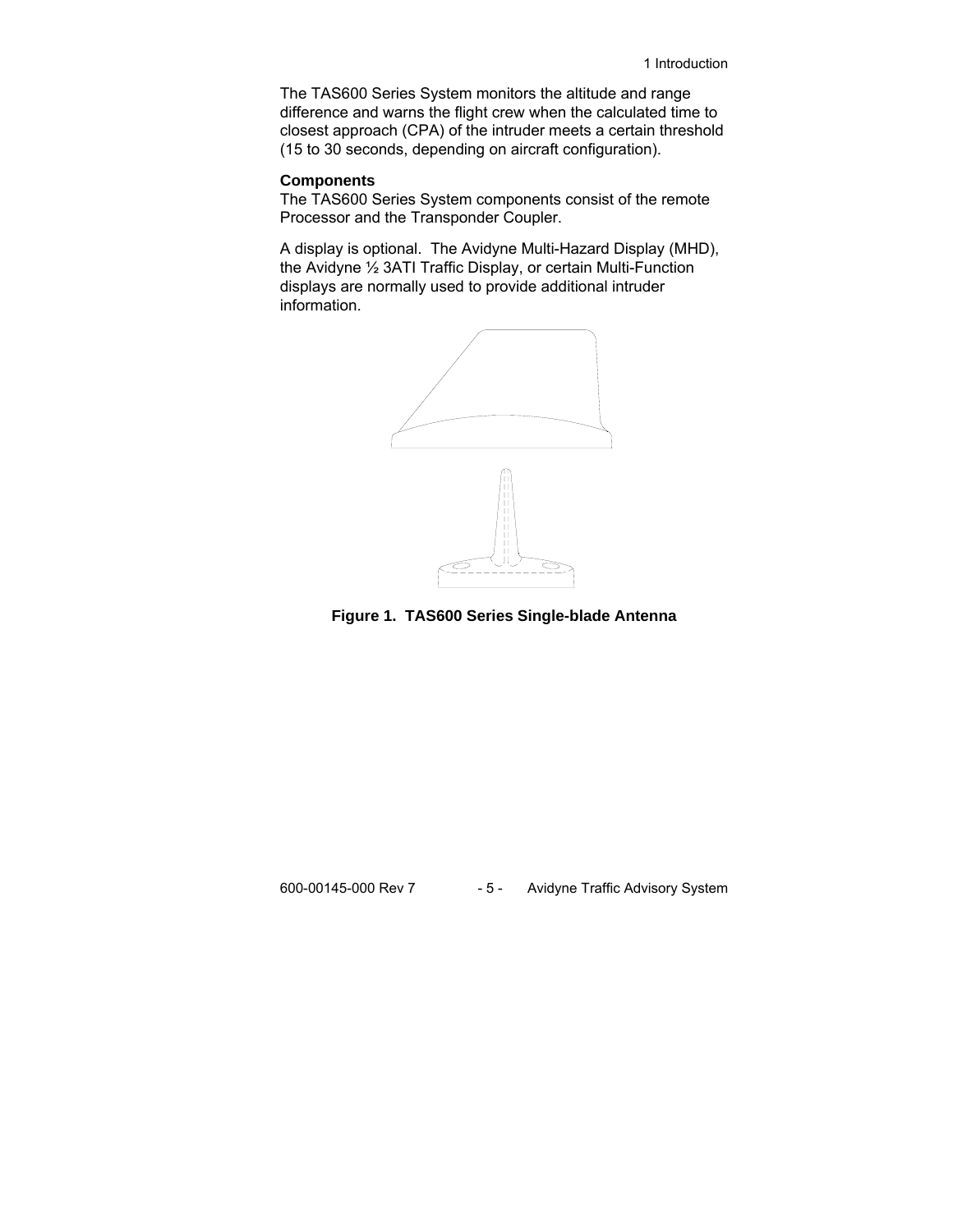

**Figure 2. TAS600 Series twin-blade antenna** 

Avidyne Traffic Advisory System - 6 - 600-00145-000 Rev 7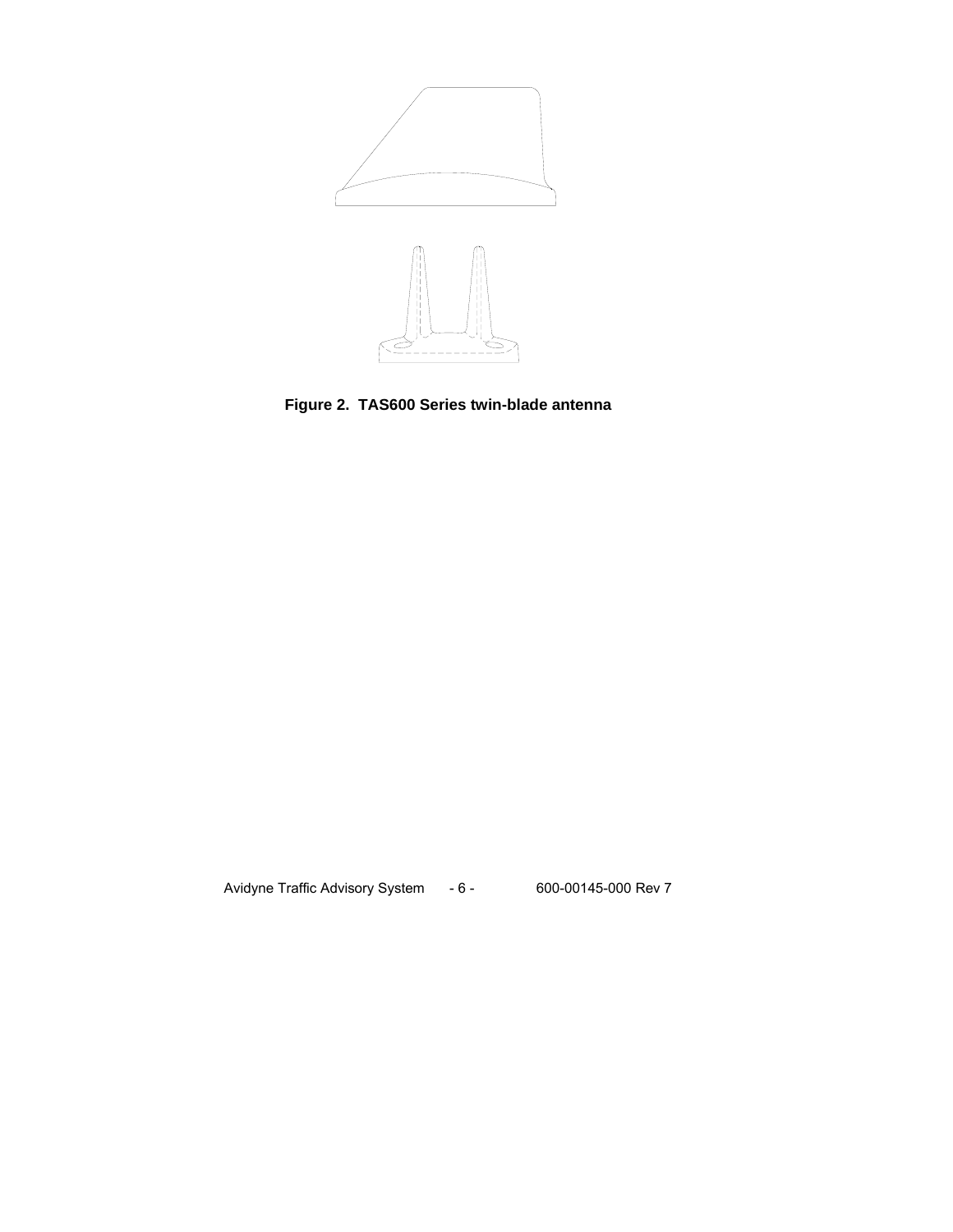## **2 TAS600 Series Operation**

This section pertains to general operation of the TAS600 Series System.

#### *Advisory Levels*

There are three advisory levels: Traffic Advisories (TA), Proximate Advisories (PA), and Other Traffic (OT). A Traffic Advisory is audibly announced, a Proximate Advisory is displayed traffic within the flight crew-defined display parameters, and Other Traffic is defined as intruders that are not TAs or PAs.

A TA is generated if the TAS600 Series System detects that the current track of the intruder could result in a near miss or collision.

The TAS600 Series System uses tau (the time to closest approach) and the time to coaltitude to calculate TAs. An intruder that is very close but not closing can also generate a TA.

Only TAs generate audible warnings.

When the landing gear is extended, a smaller tau and a smaller volume of airspace are used as criteria to generate TAs. This condition is termed Sensitivity Level A, or SL A. All other flight conditions use a larger volume of monitored airspace, called Sensitivity Level B, or SL B.

A TA is generated and an initial TA announcement is issued when an intruder's tau value is less than the "TA threshold" (see Tables 1 and 2). A TA is also generated when an intruder's range and altitude separation are both less than the "TA threshold".

600-00145-000 Rev 7 - 7 - Avidyne Traffic Advisory System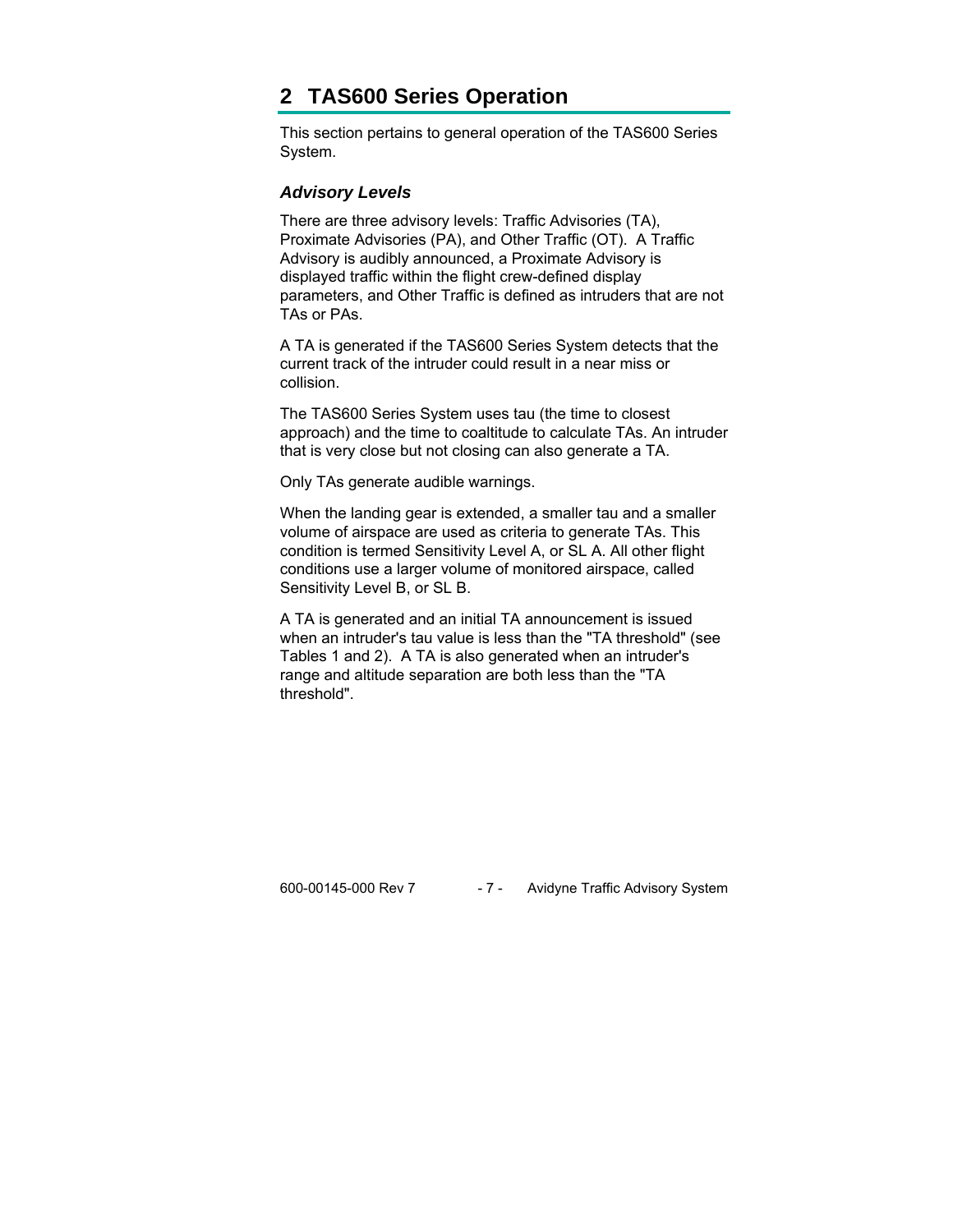## **Table 2. SLA TA Thresholds**

|                                               | <b>Host to Intruder</b> |               |                                           |
|-----------------------------------------------|-------------------------|---------------|-------------------------------------------|
| Intruder type                                 | Tau<br>(seconds)        | Range<br>(nm) | <b>Altitude</b><br><b>Separation (ft)</b> |
| Altitude<br>reporting<br><b>intruders</b>     | ~120                    | ${}_{0.20}$   | ~< 600                                    |
| Non altitude<br>reporting<br><b>intruders</b> | < 15                    | ${}_{0.20}$   | N/A                                       |

#### **Table 3. SLB TA Thresholds**

|                                        | <b>Host to Intruder</b> |               |                                           |
|----------------------------------------|-------------------------|---------------|-------------------------------------------|
| Intruder type                          | Tau<br>(seconds)        | Range<br>(nm) | <b>Altitude</b><br><b>Separation (ft)</b> |
| Altitude<br>reporting<br>intruders     | < 30                    | < 0.55        | < 800                                     |
| Non altitude<br>reporting<br>intruders | < 25                    | ${}_{0.20}$   | N/A                                       |

A TA remains in effect until the range between host aircraft and the intruder aircraft begins to diverge or is no longer detected for 8 seconds, whichever is longer.

An audible position alert informs the crew of a TA. The audible position alert message is described below in "Audible & Visual Advisories". Audible advisories are normally inhibited when the host aircraft is on the ground. Advisories of traffic on the ground are inhibited in the Approach and Departure Modes.

Avidyne Traffic Advisory System - 8 - 600-00145-000 Rev 7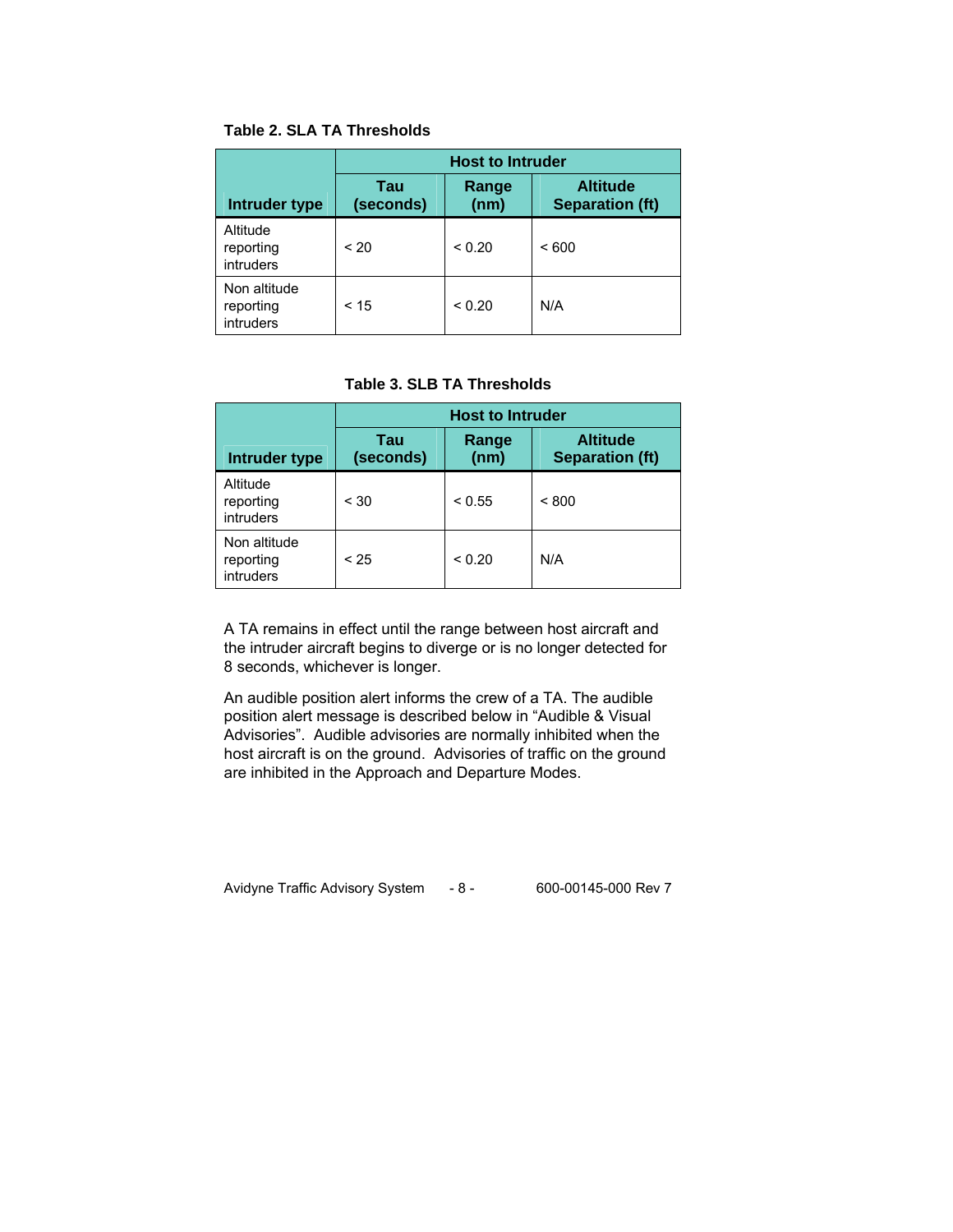### *Audible & Visual Advisories*

The TAS600 Series System uses voice, tones, and an annunciator light (marked "Traffic" or "Traffic Alert") to communicate information to the flight crew.

When a detected intruder meets the criteria for traffic advisory, the TAS600 Series System generates an audible voice annunciation. The announced phrase is always preceded by a tone and then begins as "Traffic". The clock position of the alert is given, and then the relative altitude of the intruder and range is announced. If the intruder is more than 200 feet above or below the host aircraft, then the phrase is "high" or "low" is added as appropriate. If the intruder's altitude is within 200 feet of the host altitude, the ending phrase is "same altitude".

For example, a TA about an intruder at two o'clock and 500 feet above one mile away generates: [tone] "Traffic. Two o'clock, high, one mile." An intruder directly to the left within two hundred feet elevation would generate [tone] "Traffic. 9 o'clock, same altitude, less than one mile."

When installed, a remote TA annunciator light illuminates whenever a TA is in effect and extinguishes when the TA is no longer valid.

**Caution**: TAs are calculated values. Intruders will not always be detected at a distance far enough out to provide the TA warning time described in the Advisory Levels paragraph. See Appendix 1.

#### *Update Rate*

The TAS600 Series System interrogates up to 56 times per second, providing excellent intruder resolution in high traffic density.

#### *Range Determination*

The TAS600 Series System transmits interrogation signals in a manner similar to an ATC radar facility to elicit a reply from nearby aircraft. The time between the interrogation and the receipt of the reply is measured and converted into range from the intruder.

600-00145-000 Rev 7 - 9 - Avidyne Traffic Advisory System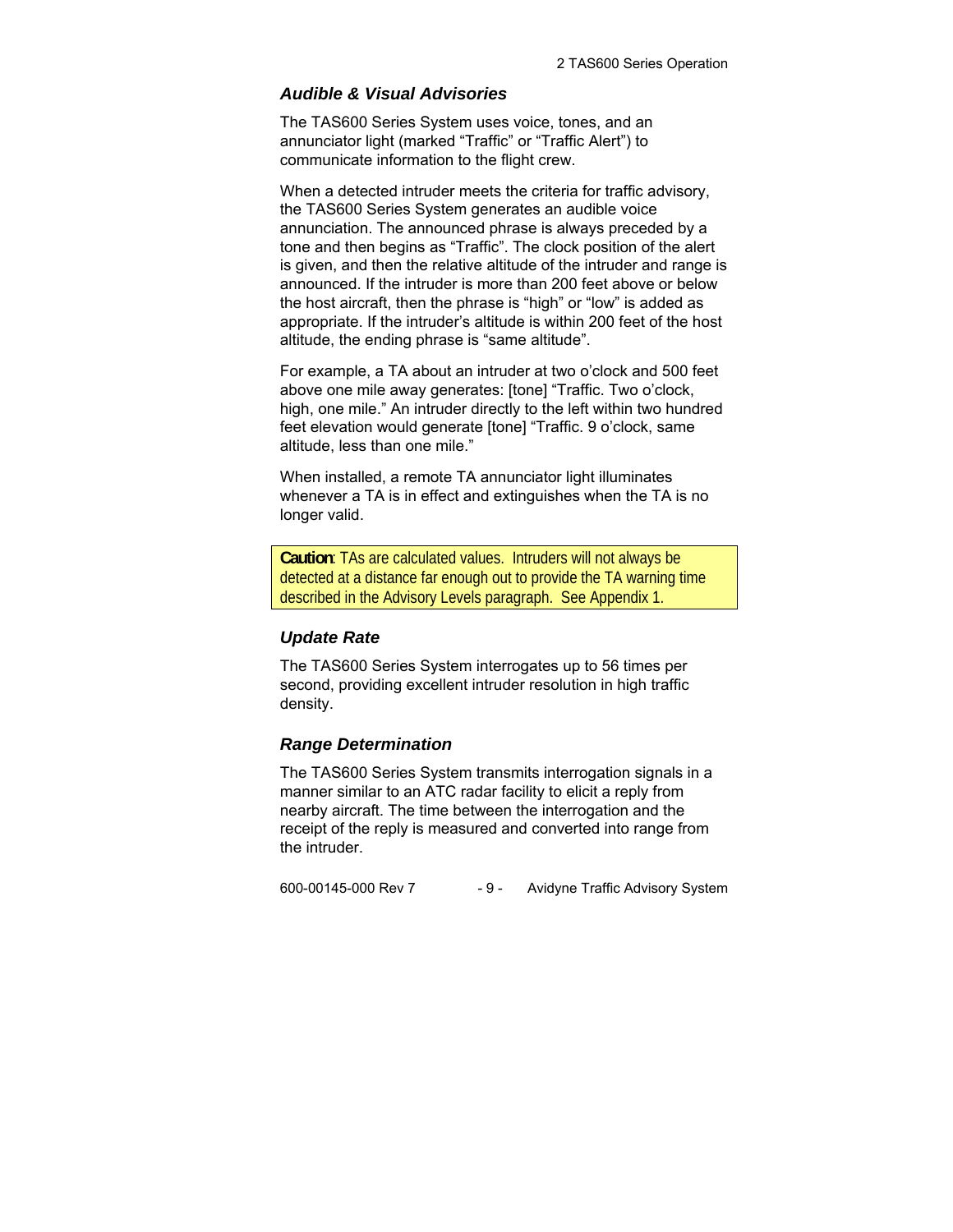This method is often called an active ranging technique.

**Note:** The range at which an intruder is acquired depends on many factors, including the performance of the intruder's transponder and the geometry of the encounter. Not all intruders are acquired at the maximum range.

#### *Bearing To The Intruder*

The direction of the intruder is determined using the top and bottom directional antennas.

**Note:** The TAS600 Series System diagnostics continually monitor for bearing reliability. When the TAS600 Series System detects a lowreliability signal, the bearing information is momentarily unavailable. All other information continues to be available. The phrase "Traffic… No Bearing" is announced for non-bearing TAs.

#### *Multiple Intruders*

More than one TA can exist at the same time. All TAs are announced, and the intruder with the smallest tau is announced first.

### *Intruders with No Altitude Data*

The TAS600 Series System can detect intruders without altitudereporting capability (non-Mode C intruders). For these intruders, the TAS600 Series System provides range, bearing and horizontal closure information only. The TAS600 Series System announces "Altitude Unavailable" for non-mode C TAs.

When the host aircraft is above 12,000 feet pressure altitude, non-Mode C intruders are not tracked.

#### *Visual And Non-Visual Acquisition*

It is often difficult to visually acquire aircraft, even when the TAS600 Series System identifies the intruder.

When under positive control, a deviation based solely on the TAS600 Series System data is not sanctioned by regulatory

Avidyne Traffic Advisory System - 10 - 600-00145-000 Rev 7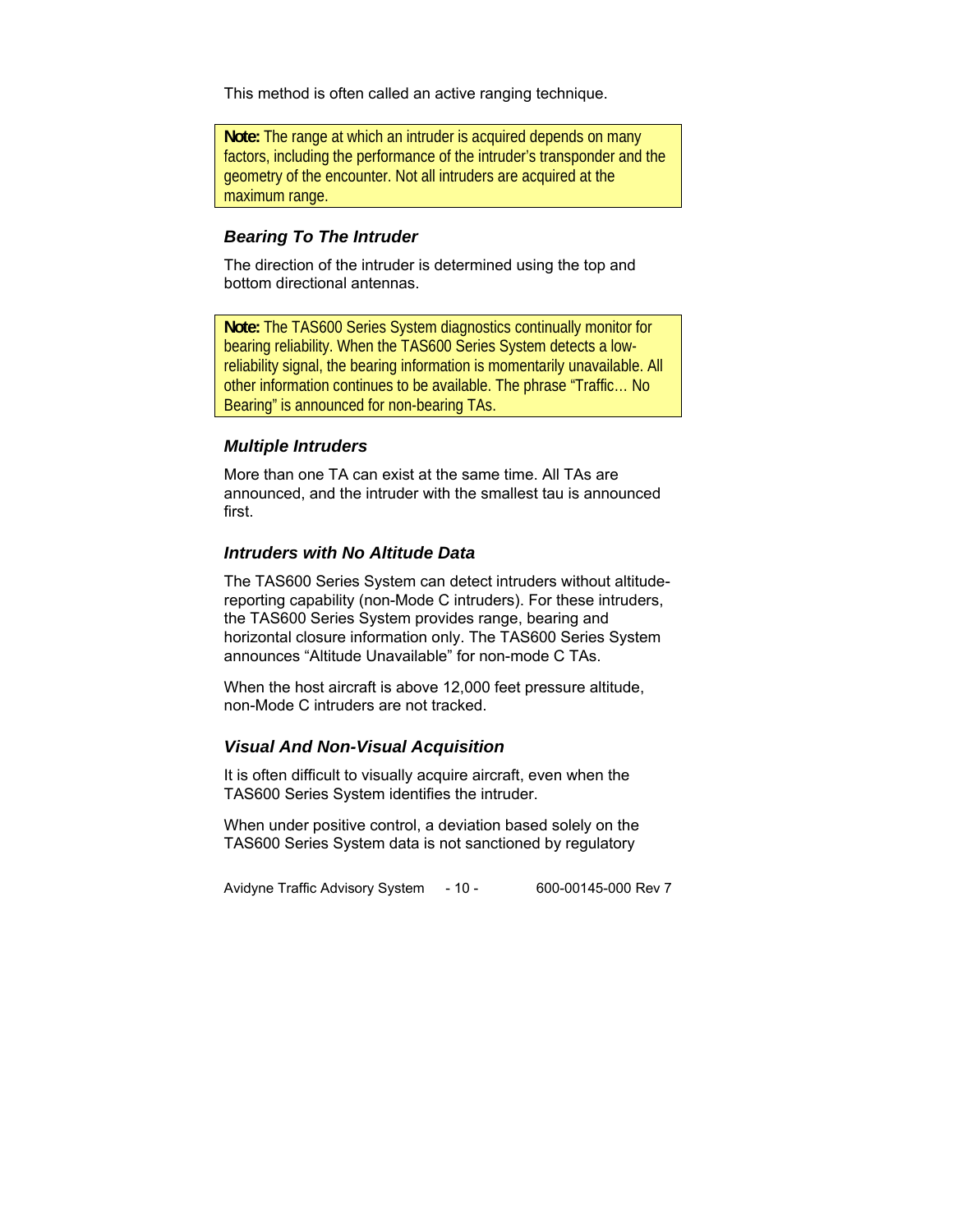authorities. Intruder information provided by the TAS600 Series System is an aid to the See and Avoid process. Federal Regulations state that "When an ATC clearance has been obtained, no pilot in command may deviate from that clearance, except in an emergency, unless he obtains an amended clearance." Intruder information provided by the TAS600 Series System does NOT relieve the pilot in command of this responsibility.

**Caution**: The intruder that you see may not be the intruder that the TAS600 Series System has detected. Continue to monitor the TAS600 Series System and visually scan outside even after the traffic is observed.

## *Inputs to the TAS600 Series System That Affect Operation*

#### **Altitude Encoder**

The TAS600 Series System recognizes the altitude of the host aircraft using the onboard encoder. The altitude encoder is based on standard pressure, so comparison of the host aircraft standard pressure altitude with the standard pressure altitude of the intruder aircraft produces the separation information.

It is not necessary to adjust the altimeter setting in the TAS600 Series System. Adjustment of the altimeter setting has no effect on the separation data.

#### **Mute/Update**

When configured, a Mute/Update button is available. It provides a mute and "say again" function to request an audible update of Traffic Alerts. If the button is pressed once during an audible announcement, the announcement is stopped. Only scheduled advisories are removed. Double-pressing the Mute/Update button announces any current TAs. If no Traffic Advisories are in effect, the double-press elicits a "No Advisories" statement.

#### **Aircraft-on-the-Ground Detection System**

Some aircraft have a system to detect when the aircraft is on the ground. An airspeed switch or weight-on-wheels switch is normally used for this purpose. The TAS600 Series System makes use of the aircraft-on-ground detection system if it is

600-00145-000 Rev 7 - 11 - Avidyne Traffic Advisory System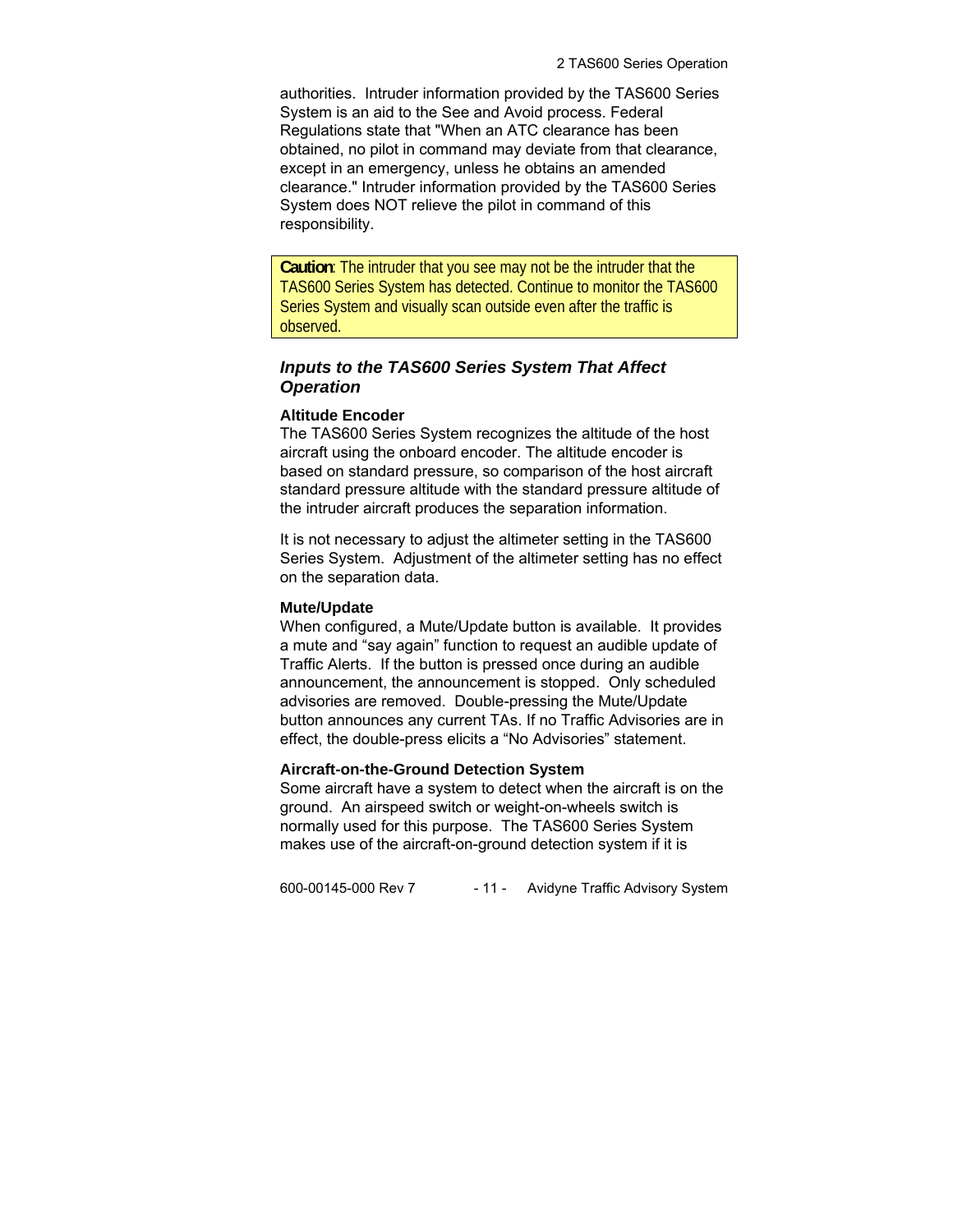installed. The use depends on the display configuration, and is explained in later sections of this handbook.

#### **Gear Position**

When the landing gear is down, or during Approach and Departure modes, the TAS600 Series System uses Sensitivity Level A. SL A reduces the tau values used to determine when a TA should be issued, so there are fewer warnings in the high traffic areas close to the landing runway. Fixed gear aircraft automatically use SL A during departure and arrivals when using the Approach Mode.

For more information on SL A and SL B, see the Advisory Levels paragraph.

#### **Traffic Density**

In order to maintain the integrity of the ATC system, all transponder-based active systems such as TCAS and TAS reduce interrogator power when in areas of high traffic density. This can affect the detection range of the equipment.

#### **Ground Mode**

When the host aircraft is on the ground, traffic taxiing or parked nearby can transmit replies. To avoid nuisance indications on the ground, a special feature called the Ground Mode is normally activated automatically upon startup. Intruders on the ground are not displayed and all advisory tones are muted. Airborne Traffic is displayed.

The Ground Mode is normally activated automatically upon startup. The aircraft-on-the-ground detection system (if installed) also engages the Ground Mode. When the Ground Mode is asserted, an audible "Ground Mode" is announced.

The TAS600 Series System automatically transitions from Ground Mode to flight after takeoff. When the host aircraft climbs 400 feet, the Advisory tones are restored.

**Caution**: Do not operate the TAS600 Series System in the Ground Mode when in flight.

Avidyne Traffic Advisory System - 12 - 600-00145-000 Rev 7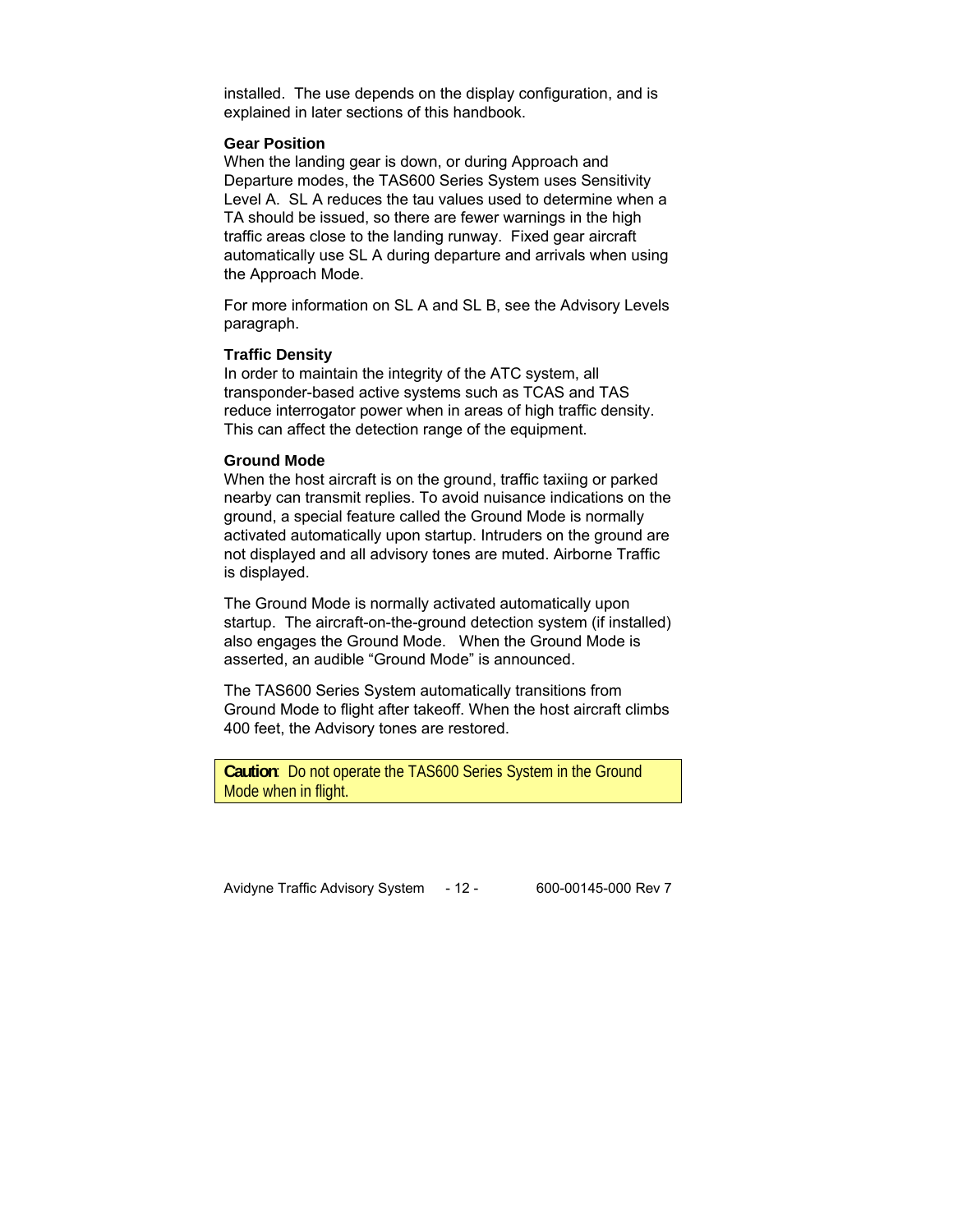#### *Approach and Landing*

The Ground mode eliminates unwanted audible warnings during startup and departure. There is a corollary for approach and landing called the Approach mode.

When approaching a very busy airport where there are many aircraft operating on the ground, it is useful to set up the system to eliminate warnings from traffic on the ground.

#### **Approach Mode**

The Approach Mode eliminates intruder announcements caused by aircraft on the ground as the host aircraft approaches the ground. Upon landing, the TAS600 Series System enters the Ground Mode.

The TAS600 Series System must be supplied with the destination elevation to use the Approach Mode. Destination elevation adjustment is available with the  $\frac{1}{2}$  3ATI display, the Ryan MHD and some MFDs.

**Note:** The TAS600 Series System operates in Sensitivity Level A when in the Approach Mode.

As the host aircraft descends to within 1700 feet above the field elevation, the TAS600 Series System enters the Approach Mode. When the host aircraft descends below 400 AGL, the TAS600 Series System transitions to the Ground Mode and TA announcements are muted.

**Note:** The TAS600 Series System can accept ARINC 429 Radar Altitude Input. If connected, the Radar Altitude data from the Radar Altimeter will be continuously communicated to the TAS600 Series System and will enable and control the Approach Mode.

The Approach Mode can be set at any time, but engages only when the host aircraft is more than 1700 feet above the field elevation.

**Note:** In many operations, setting Approach mode is not necessary. For example, when approaching a remote runway it is useful to interrogate aircraft that are operating on the ground.

600-00145-000 Rev 7 - 13 - Avidyne Traffic Advisory System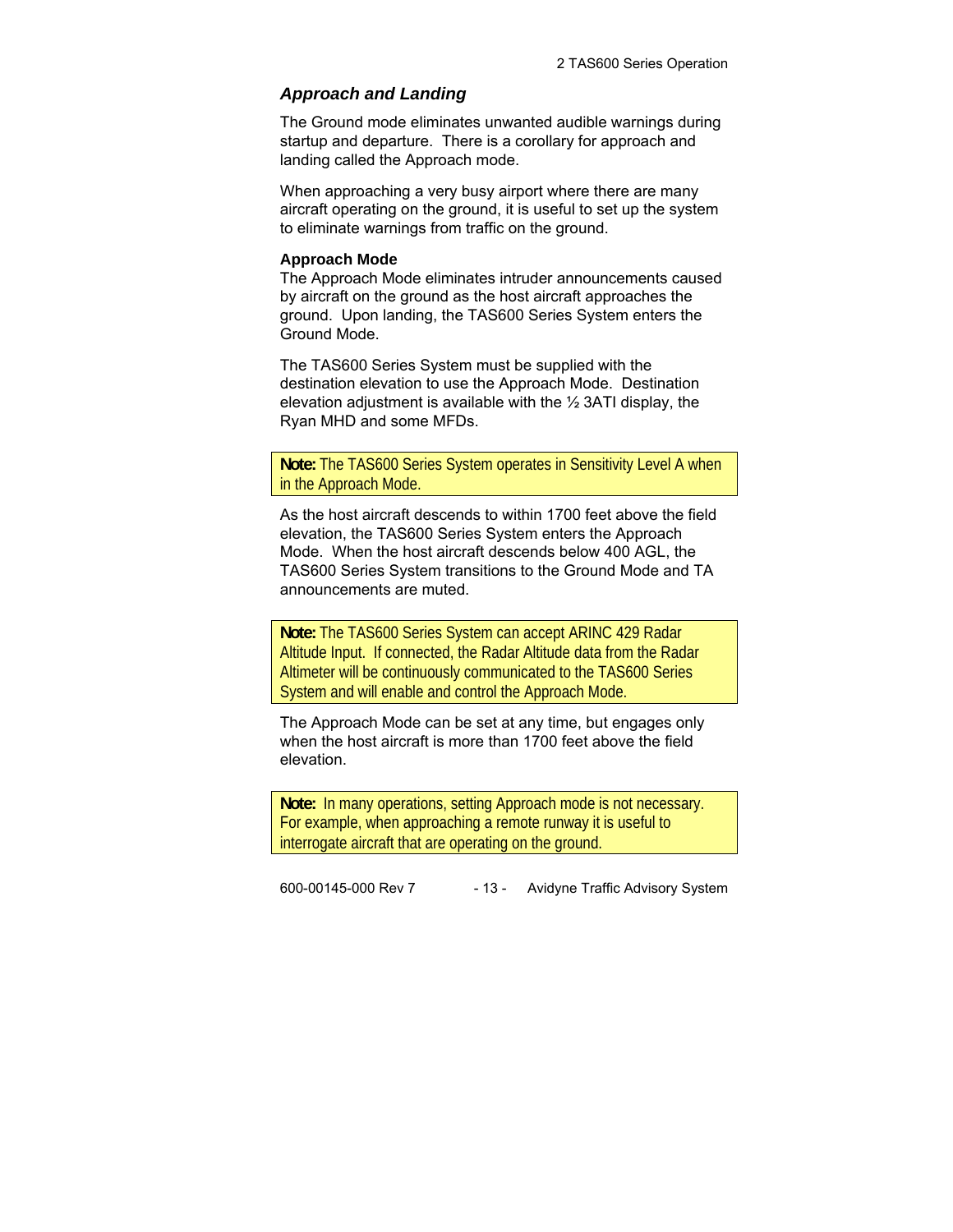This page is intentionally left blank.

Avidyne Traffic Advisory System - 14 - 600-00145-000 Rev 7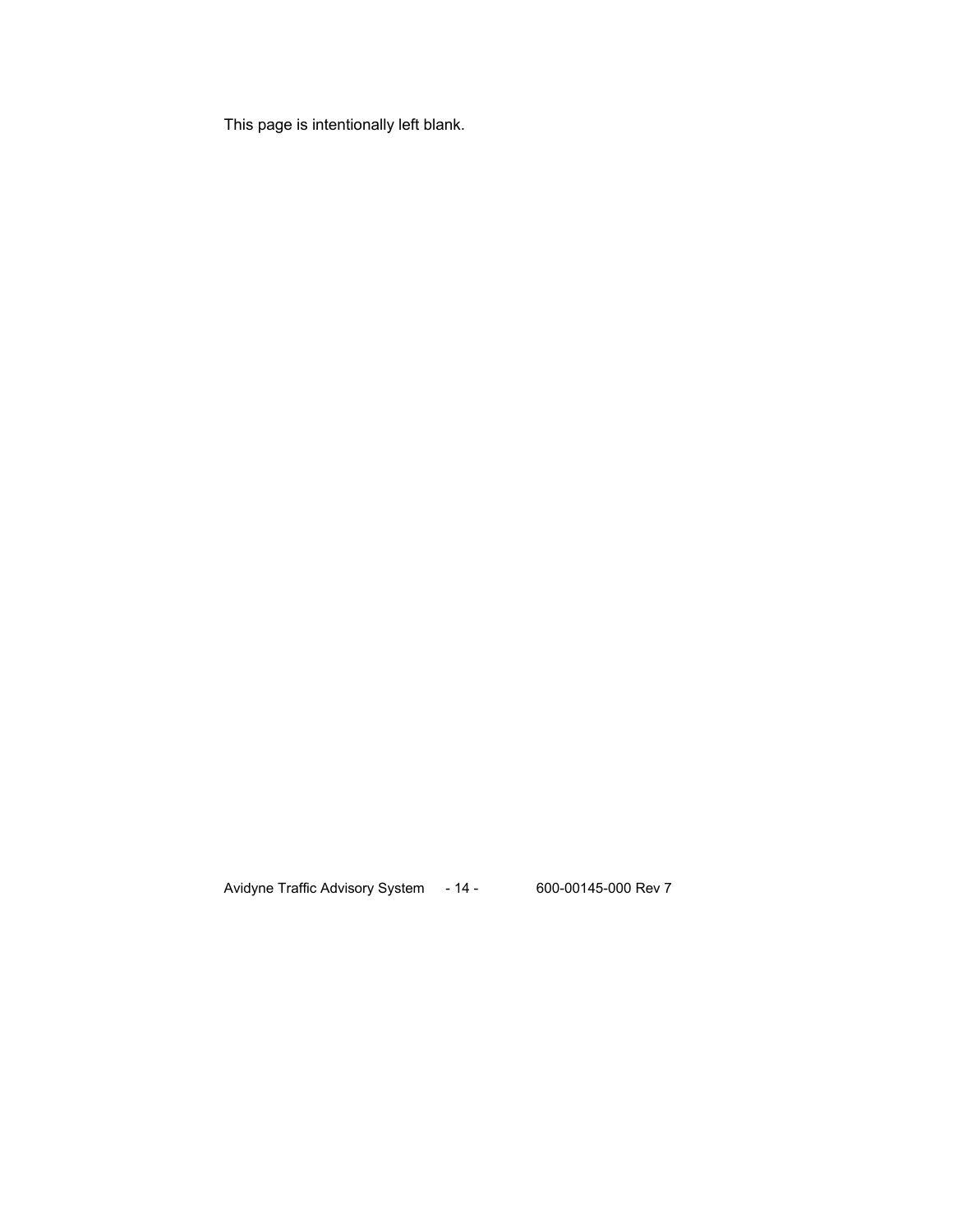## **3 Operation with a Multi-Function Display (MFD)**

#### *Introduction*

Please refer to the MFD documentation for illustrations of the traffic information for the particular MFD. Refer to this document for operating tips and information regarding the traffic system.

The MFD shows traffic information in a plan-view, graphical presentation. The MFD initializes normally. When communication between the Multi-Function display and the TAS600 Series System is established, a message indicating the existence of the link is displayed on the MFD.

The TAS600 Series System is an Airborne Surveillance Radar system. It is very simple to use and requires no operator input for normal operations.

Traffic Alerts are automatic. The TAS600 Series System sends all the data it has to the display system, and the display system then limits the displayed data. The pilot can select the volume of airspace in which PA and OT traffic is displayed. There are two methods:

Many systems use Above, Below, Norm and Unrestricted. Above means the display of traffic is normally from -2700 to +9000 feet, Below is +2700 to -9000, NORM is +/- 2700 and Unrestricted is +/- 9900. These are just display thresholds. Traffic Alerts (TAs) outside of these limits will still be shown.

600-00145-000 Rev 7 - 15 - Avidyne Traffic Advisory System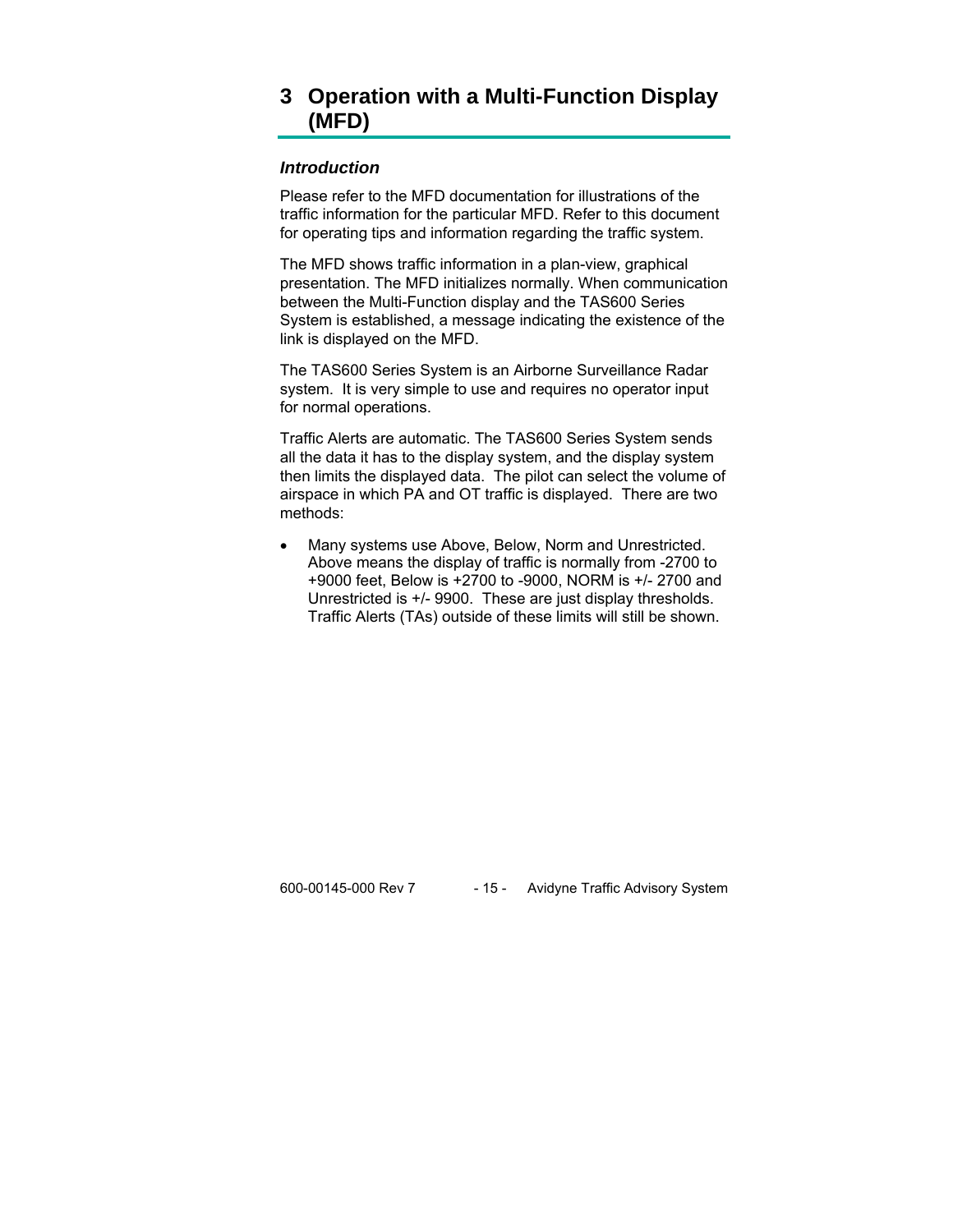• Some display systems provide display limits called Terminal. Standard, Enroute and Unrestricted. These display limits are based on the following table:

#### **Table 4 Display Limits Using Terminal, Standard and Enroute**

| <b>Display Type</b> | Limits                                                         |
|---------------------|----------------------------------------------------------------|
| Terminal            | ±500 FT, 1.0 NM                                                |
| Standard            | ±1000 FT, 2.0 NM                                               |
| Enroute             | ±1200 FT, 5.0 NM                                               |
| Unrestricted        | Maximum limits of the<br>equipment, see Product<br>Description |

Avidyne Traffic Advisory System - 16 - 600-00145-000 Rev 7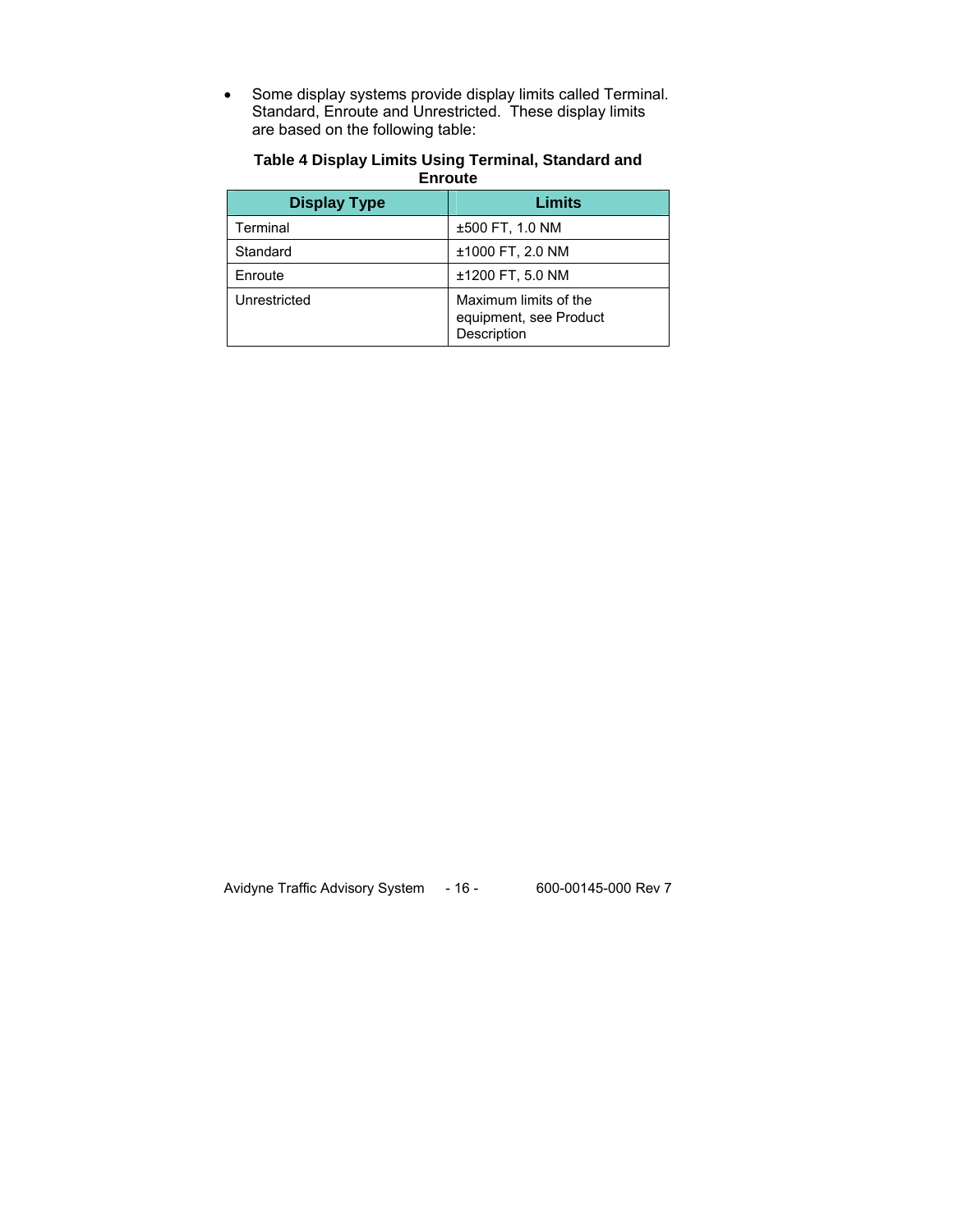## **4 Operating Tips**

### *Visual Acquisition*

Many near-collisions have occurred as a result of the flight crew seeing and fixating on an aircraft that is not the real intruder. Maintain awareness of the information provided by the TAS600 Series System. Take note of any discrepancy between the intruder location and the TAS600 Series System data. If there is a difference, look for another aircraft.

Do not rely on the TAS600 Series System as the only means of traffic avoidance. The TAS600 Series System does not detect every aircraft (see Appendix 1).

## *Tau*

Tau is an approximate measure of the time to closest approach based on the rate of closure. Many variables can affect tau, including changing rates of approach and acquisition time. TAs are based on tau until the intruder is very close. Then the intruder is a TA even when there is no range closure.

**Caution**: Because of encoder variations, any intruder within 300 feet of your altitude should be considered at your altitude.

## *"No Alt" Replies*

Most flight hours are flown by Mode C equipped aircraft. Replies received from non-Mode C aircraft cause NO ALT to be displayed on the TAS600 Series System along with the range. If the intruder is a TA, the audible warning is "[tone] Traffic X o'clock, altitude unavailable." The flight crew must analyze this intruder without knowing the altitude difference. Since the TAS600 Series System range indications are based on distance from your aircraft, some altitude information can be inferred from non-mode C traffic. For example, non-mode C traffic 6,000 feet (one mile) directly above your aircraft will never show closer than 1 mile.

Many aircraft have encoding altimeters that require warm-up time and do not transmit altitude data. The TAS600 Series

600-00145-000 Rev 7 - 17 - Avidyne Traffic Advisory System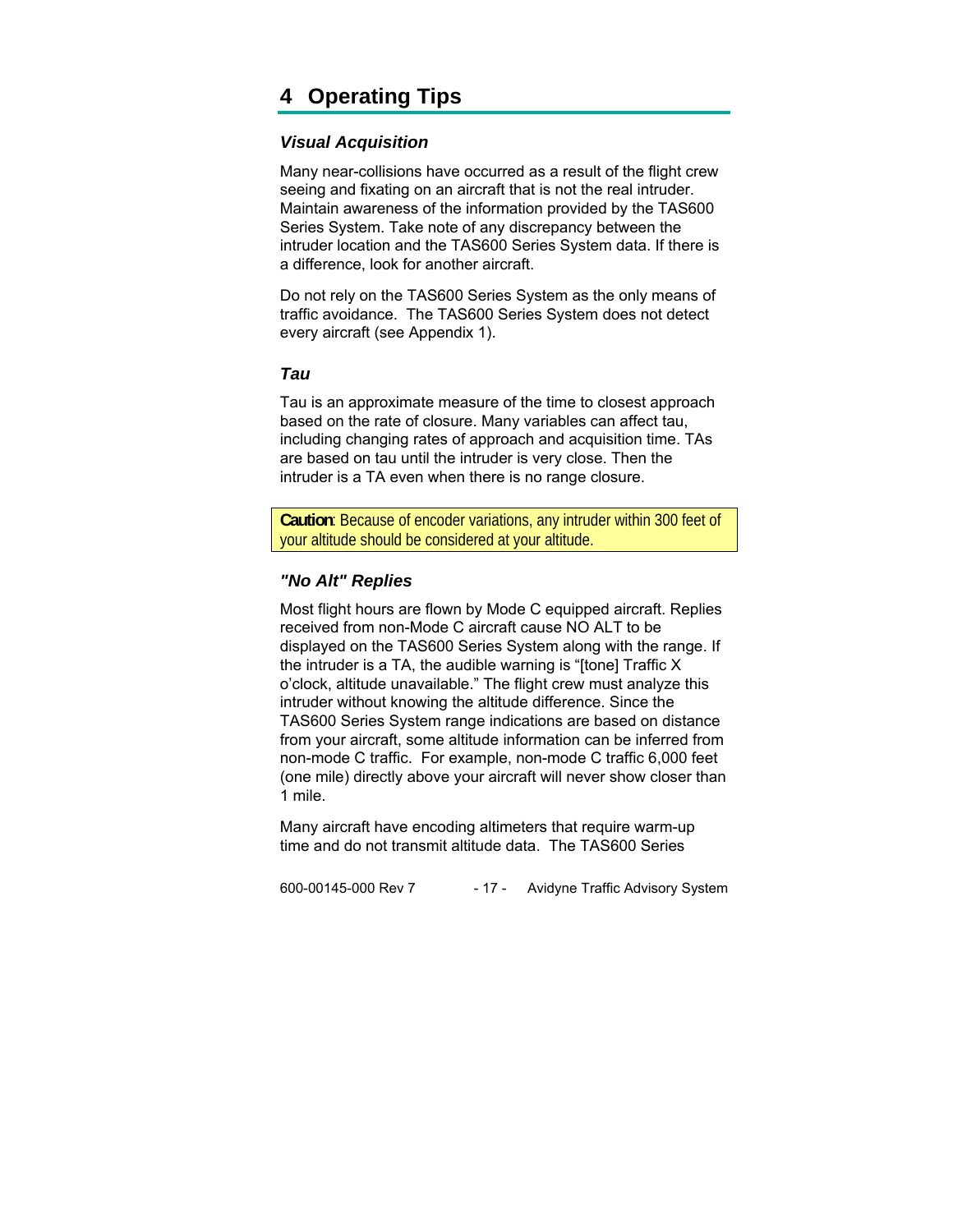System treats the intruder as non-mode C, until the intruder's encoder provides altitude data.

#### *Detection Range*

The range at which intruders are detected is dependent on the transmitter and receiver performance of the intruder transponder and the TAS600 Series System, the antenna geometry between the host and the intruder, and the reflectivity of the surface the aircraft are flying over. The TAS600 Series System uses top and bottom antennas, variable transmitter levels, multiple receivers and other techniques to help eliminate signal limitations. Nonetheless, signal degradation is unavoidable and can affect the detection range.

The TAS600 Series System monitors the airspace for TCASequipped aircraft in order to provide more transmitting power when the traffic is light. In high traffic areas, the number of aircraft can reach a threshold where the transmission power of the TAS600 Series System is reduced. The transmitter power of all other similar equipment in the area is also reduced. This reduces the TAS600 Series System effective range.

The practical result of detection range limitations is range reduction in high traffic areas and target drop-off at longer ranges.

#### *Intruder Priority*

When more than one TA is detected, the one with the smallest tau is declared first.

#### *Data*

Some MFDs provide additional information about intruders. U.S. registered Mode S traffic transmit their N-number, which can be displayed. The N-number is helpful when following traffic or anticipating an ATC advisory. N-number reception is dependent on several factors and may not always be available.

Avidyne Traffic Advisory System - 18 - 600-00145-000 Rev 7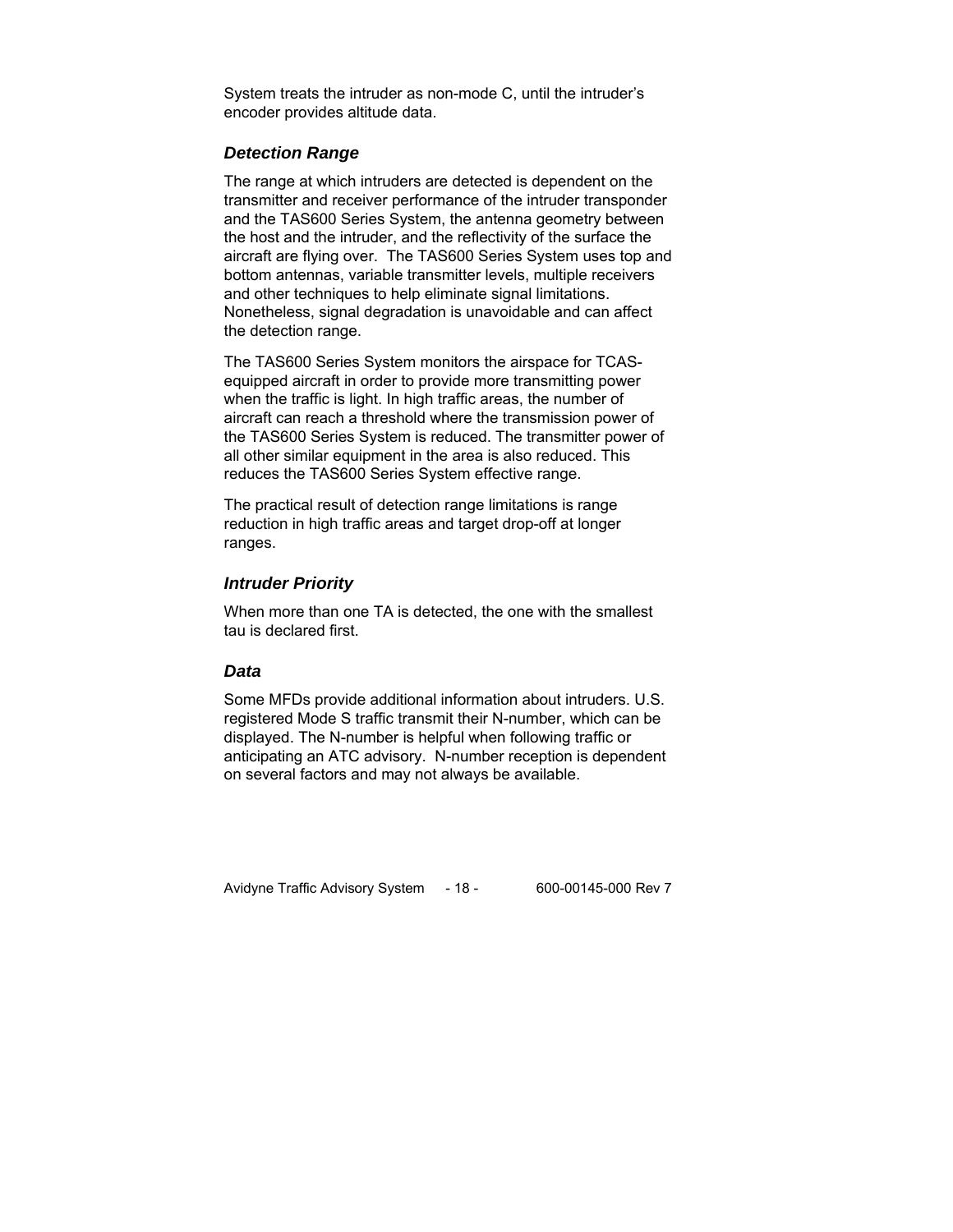### *Bearing*

The TAS600 Series System bearing data gives the flight crew a direction to look for intruders. Antenna placement, the relative elevation of the traffic, airframe obstructions and rate of angular change can cause discrepancies between the observed angle and the angle measured by the TAS600 Series System. When the TAS600 Series System has insufficient information to determine the direction, bearing is momentarily unavailable.

#### *Pop-ups, Drop-offs and Duplicate Tracks*

Pop-ups and drop-offs are events where a displayed intruder suddenly appears or disappears within the selected range. Factors, such as reflections (especially over water) and reduced interrogator power (in high-density areas) contribute to pop-ups and drop-offs.

Occasionally a target will appear to split into two targets tracking at the same altitude and close to the same range. The tracks will follow and overlap each other for several seconds, and then one of the targets will disappear. These are called duplicate tracks and are usually caused by reflections from the ground or water. Duplicate tracks are actually one aircraft and are not of operational significance. When using the TAS600 Series System on the ground, reflections from hangars can create several duplicate tracks.

600-00145-000 Rev 7 - 19 - Avidyne Traffic Advisory System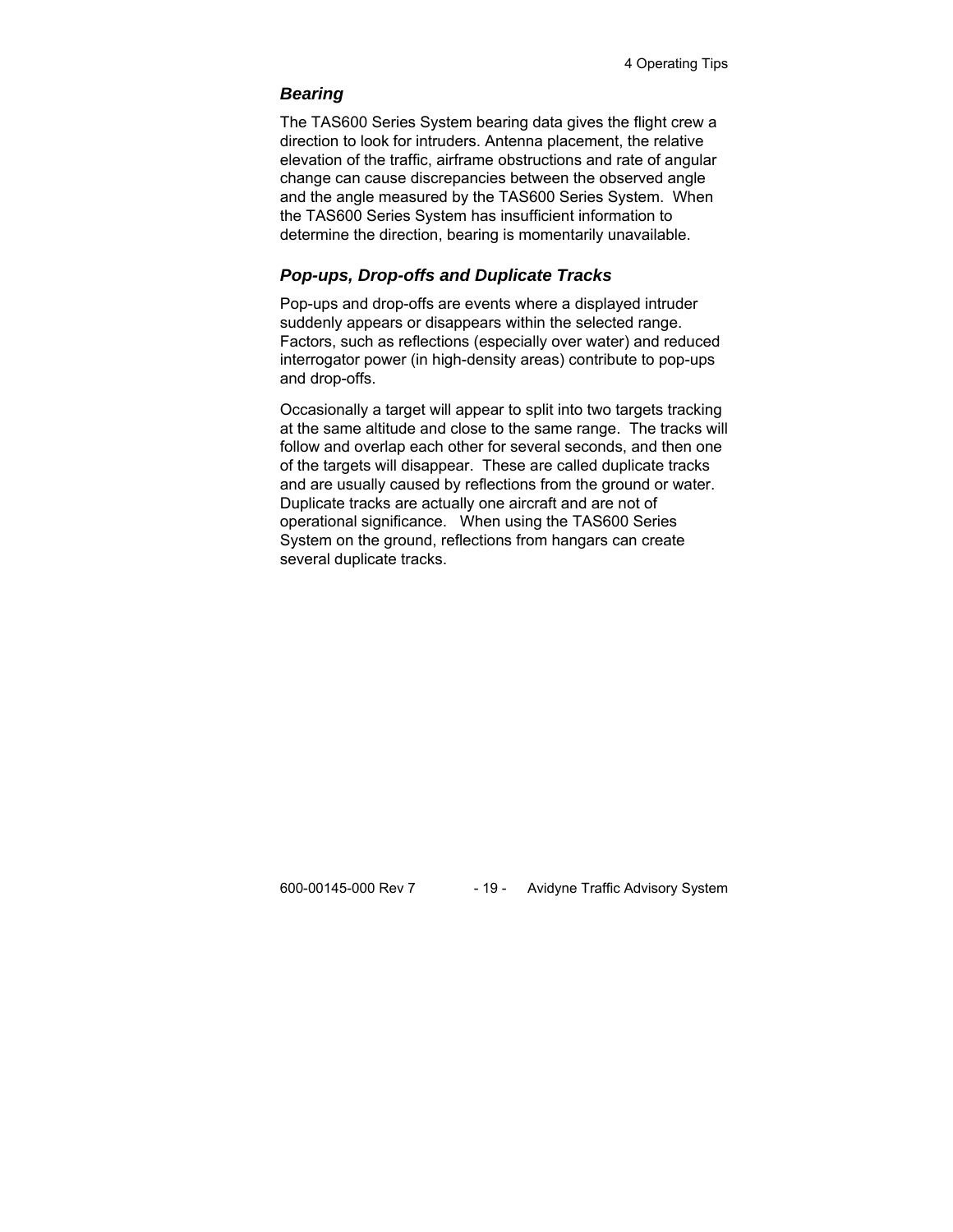This page is intentionally left blank.

Avidyne Traffic Advisory System - 20 - 600-00145-000 Rev 7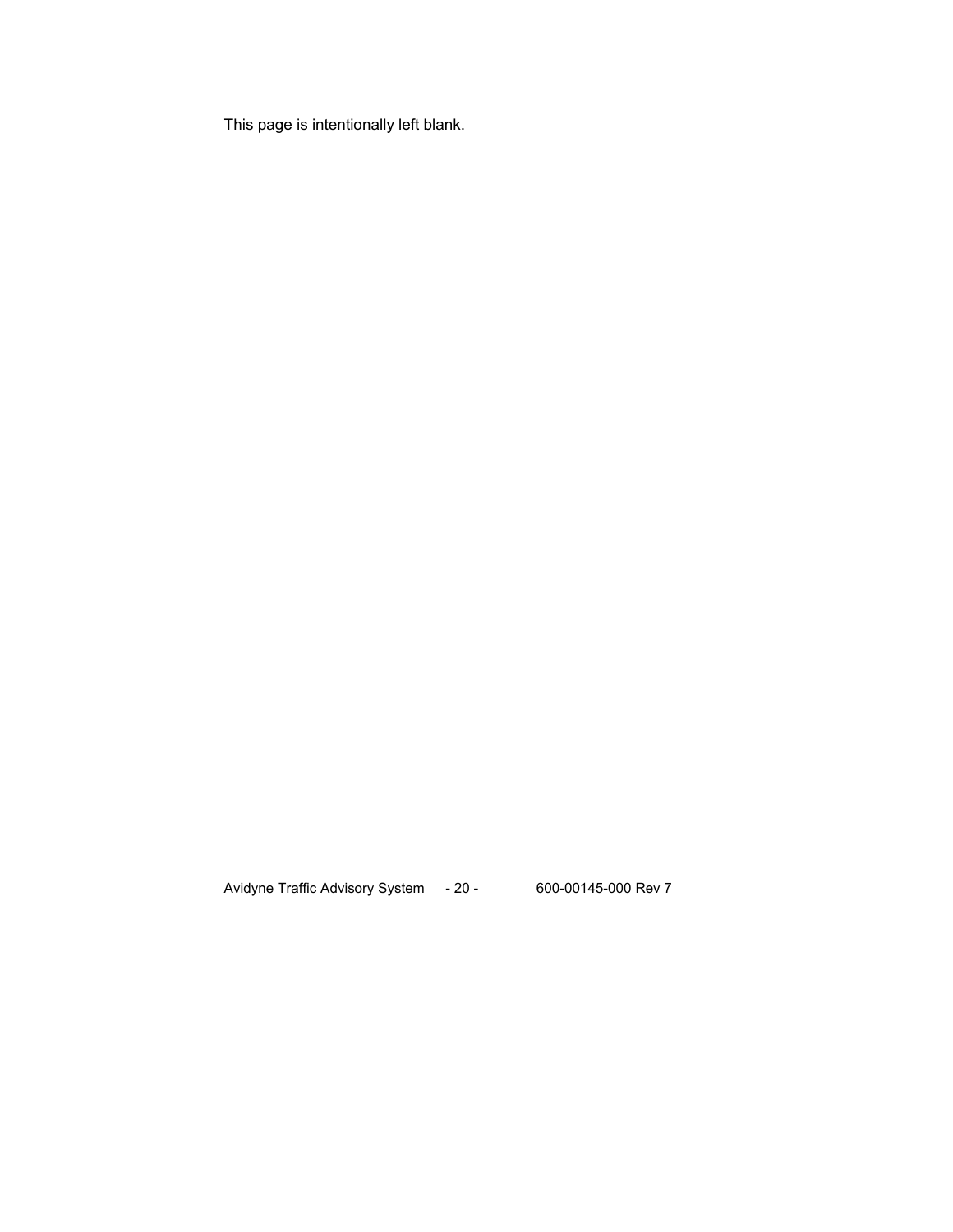## **5 Built-in Test & Fault Indications**

An extensive battery of self-test functions is run at startup of the TAS600 Series System. In addition, the TAS600 Series System constantly performs an internal self-test. A pilot-initiated test is not necessary; however, the system may be tested using the mute/update button if desired. When a TAS600 series Traffic Display is used, another self-test routine is available. If a failure of the TAS600 Series System is detected, the MFD will indicate a traffic failure.

"Ground Mode" is normally annunciated upon startup, indicating that the TAS600 Series System is in the Ground Mode. If the TAS600 Series System is in the Ground Mode while flying, the system will not properly warn of traffic. The "Ground Mode" annunciation is normal on the ground. If the Ground Mode is announced when flying, discontinue operation of the TAS600 Series System.

| Table 5. Self Test Without the TAS600 Series System $\%$ 3ATI |
|---------------------------------------------------------------|
| <b>Traffic Display</b>                                        |

| <b>Action</b>                          | <b>Positive Result</b>                             | <b>Negative Result</b>                                                                                                                                      |
|----------------------------------------|----------------------------------------------------|-------------------------------------------------------------------------------------------------------------------------------------------------------------|
| Double press the<br>mute/update button | Either a TA or "No<br>advisories" is<br>announced. | No audible<br>announcement, or a<br>"TCAD Code"<br>announcement.<br>Discontinue use of<br>the TAS600 Series<br>System until<br>identified and<br>corrected. |

**Note:** Some aircraft configurations do not include a mute button. In this event then a pilot-initiated self-test is not available.

Some faults can be detected. If "TCAD Code" followed by a number is announced, then a malfunction has been detected. Discontinue use of the TAS600 Series System and contact the factory or your dealer for more information.

600-00145-000 Rev 7 - 21 - Avidyne Traffic Advisory System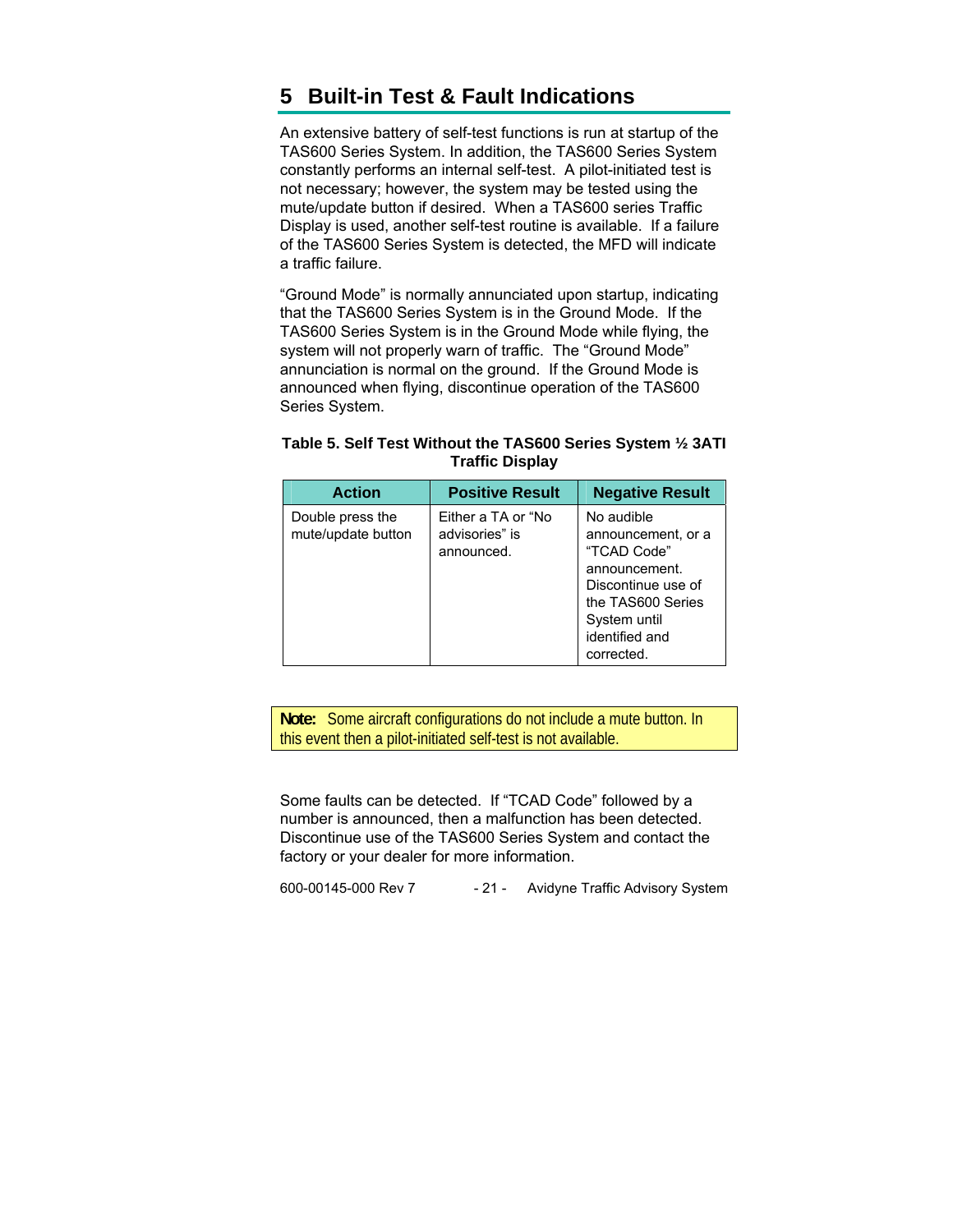If the host aircraft operates above the altitude limit identified for the particular model TAS, the message "Altitude Data Invalid" will sound. Double pressing the mute button will cause the "Altitude Data Invalid" message followed by "TCAD code three".

Electronic detection of faults is limited. An observant flight crew is the best and most effective monitor of the equipment.

If there is a fault indication or a "TCAD Code" announcement, do not use the TAS600 Series System data.

#### *Invalid Host Altitude Data*

The TAS600 Series System must receive valid altitude data in order to compute separation information. If the data is invalid or incorrect, the information the TAS600 Series System provides will be incorrect. The TAS600 Series System cannot always detect incorrect altitude input. The installing agency must ensure the altitude inputs are correct at installation.

When invalid altitude data is detected and the TAS600 Series System is not in the Ground Mode, an unsolicited audible announcement is generated stating, "TCAD Altitude Data Invalid". When the TAS600 Series System is in the Ground Mode, double-pressing the Mute/Update button will generate the "TCAD Altitude Data Invalid" message.

A warming-up encoder can transmit invalid data. Therefore, invalid altitude input can be normal if it only happens a few minutes after startup. Otherwise, it should never happen. Even a momentary indication of a problem, such as during a climb, indicates the TAS600 Series System is receiving invalid altitude data. The TAS600 Series System should not be used until the problem is corrected.

#### *Ground Mode*

The TAS600 Series System should not be in the Ground Mode when in flight. The phrase "Ground Mode" is announced upon initialization. "Ground Mode" is also included in the annunciation when the mute/update button is double-pressed. If the TAS600 Series System is operating in "Ground Mode" in flight, discontinue operation until a qualified technician can evaluate it.

Avidyne Traffic Advisory System - 22 - 600-00145-000 Rev 7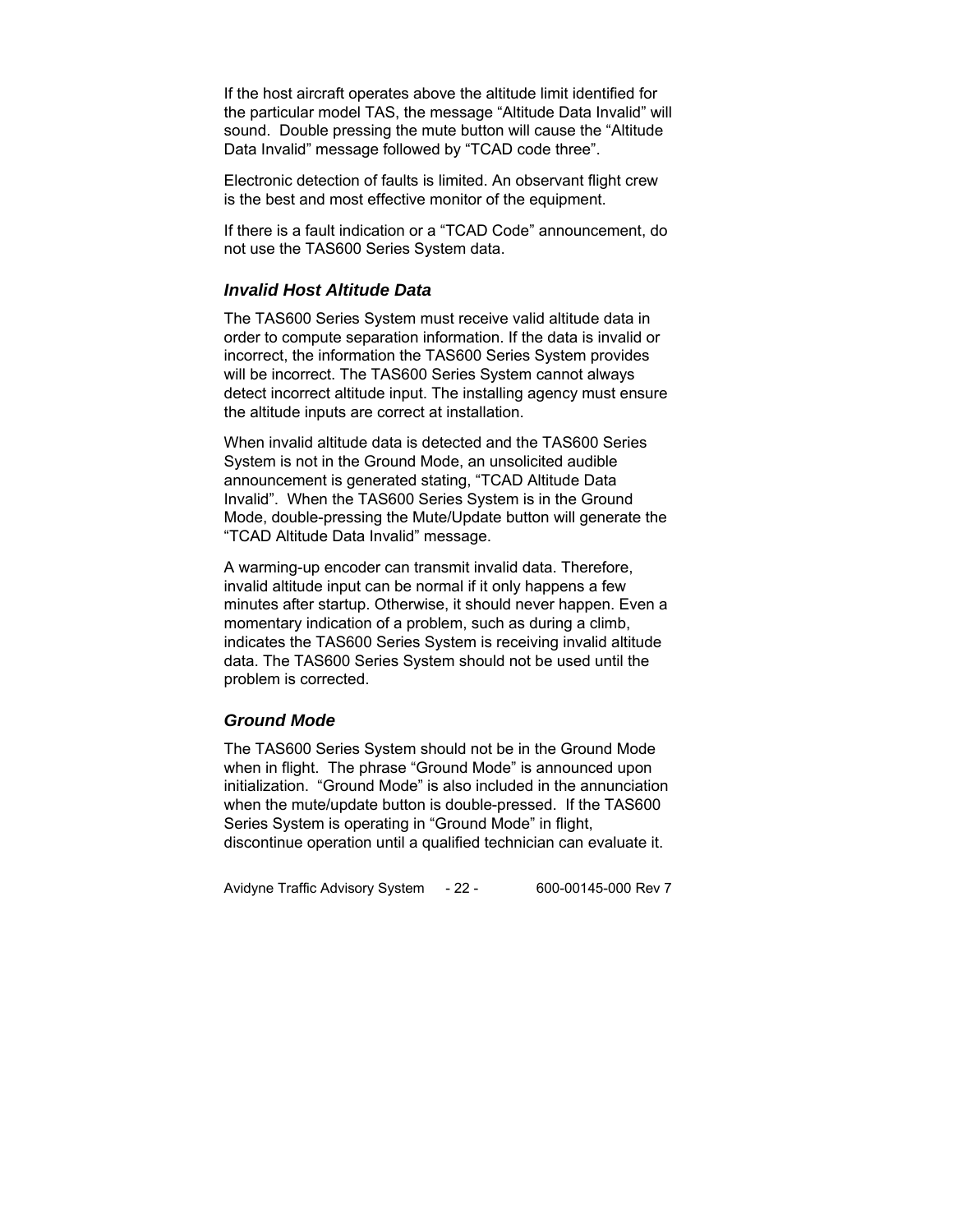If, after a power reset in the air, the TAS600 Series System enters the Ground Mode, select another mode on the MFD to exit the Ground Mode. Operators without a display will not enter the Ground Mode after a reset.

600-00145-000 Rev 7 - 23 - Avidyne Traffic Advisory System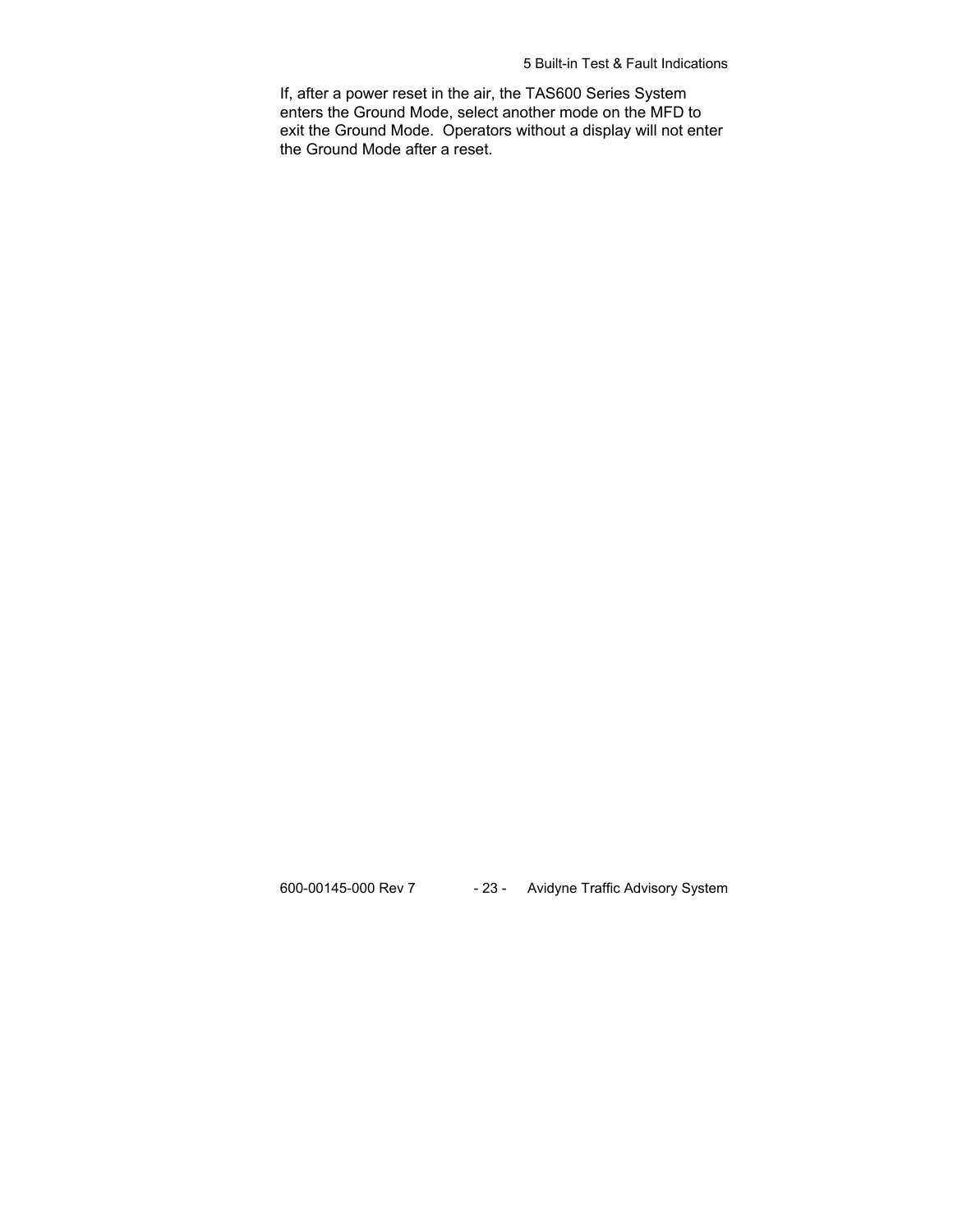## **Appendix 1 Limits**

The TAS600 Series System only displays intruders equipped with operative transponders. The TAS600 Series System provides no indication of traffic conflicts with aircraft without transponders.

Though every effort is made to preclude the possibility, it is still possible for the TAS600 Series System to fail to detect intruders. The TAS600 Series System should not be relied upon as the sole means of traffic detection. See and Avoid is an important flight crew function.

Not all traffic within the selected range is displayed. If the communications link between the TAS600 Series System and the other transponder is not established, then the traffic will not be displayed. A poor transponder receiver on the intruder aircraft, a geometry where the antennas are shadowed from each other and high traffic density can limit the detection range. Normally, the result is traffic 'pop ups' at closer ranges.

TAs are calculated values and are subject to acquisition time. Intruders, especially "pop ups" will not always be detected far enough out to provide the TA warning times described in the Advisory Levels paragraph.

**Caution**: Federal Regulations state, "When an ATC clearance has been obtained, no pilot in command may deviate from that clearance unless an amended clearance is obtained, an emergency exists, or the deviation is in response to a traffic alert and collision avoidance system resolution advisory." Avidyne TAS 6XX TAS systems do not provide resolution advisories and should not be used as the sole basis for deviating from an ATC clearance.

Some displays used to show traffic information have range selections that exceed the maximum range of the particular TAS. The maximum range of the TAS600 Series System is limited to the ranges defined in the Product Description in this handbook.

600-00145-000 Rev 7 - 24 - Avidyne Traffic Advisory System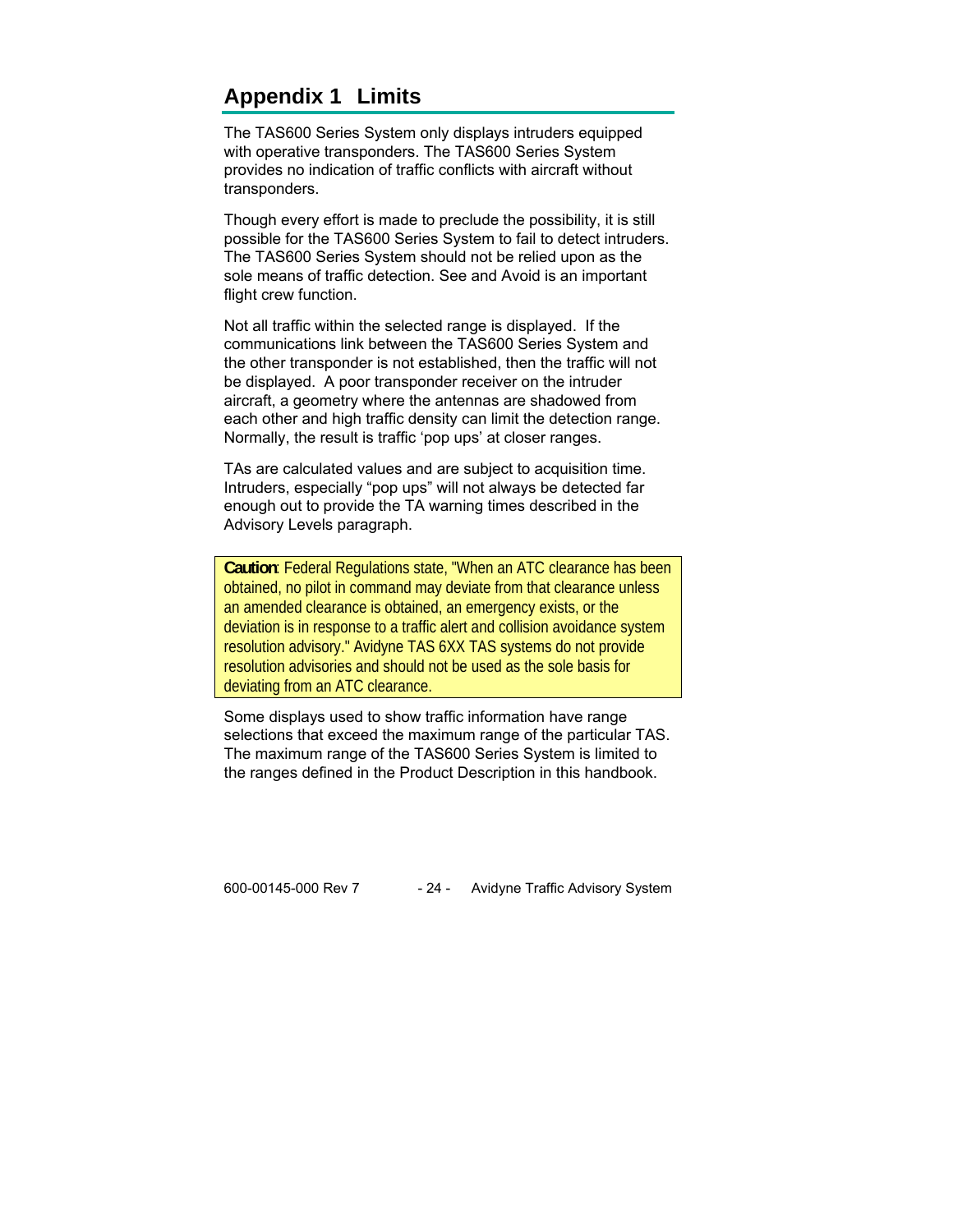## **Appendix 2 Operation with No Display**

When the TAS600 Series System is configured to operate with no display, audible announcements and an annunciator light (marked "Traffic" or "Traffic Alert") inform the flight crew of Traffic Alerts (TAs). All TAs are announced. There are no audible warnings for PAs or OTs.

TAs are announced through the audio system. If there is more than one TA, they are prioritized and delivered in sequence. Traffic Alert announcements can be repeated using the mute/update button.

The Mute/Update button mutes a current advisory or elicits a TA update. A single press of the Mute/Update button mutes an audible position alert in progress. A double press of the Mute/Update button repeats any TA announcements (with updated information and the range of the intruder). If no TAs are in effect when the button is double-pressed, the TAS600 Series System announces "No Advisories".

**Note:** The mute function only stops advisories scheduled to be reported at the time the mute button is pressed. Advisories begin after the mute button is pressed are not muted .

#### *Ground Mode*

When the host aircraft is on the ramp, ground traffic can transmit replies. To avoid nuisance advisories, a special feature called the Ground Mode is automatically activated when the on-theground input is asserted (if the host aircraft is so equipped, see Aircraft-on-the-Ground Detection System. All advisory announcements are muted in the Ground Mode. The Mute/Update button and the TA annunciator light are active and can be used to provide advisory information for any intruder above 200 feet meeting the requirements for a TA.

Upon startup and when the mute/update button is doublepressed, "Ground Mode" is included in the annunciation to alert the pilot that the TAS600 Series System is operating in the Ground Mode. If the TAS600 Series System announces "Ground Mode" in flight, discontinue operation. It should not be

600-00145-000 Rev 7 - 25 - Avidyne Traffic Advisory System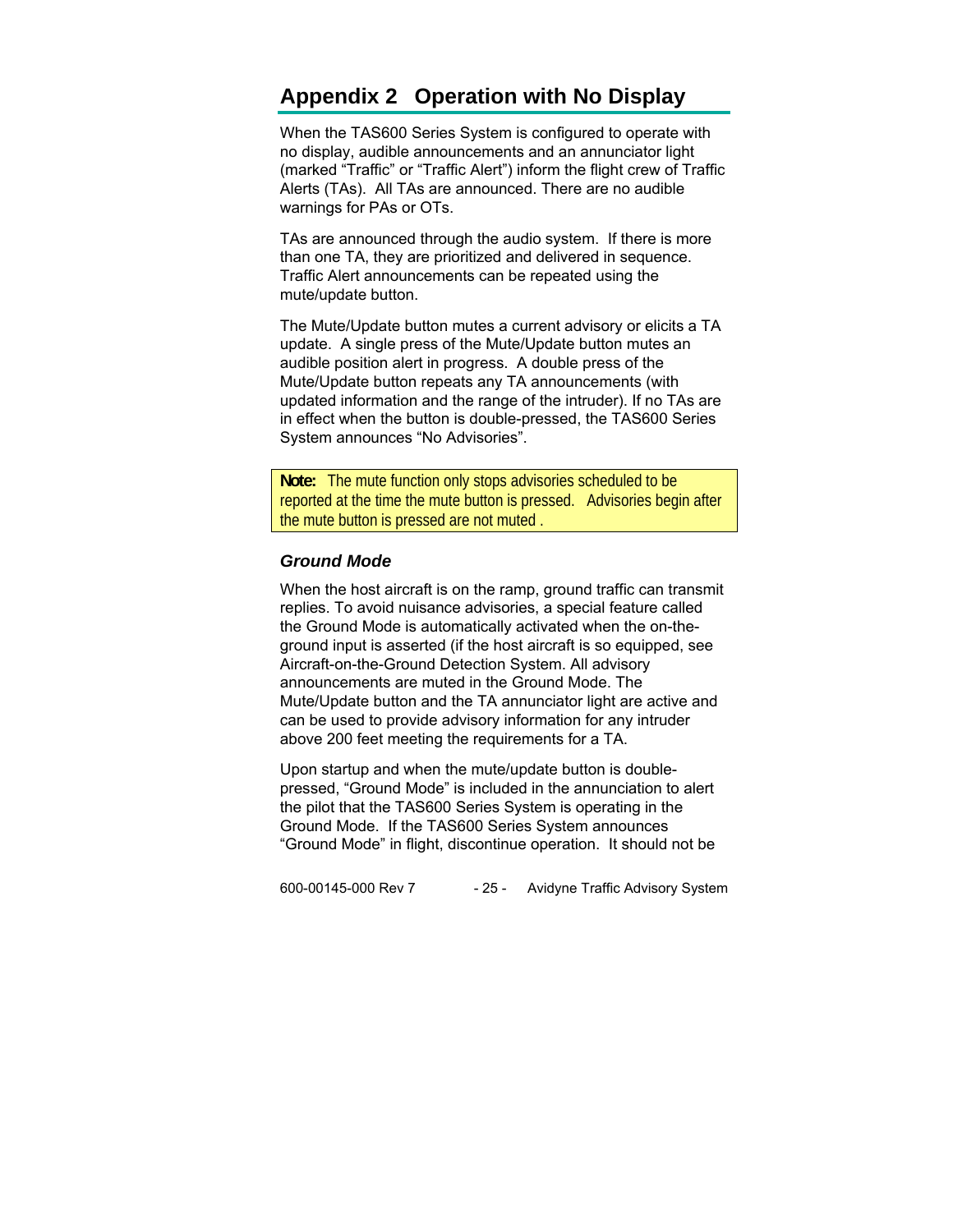relied on for intruder information until serviced by a qualified technician.

On departure, the automatic announcement of TAs is restored when the host reaches 400 feet AGL.

**Note:** If there is no aircraft-on-ground detection system connected to the TAS600 Series System, TAs are always announced.

**Note:** If there is no display used and there is no aircraft-on-ground detection system input, then the Ground Mode does not function.

#### *Examples of Operation Without a Display*

The TAS600 Series System tracks altitude separation, altitude closure, range and range trend of intruder aircraft. Only TAs are announced. The following sequences could be encountered during a typical flight with a displayless TAS600 Series System:

The flight crew applies power to the TAS600 Series System by energizing the TAS600 Series System power switch. If the aircraft is equipped with an aircraft-on-the-ground detection system the TAS600 Series System will announce Ground Mode. In this case the audio is muted and will not warn of traffic on the ramp or on approach. Pressing the Mute/Update button twice will cause the TAS600 Series System to announce TAs for airborne intruders. If there are no TAs, then the TAS600 Series System will announce "Ground Mode. No Advisories."

Before takeoff, check the area visually for traffic and check the TAS600 Series System. Traffic is detected above 200 feet and determined to be within 15 to 20 seconds of CPA, so the TA annunciator light illuminates. If the Mute/Update button is double-pressed, the TAS600 Series System announces, "Ground Mode [tone] Traffic 9 o'clock, high, one mile". The intruder is then visually acquired on a close-in base to final and lands before the host's departure.

**Warning**: The TAS600 Series System may not detect all intruders on approach. Check the area visually before departing.

Avidyne Traffic Advisory System - 26 - 600-00145-000 Rev 7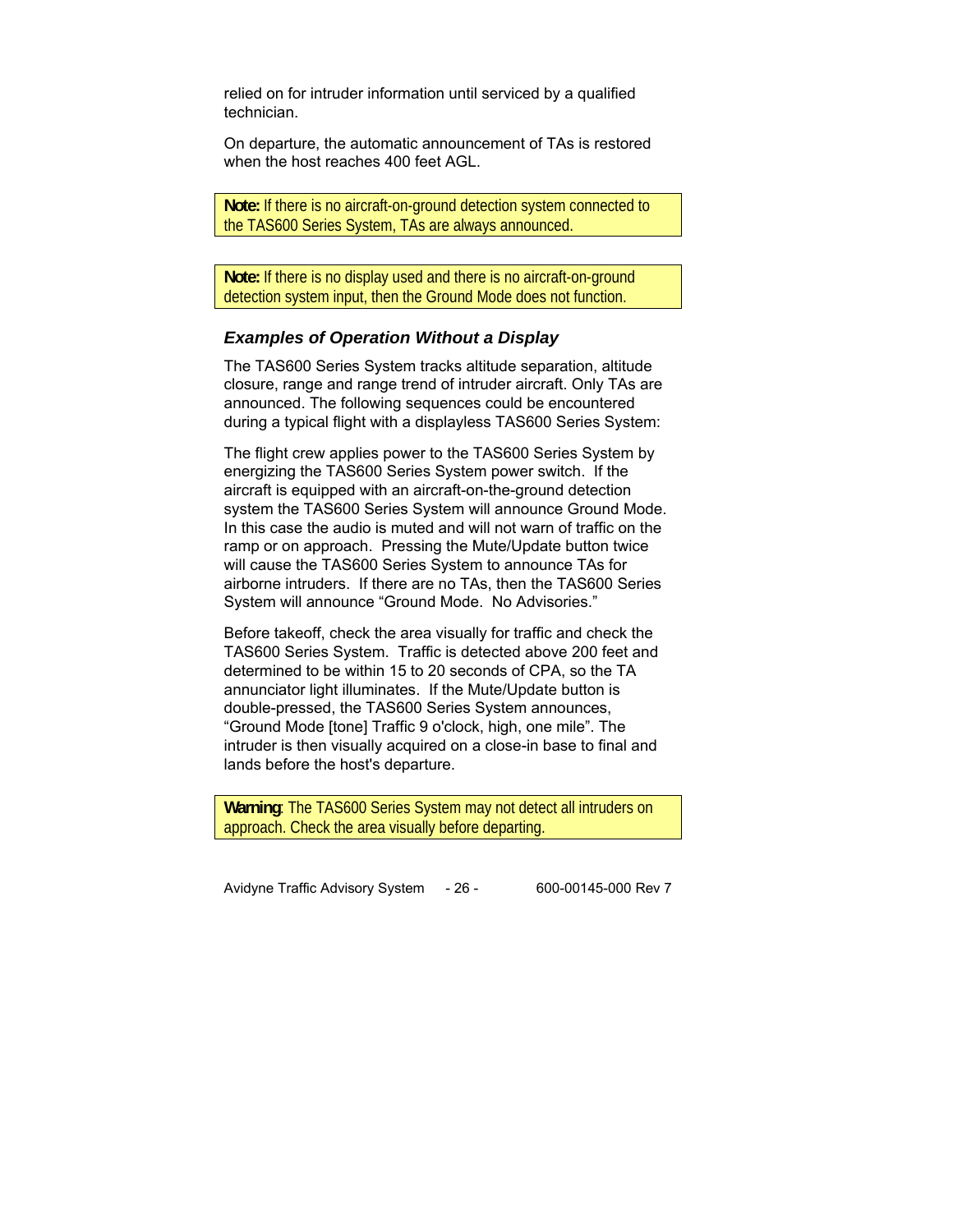After the host climbs 400 feet, TA announcements are automatically enabled.

"[Tone] Traffic, 10 o'clock, high. Two miles." sounds. A TA only sounds when the intruder is computed to be within 30 seconds of closest approach. The intruder is visually acquired to the left front, descending. The flight crew continues to monitor the intruder visually.

As the intruder passes, the flight crew double-presses the Mute/Update. "No Advisories" sounds because the intruder has passed by.

The flight crew visually acquires an intruder above, at 12 o'clock. There is no voice annunciation from the TAS600 Series System, so the intruder has not generated a TA.

On descent, the TAS600 Series System announces "[tone] Traffic, 10 o'clock, low, two miles." The intruder that generated the TA is then visually acquired 1,000 feet below, at approximately 10 o'clock.

The flight crew double-presses the Mute/Update button and the TAS600 Series System advises that the intruder is below, at 1.5 miles, and 9 o'clock. A second TA is detected and it is announced also. After a few seconds, both aircraft no longer create TAs.

The host aircraft begins its approach. An intruder on a parallel approach generates a TA. Intruders within 1200 feet horizontally and 800 feet vertically generate TAs without a closure requirement. Intruders holding on or near the runway can also generate a TA. When the host aircraft touches down, the host aircraft on-the-ground- detection system mutes the TA announcements.

600-00145-000 Rev 7 - 27 - Avidyne Traffic Advisory System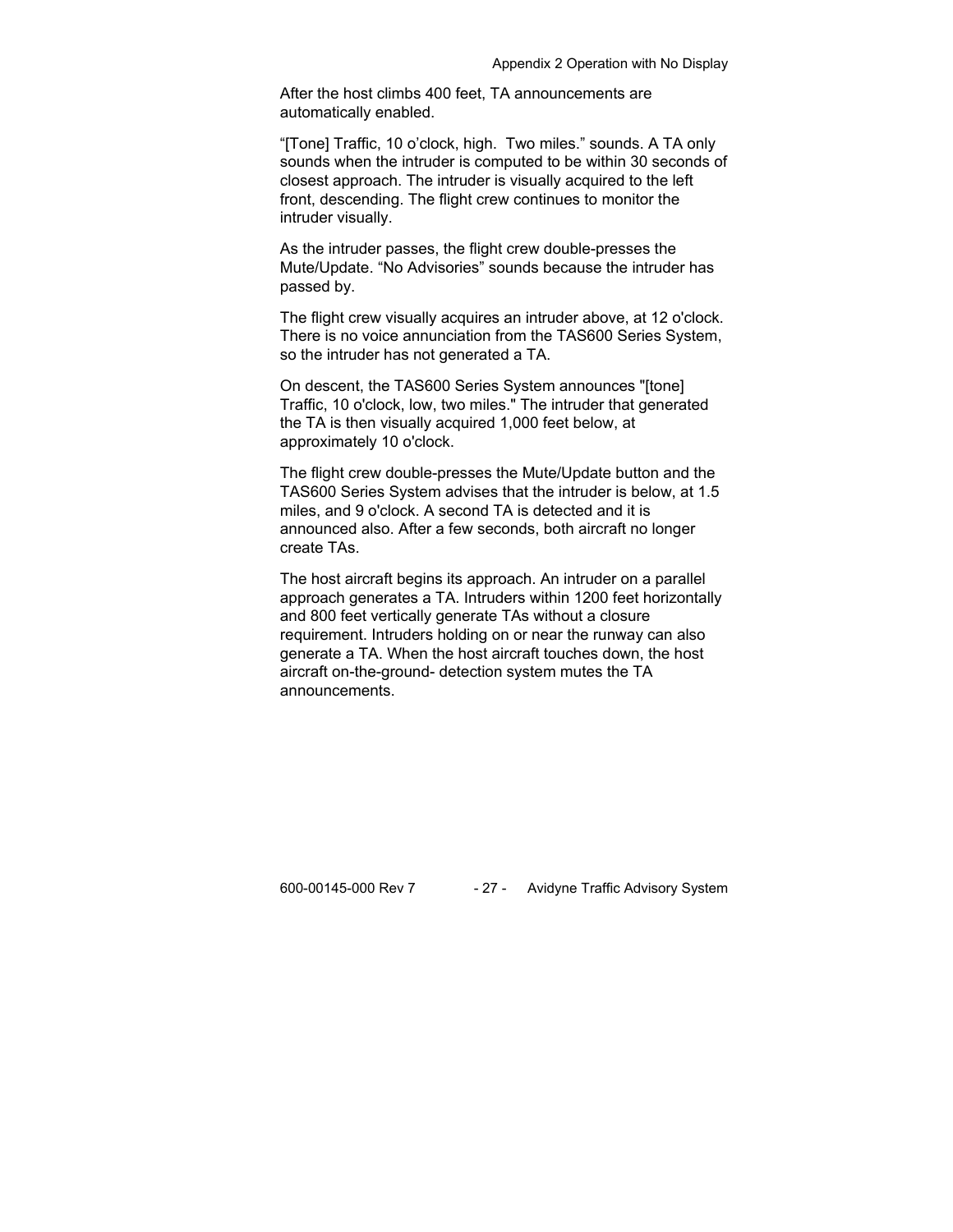## **Appendix 3 Operation with the AVIDYNE ½ 3ATI Traffic Display**

The TAS600 Series System equipped with the Avidyne ½ 3ATI Traffic Display displays Traffic Alerts (TAs) and Proximity Alerts (PAs). Intruders generating TAs are displayed in order of increasing time to CPA. Intruders generating PAs are displayed in increasing order of proximity (based on range) within a volume of airspace defined by the flight crew. Display of TAs takes precedence over PAs.

The TA annunciator light, a star in the upper left cell of the TAS600 Series System display and audible announcements identify a TA. When the light and the star extinguish and the intruder is still on the display, the associated TA was downgraded to a PA.

## *Terminal, Standard & Enroute Proximate Airspace Volumes*

The TAS600 Series System uses a flight crew-programmable Proximate Airspace Volume (PAV) to designate PAs. The preselected PAV settings are identified as Enroute (ENRT), Standard (STD) and Terminal (TRML).

The TRML, STD and ENRT buttons on the TAS600 Series System Traffic Display allow the flight crew to restrict the display of intruders (e.g., only those in the terminal area) and to expand the PAV when at cruise altitude.

Each pre-selected PAV is easily programmable by the flight crew. The pre-selected PAV values are retained in memory by the TAS600 Series System for future flights.

**Note:** The TAS600 Series System always displays TAs without regard to the Proximate Advisory threshold.

600-00145-000 Rev 7 - 28 - Avidyne Traffic Advisory System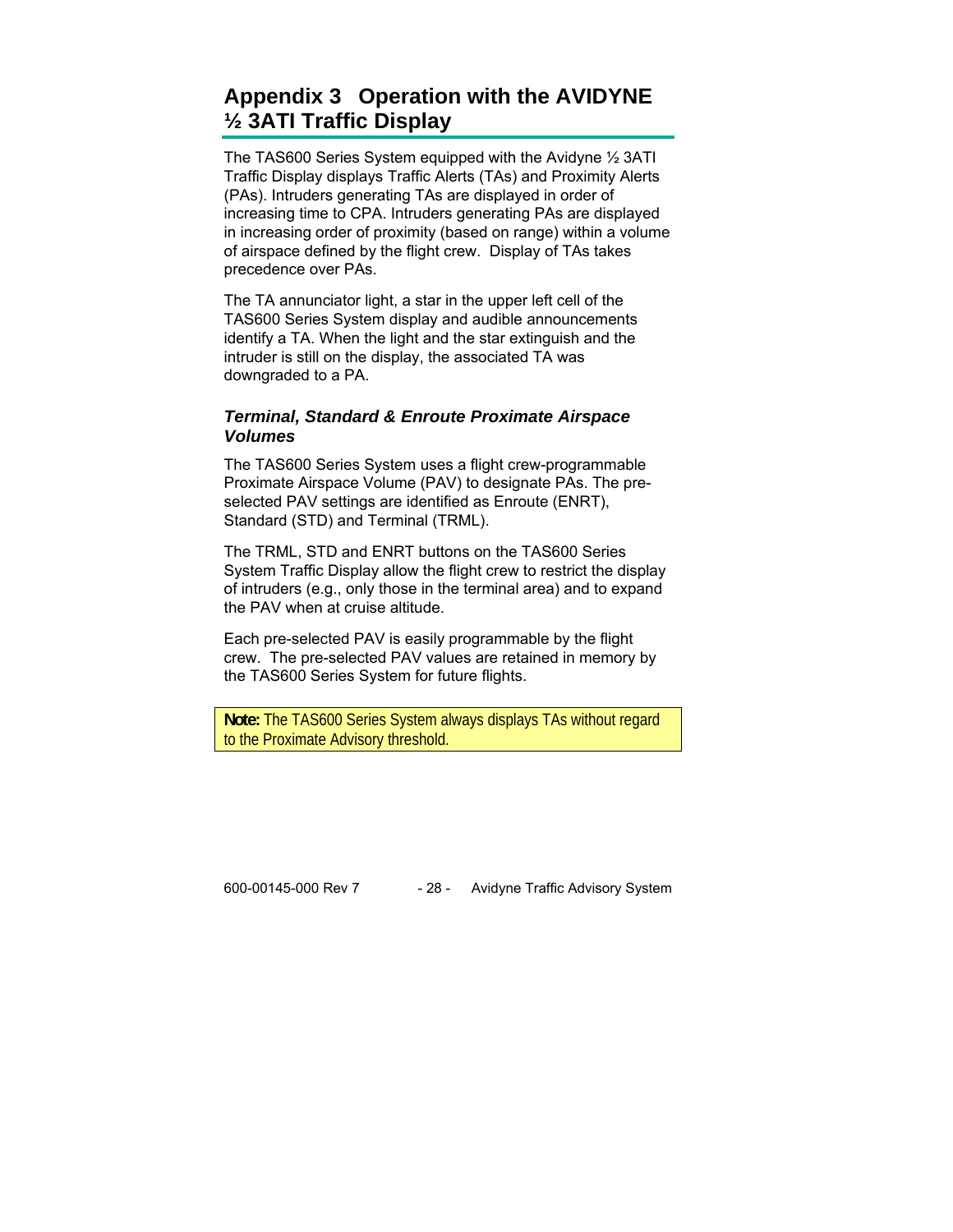# *Operator Controls and Basic Displays*



**Figure 3. Traffic Display Layout** 

The TAS600 Series System Traffic Display uses 20 characters to communicate visual information to the flight crew. These cells are organized in two windows. The Traffic Display provides seven buttons for control of the TAS600 Series System. In addition to the Traffic Display, an annunciator light can be installed to indicate a TA condition.

- **1) MAIN WINDOW**: This window contains 16 characters in a rectangular configuration organized in two rows with eight on each line. The main window is typically used to indicate information about intruders. The right-most cell in the bottom row is called the mode cell.
- **2) UP BUTTON**: This button is used for data entry and user programming; it is also used to display information about secondary intruders.
- **3) STATUS WINDOW**: This window contains 4 LED cells in a vertical configuration. The top- and bottom-most cells are used to indicate the presence of secondary and tertiary intruders, respectively. The second cell from the top is used to indicate the status of the altitude alerting function. The

600-00145-000 Rev 7 - 29 - Avidyne Traffic Advisory System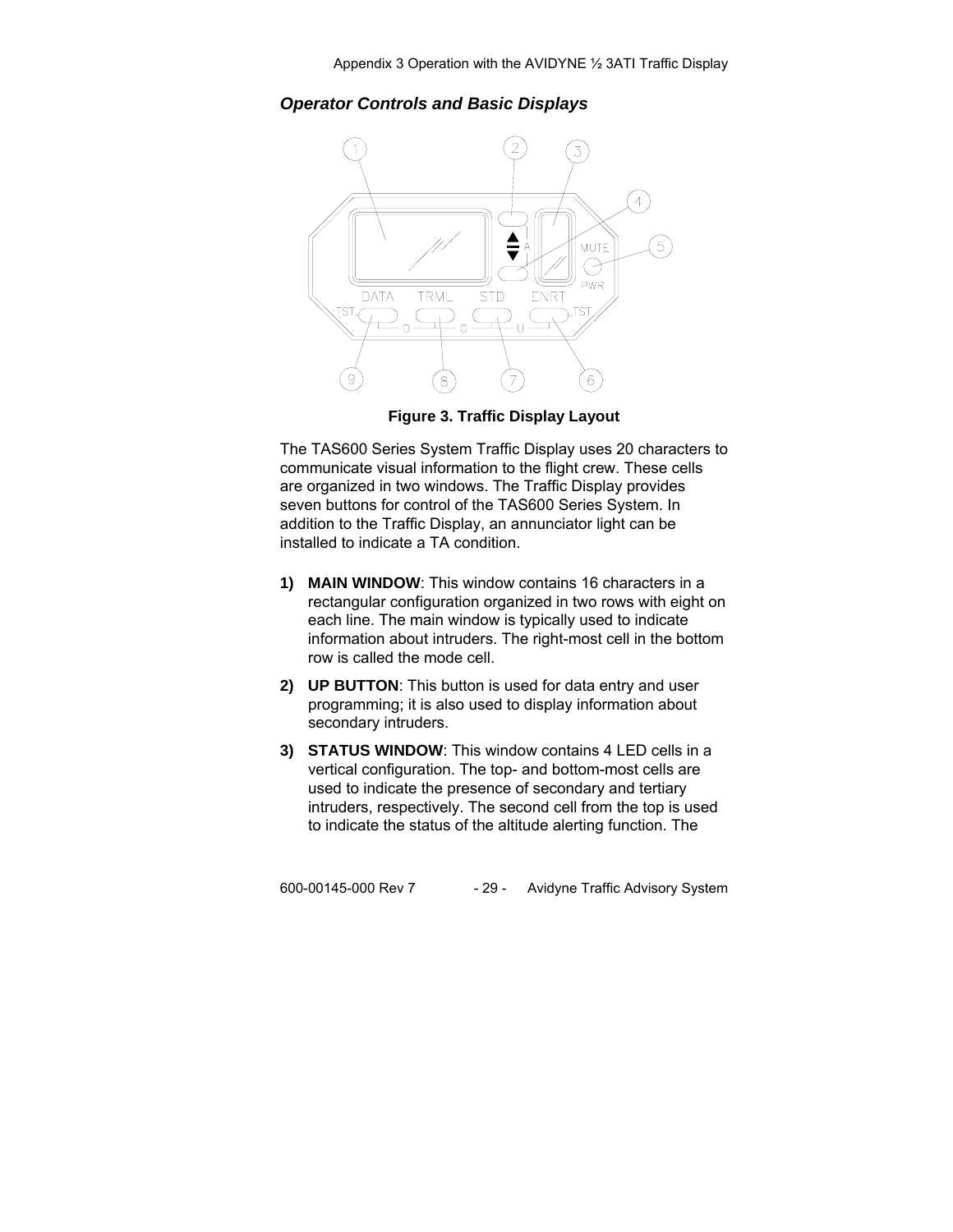third cell from the top indicates when the audible warnings are muted.

- **4) DOWN BUTTON**: This button is used for data entry and user programming; it is also used to display information about tertiary intruders.
- **5) POWER/MUTE BUTTON**: This is a push-on, pull-off button for controlling power to the TAS600 Series System. Also, momentarily touching this button stops announcement of the current scheduled advisories. The Power/Mute button is not used for traffic updates.
- **6) ENRT BUTTON**: This button is used to set the Proximate Airspace Volume to the pre-selected Enroute range and values.
- **7) STD BUTTON**: This button is used to set the Proximate Airspace Volume to the pre- selected Standard range and values.
- **8) TRML BUTTON**: This button is used to set the Proximate Airspace Volume to the pre- selected Terminal range and values.
- **9) DATA BUTTON**: This button is used to display the MSL altitude and N-number (for U.S. registered Mode-S aircraft) of the intruder that is displayed in the main window. Pressing the Data button twice in quick succession provides an audible update of traffic alerts.

Pressing two buttons simultaneously accesses six additional functions.

- **UP & DOWN BUTTONS**: Pressing these two buttons engages or disengages the Altitude Alerter. This function is indicated by -A- on the Traffic Display faceplate.
- **DATA & TRML**: By pressing these two buttons, the Density Altitude function is engaged or disengaged. This function is indicated by -D- on the Traffic Display faceplate.
- **TRML & STD**: Pressing these two buttons engages the Ground Mode. This function is indicated by -G- on the Traffic Display faceplate.

Avidyne Traffic Advisory System - 30 - 600-00145-000 Rev 7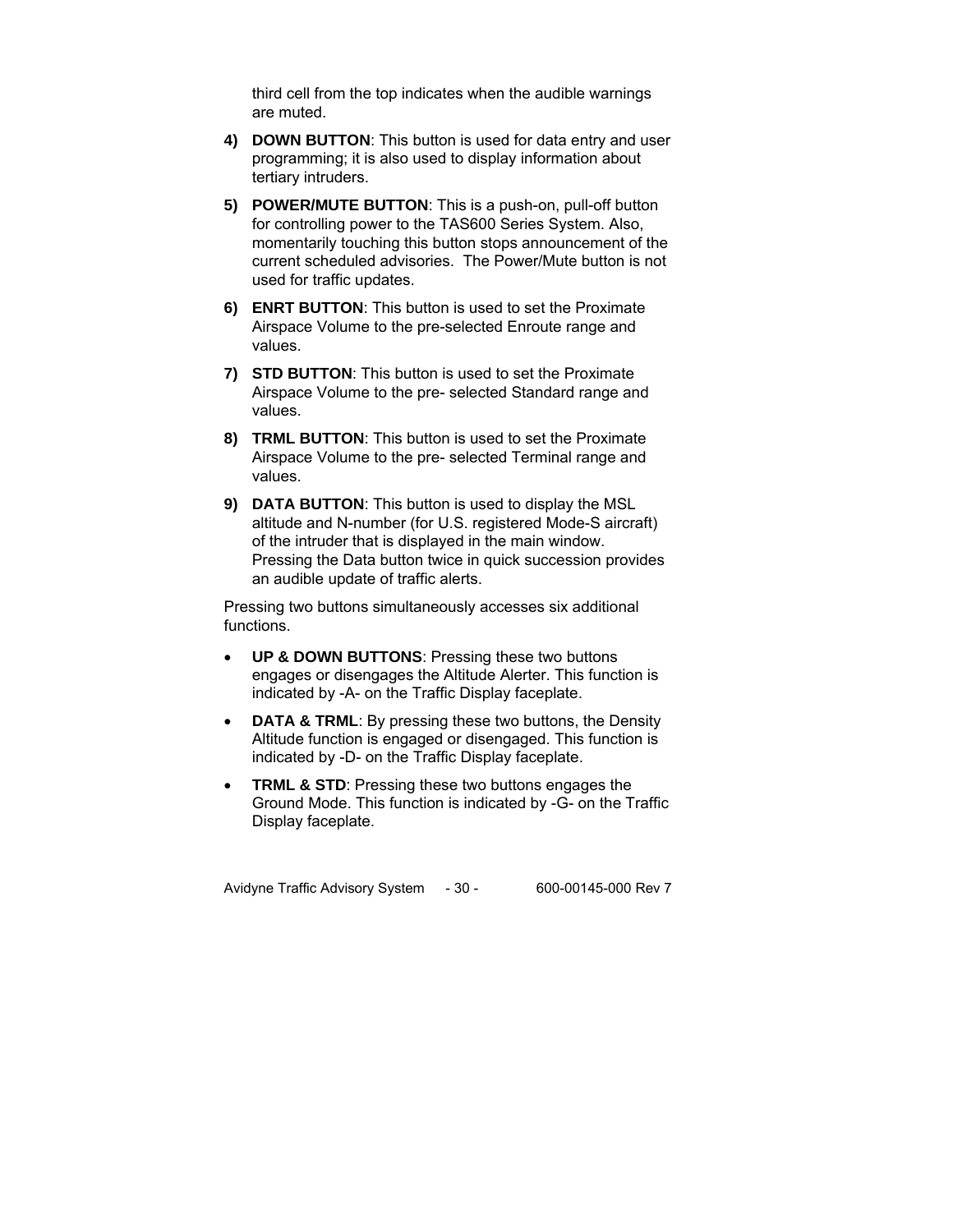- **STD & ENRT**: Pressing these two buttons engages the Unrestricted Mode. This function is indicated by -U- on the Traffic Display faceplate.
- **DATA & ENRT**: Pressing these two buttons engages the built-in test function. This function is indicated by -TST- on the Traffic Display faceplate.
- **TRML & MUTE**: Pressing these two buttons engages the Approach Mode set-up function.

These functions are described later in this section.

### *Description of Operator Controls 1/2 3ATI Display*

When an intruder is detected, information about it appears in the Traffic Display main window. The first line of information in the main window is the intruder's relative altitude. A star in the upper left cell indicates a Traffic Alert is being displayed. Plus and minus symbols indicate the vertical direction of an intruder. Plus means above and minus means below the host aircraft. Relative altitude trend information is shown at the end of the first line by a closing symbol (two triangles pointing together in an hourglass shape) and by a parting symbol (two triangles pointing apart in a diamond shape). The second line of information in the main window is the intruder's range in nautical miles.

Intruder information on the Traffic Display is updated approximately once per second. If the intruder shown on the Traffic Display is not a TA, then the TA annunciator light is not illuminated.

The letter or letters in the lower right-most cell of the main window on the Traffic Display (the mode cell) indicates the active Proximate Airspace Volume selection.

#### **Table 6. Proximate Airspace Volume Modes**

| Letter | <b>PAV Mode</b> |
|--------|-----------------|
| E      | Enroute         |
|        | Terminal        |
| S      | Standard        |
| G      | Ground          |

600-00145-000 Rev 7 - 31 - Avidyne Traffic Advisory System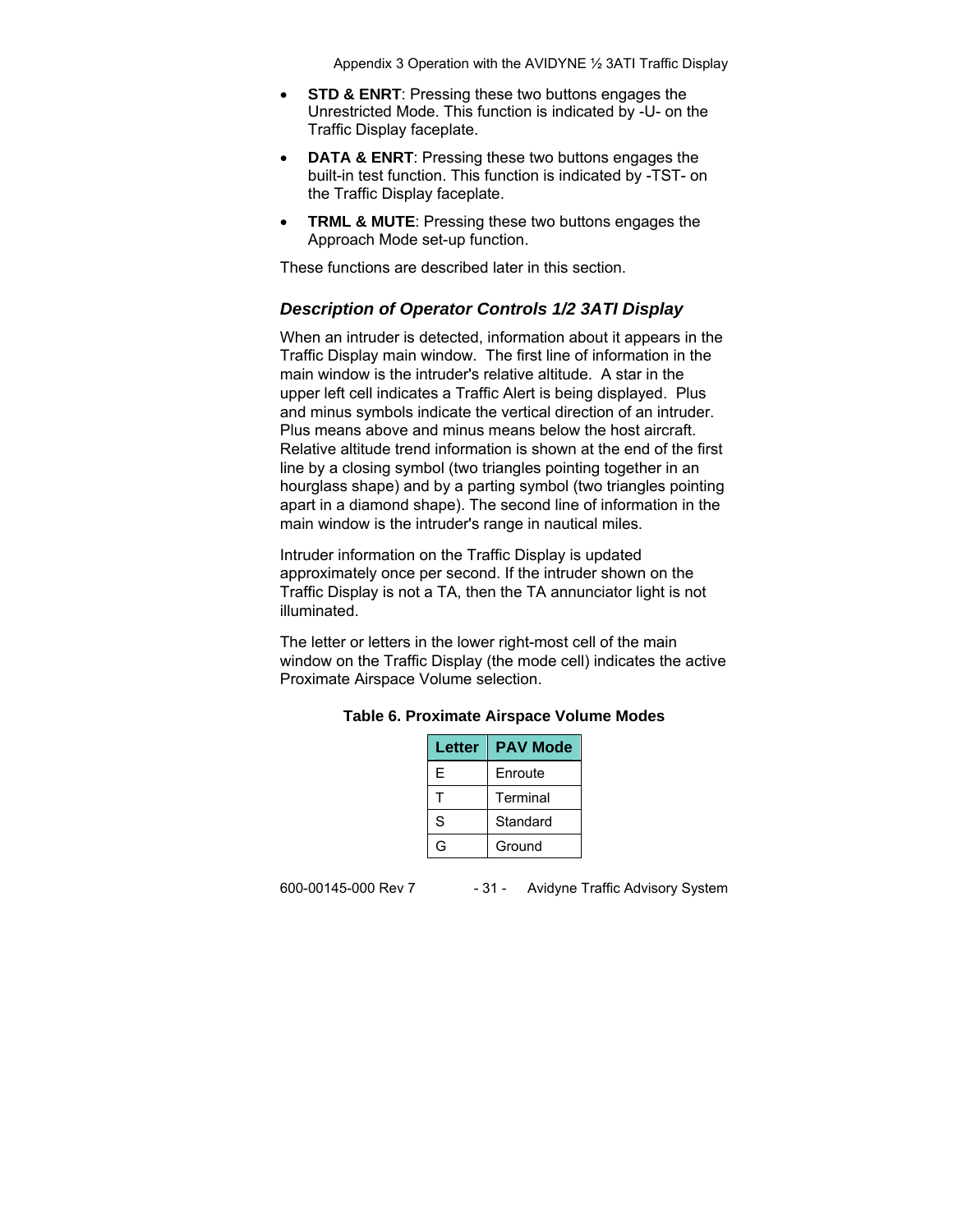| Ħ  | Unrestricted |
|----|--------------|
| Dp | Departure    |
| Ap | Approach     |

One (or two) aircraft symbols in the status window on the TAS600 Series System Traffic Display indicate that a second (or third) intruder has been detected. The up button can be used to momentarily display information about the secondary intruder in the main window. The down button can be used to display information about the tertiary intruder. When the up or down button is pressed, the associated symbol reverses (i.e. from a light aircraft on a dark background to a dark aircraft on a light background) to indicate which intruder is associated with the data in the main window.

Avidyne Traffic Advisory System - 32 - 600-00145-000 Rev 7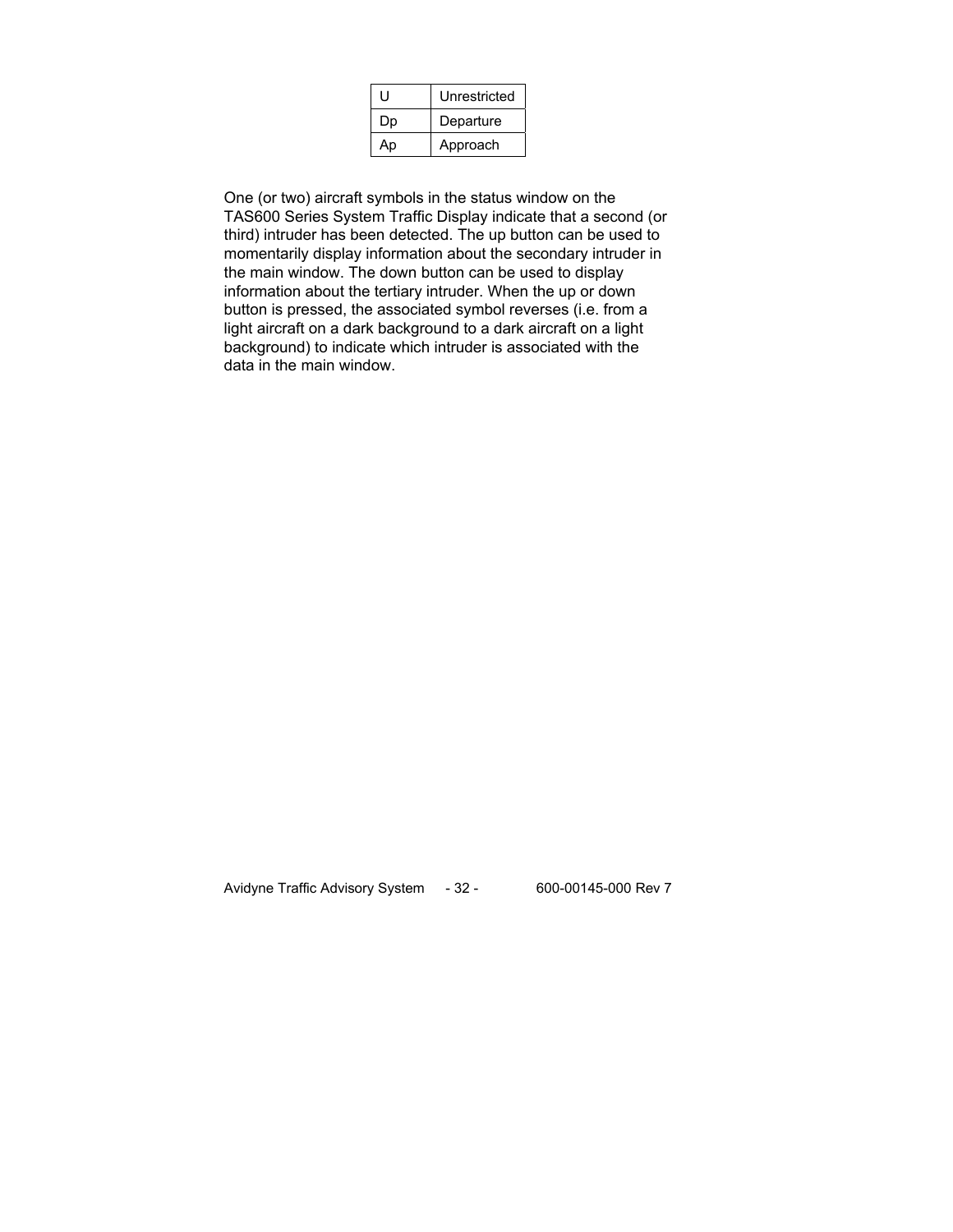#### **Symbols**

Special symbols displayed on the TAS600 Series System are shown below:

- Transition symbol between<br>Ground Mode and Enroute Threat is above  $\ddot{\phantom{1}}$ ۹,
- Threat is below .<br>. ٩, Symbol indicating activation  $\mathbf{H}$ Feet of Approach Mode  $\mathbf{r}$

m.

 $\uparrow$ 

 $\boldsymbol{z}$ 

÷

 $\leftarrow$ 

ĸ,

- Threat is closing in altitude Altitude Alert active,  $\mathbf{B}$ on altitude
- $\div$ Threat is parting in altitude
- м Mute activated
- M Nautical Miles
- T. TRML (Terminal) Mode selected
- STD (Standard) mode S.  $\mathbf{r}_\mathrm{d}$ Traffic 4:30 selected ¢. Traffic 6 o'clock
- E ENRT (Enroute) mode selected
- Traffic 7:30  $\mathbf{r}^{\prime}$

Altitude Alert active,

Traffic 12 o'clock

Traffic 3 o'clock

Traffic 9 o'clock

Traffic 10:30

off altitude

Traffic 1:30

- G. Ground Mode activated
- $\mathbf{U}$ Unrestricted Mode selected
- Additional threat  $\mathbf \tau$
- ¥ Traffic Alert
- Additional threat has been 55. selected for display
- $\rightarrow$   $>$ Chevrons indicate an adjustable parameter

#### **Basic Displays**

There are two basic displays shown in the main window on the TAS600 Series System Traffic Display:

- When the system is monitoring for traffic.
- When the system acquires an intruder.

600-00145-000 Rev 7 - 33 - Avidyne Traffic Advisory System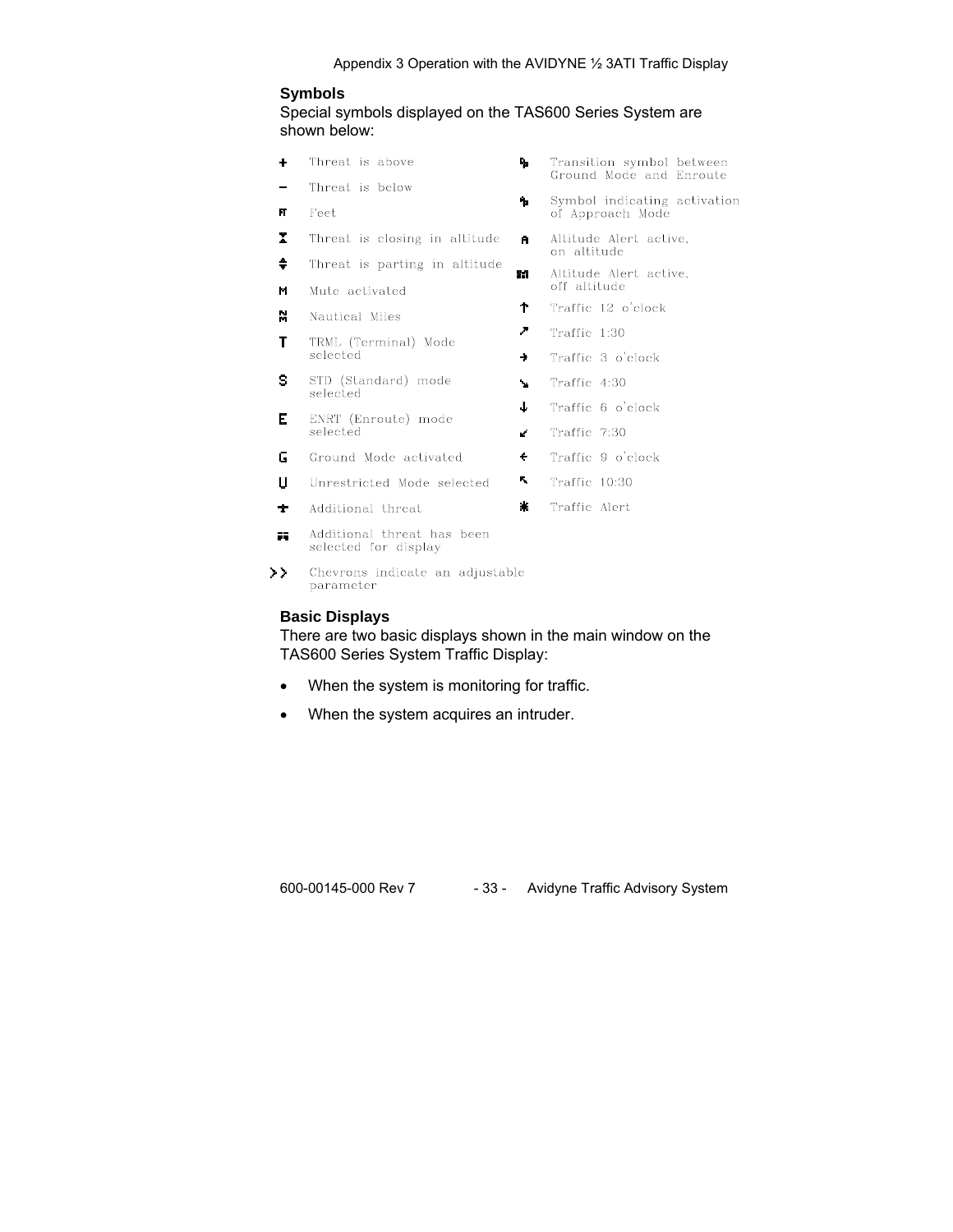

### **Figure 4. ½ 3ATI Traffic Display When Monitoring for Traffic**

- **1)** Monitoring the Proximate Airspace
- **2)** Aircraft altitude
- **3)** Self-Test Cursor
- **4)** Mode indicator (shown indicating the Enroute Proximity Airspace Volume)
- **5)** Adjusts parameters, barometric pressure (altimeter setting); and Altitude Alert
- **6)** "A" Altitude Alert engaged
- **7)** "M" displayed when audible alerts are disabled (muted)
- **8)** Mutes current audible announcements; push/pull for on/off. Also used to switch between millibars or inches for the TAS600 Series System altimeter setting adjustments
- **9)** Used to select Proximate airspace volume, and for initiating barometric pressure adjustment prior to using the up and down buttons

Avidyne Traffic Advisory System - 34 - 600-00145-000 Rev 7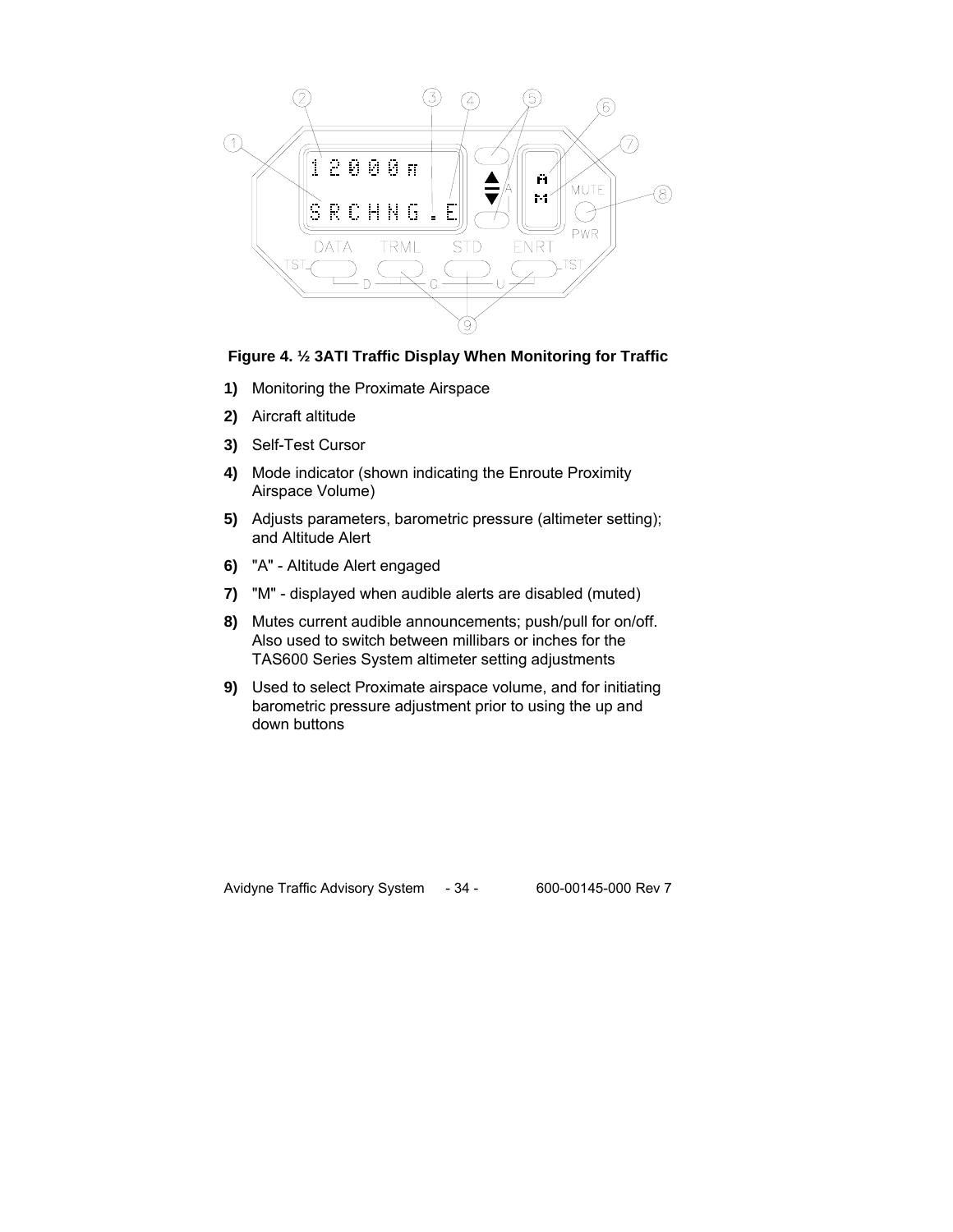### **Intruder Acquisition Display**



### **Figure 5. ½ 3ATI Traffic Display After Traffic Acquisition**

- **1)** Range 2.1 Miles about 1:30
- **2)** The Intruder is a Traffic Alert, 300 feet above, converging in altitude
- **3)** Mode indicator (Terminal selected)
- **4)** Up button used to show secondary intruder and the Down button is used to show a third level intruder
- **5)** Secondary and tertiary intruders
- **6)** Mutes audible alerts; push/pull for on/off
- **7)** Used to select Proximate Airspace size
- **8)** Press for additional intruder data Double-press for audible update of Traffic Alerts

600-00145-000 Rev 7 - 35 - Avidyne Traffic Advisory System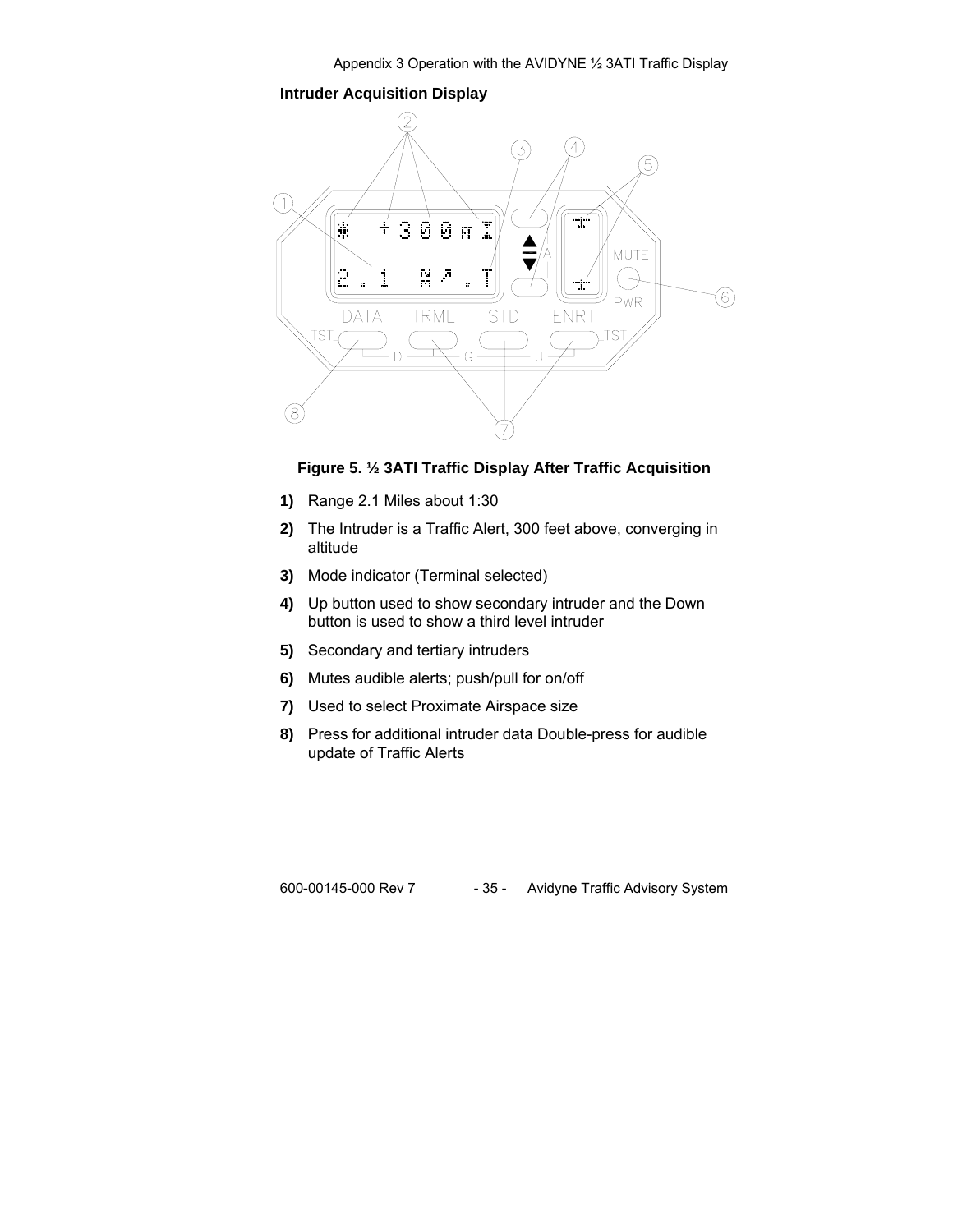### **Ground Mode**

When the host aircraft is on the ground, traffic taxiing or parked nearby can transmit replies. To avoid nuisance indications on the ground, a special feature called the Ground Mode is automatically activated upon startup. Intruders on the ground are not displayed and all advisory tones are muted. Data from airborne Traffic Advisories and Proximity Advisories are displayed. Airborne TAs are displayed without consideration for the Proximity Airspace thresholds.



The Ground Mode is activated automatically upon startup, or by pressing the TRML and STD buttons simultaneously to engage the Ground Mode. The aircraft-on-the-ground detection system (if installed) also engages the Ground Mode. The Traffic Display shows the letter "G" in the mode cell, and the small letter "M" is displayed indicating that the Advisory tones are muted.

Double pressing the Mute/Update (or Traffic Display DATA button) button elicits a detailed aural advisory of any detected TAs.

The TAS600 Series System automatically transitions from Ground Mode to the Enroute Proximate Airspace setting after takeoff. When the host aircraft climbs 400 feet, the Advisory tones are restored (the "M" disappears from the Traffic Display) and a transition symbol "Dp" (indicating Departure Mode) replaces the Ground Mode symbol. The Proximate Airspace volume expands above the departure elevation as the aircraft climbs. The monitored airspace height continues to increase until the ENRT Airspace setting is reached. Then the symbol in the

Avidyne Traffic Advisory System - 36 - 600-00145-000 Rev 7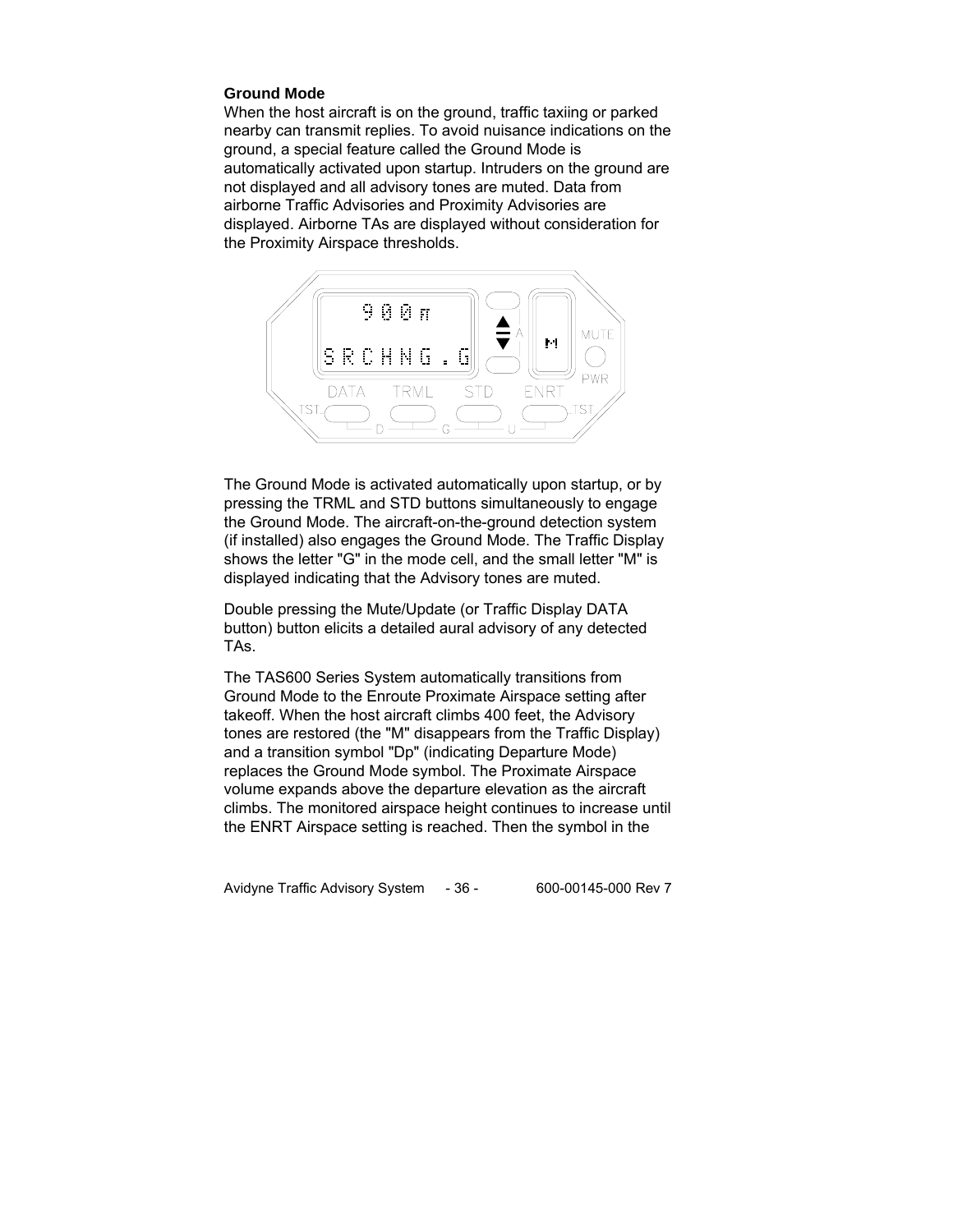Mode cell changes to an "E" indicating the Enroute Airspace volume is being monitored.

Some encoders require a warm-up period before valid data are available. When in the Ground Mode, initialization automatically halts at the altimeter adjustment until the encoder indicates it is supplying valid data. If another mode is selected, then stars in place of the altitude display show invalid altitude data. The TAS600 Series System does not function properly when the host altitude data is invalid. An encoder normally takes less than ten minutes to warm up.

**Note:** The TAS600 Series System operates in Sensitivity Level A when in the Departure Mode.

**Caution**: Do not operate the TAS600 Series System in the Ground Mode when in flight.

### **Unrestricted Mode**

During the enroute phase of flight, in low traffic densities, a larger volume of viewable airspace may be desirable.



The Unrestricted Airspace setting can be selected by pressing the Enroute and Standard buttons simultaneously (the letter "U" is indicated in the mode cell when the Unrestricted Mode is functioning). This enlarges the monitored airspace to display intruders to the maximum Proximity Alert Volume. Aircraft detected within the unrestricted airspace limit are then designated as Proximate Advisories.

600-00145-000 Rev 7 - 37 - Avidyne Traffic Advisory System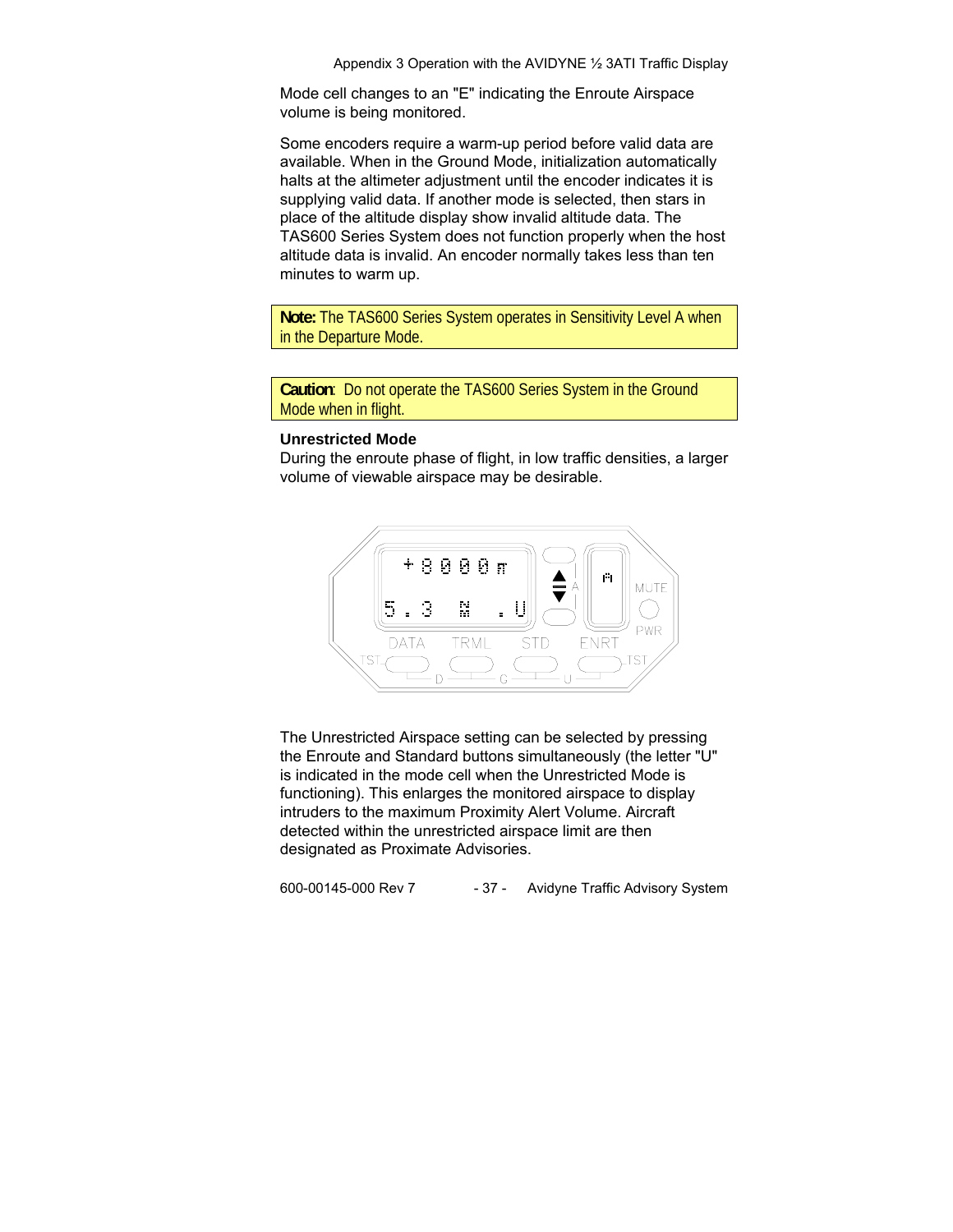# *Dynamic Proximate Advisory Airspace*

If the host aircraft climbs (or descends) more than 800 feet per minute, traffic 500 feet above (or below) the boundary of the selected Proximate Airspace volume expands in the direction of the climb (or descent). This gives the flight crew awareness of traffic beyond the selected Proximate Airspace Volume.

# *Approach Mode*

The Approach Mode eliminates intruder announcements caused by aircraft on the ground host aircraft approaches the ground. Upon landing, the TAS600 Series System enters the Ground Mode.

The TAS600 Series System must be supplied with the destination elevation to use the Approach Mode. It is enabled by pressing the MUTE and the TRML buttons (thus Muting the Terminal area). The status window shows "APCH". The Traffic Display shows "FldElev:" and the lower line shows ">>xx00ft" (xx is the elevation previously set into this mode). The up and down buttons can be used to enter the destination field elevation. Pressing the mute button again saves the data entry and restores the TAS600 Series System to the previously selected mode (or eight seconds elapsed time automatically saves the entry and returns the TAS600 Series System to the previously selected mode).

**Note:** The TAS600 Series System operates in Sensitivity Level A when in the Approach Mode.



Avidyne Traffic Advisory System - 38 - 600-00145-000 Rev 7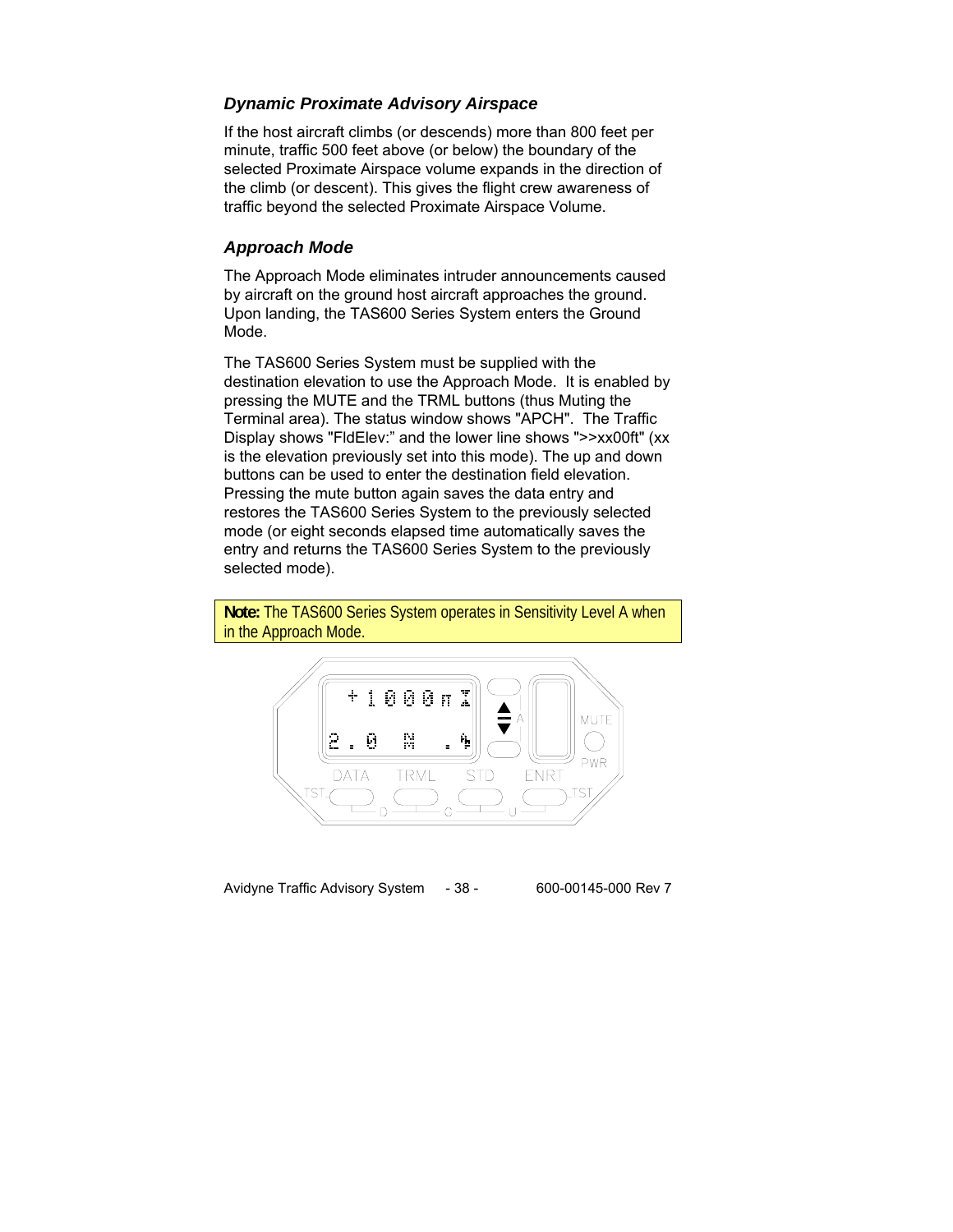As the host aircraft descends to within 1700 feet above the field elevation, the TAS600 Series System enters the Approach Mode, as shown by "Ap" in the Mode cell. As the aircraft continues descent, the Proximate Airspace volume shrinks from Enroute to Terminal. The vertical dimension of the Proximate Airspace below the aircraft then becomes smaller to prevent display of intruders on the ground.

When the host aircraft descends below 400 AGL, the TAS600 Series System transitions to the Ground Mode where TA announcements are muted, as indicated by the "M" in the status window, and "G" in the Mode cell.

When armed, the TAS600 Series System automatically enters Approach Mode from the Terminal, Standard, Enroute, or Unrestricted Proximity Airspace limit.

The Approach Mode can be set at any time, but engages only when the host aircraft is more than 1700 feet above the field elevation.

### *Intruder Acquisition*

The following paragraphs describe the intruder acquisition portion of the TAS600 Series System operation, and include information on visually acquiring intruders, and situations that could be encountered in operations.

#### **Multiple Intruders**

When a second intruder is detected within the selected Air Traffic Proximate Airspace, a small aircraft symbol is shown. Another aircraft symbol is displayed when a third intruder is detected.

600-00145-000 Rev 7 - 39 - Avidyne Traffic Advisory System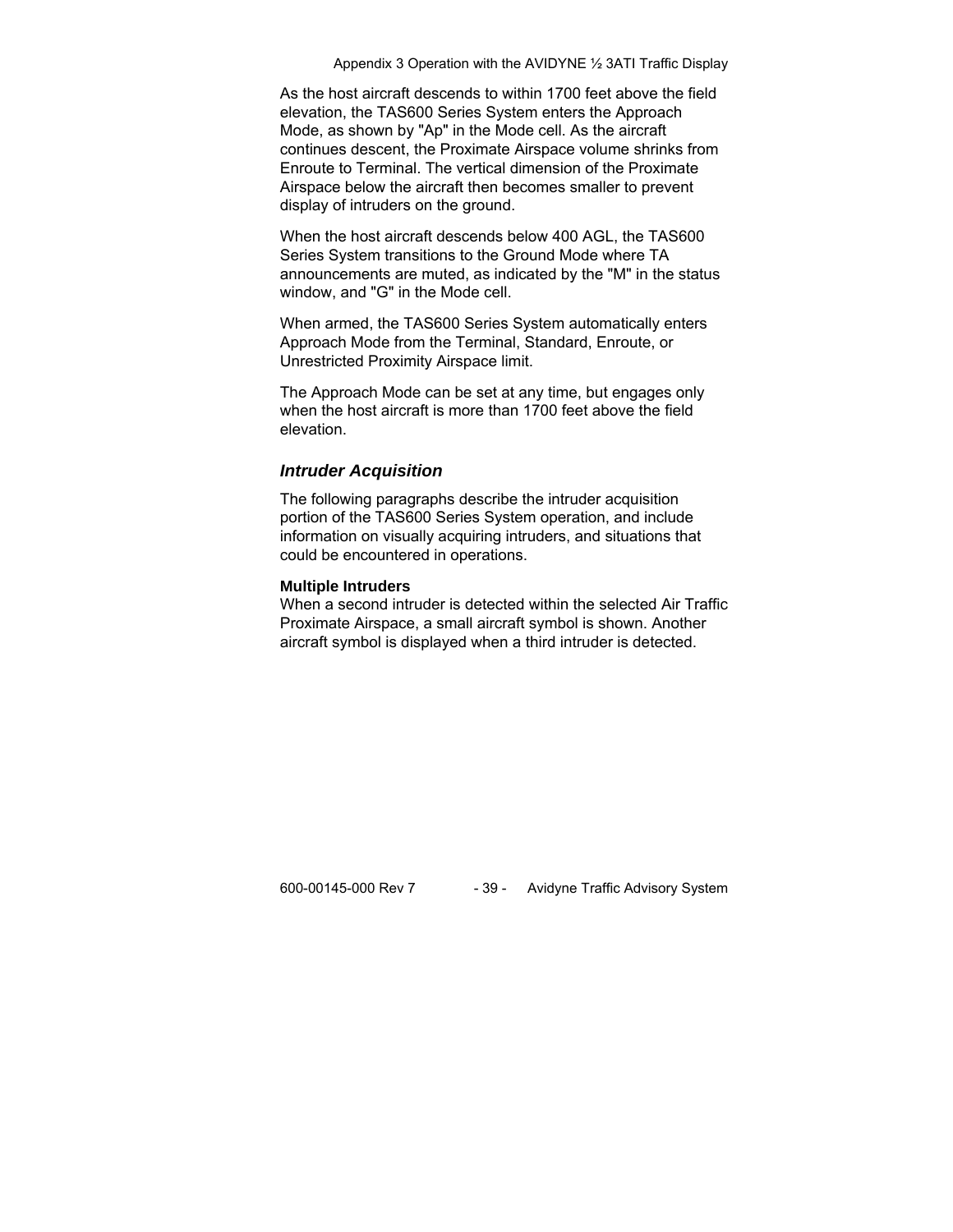

The additional intruders can be displayed by pressing and holding the up or down button next to the aircraft symbol. The secondary intruder is displayed when the up button is depressed. A third intruder is displayed when the down button is depressed.

An indication is provided to confirm which intruder is displayed. When the appropriate button is pressed, the corresponding aircraft symbol illuminates to provide a visual indication.

If the primary intruder is above the aircraft and the second intruder is below the aircraft (or vice versa), and both are within 500 feet of the host, and the detected aircraft are also within 1 NM, the small airplane symbol flashes, indicating a strong recommendation to view the secondary display information.

#### **Mute**

The mute button on the TAS600 Series System Traffic Display silences audible warnings for a current TA. All unsolicited Advisories are muted in the Ground Mode.

Mute does not disable Altitude Alerter tones.

Avidyne Traffic Advisory System - 40 - 600-00145-000 Rev 7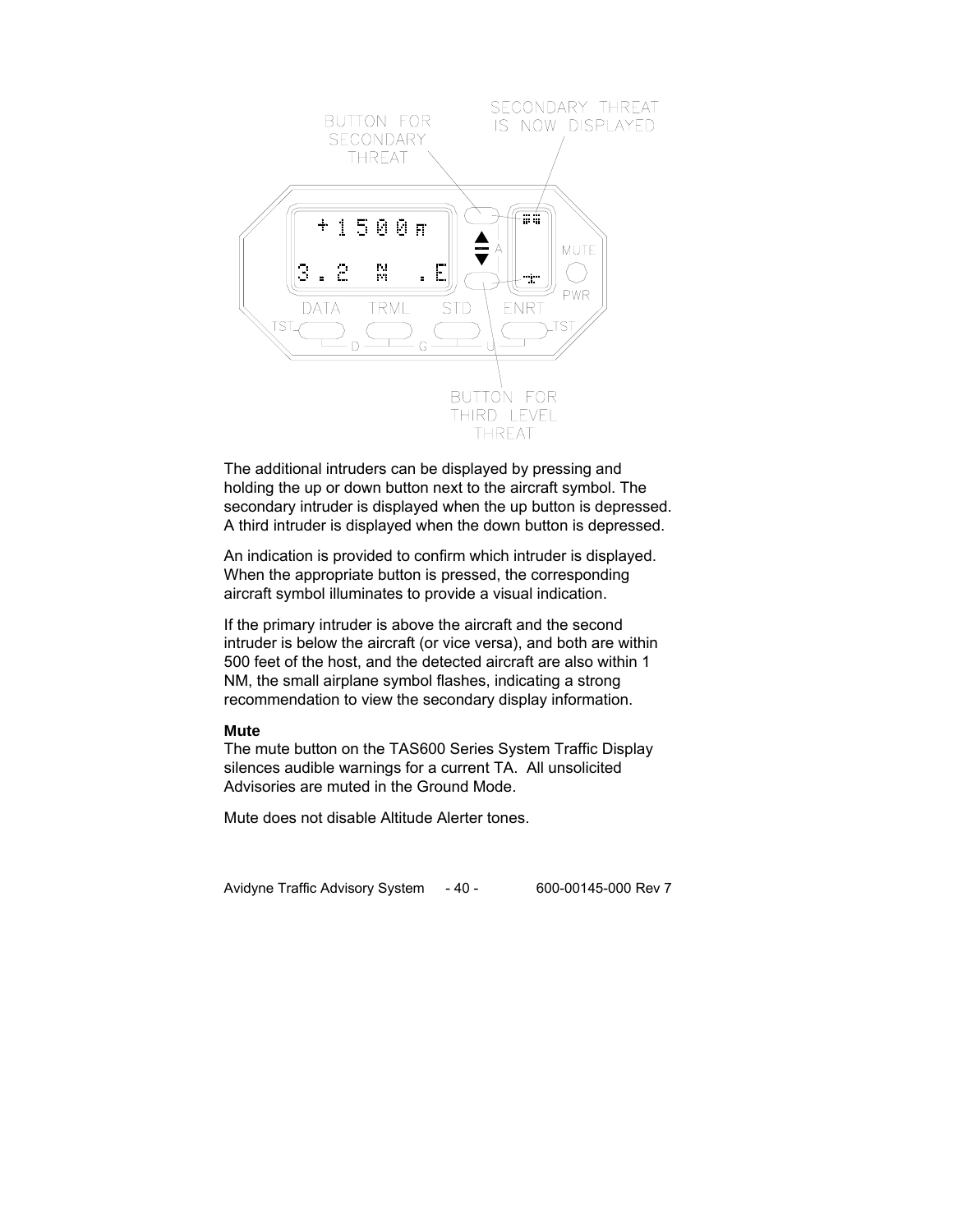**Note:** The mute function only stops advisories scheduled to be reported at the time the mute button is pressed. Advisories that are scheduled after the mute button is pressed are not muted.

### **Non-Altitude Reporting Intruders**

The TAS600 Series System can detect aircraft without altitudereporting capability (non-Mode C traffic) and provides range and horizontal closure information. The TAS600 Series System displays NO ALT and announces "Altitude Unavailable" instead of "High" or "Low".

When the host aircraft is above 12,000 feet pressure altitude, non-Mode C traffic is not displayed.

### **Data**

Pressing the DATA button when an intruder is shown displays the MSL altitude of the intruder. When a Mode-S intruder is acquired, the N-number of U.S. registered Mode S aircraft can be displayed.

**Note:** Not all N-numbers are displayed. If an aircraft is not Mode-S equipped, is a non-U.S. aircraft, or the data is garbled; the N-number is not available.

Occasionally, if two aircraft are initially close together, the Nnumber can be tagged to the incorrect aircraft. This is normally corrected quickly and does not affect the ability of the TAS600 Series System to properly show intruder information. The absence of, or an incorrect N-number does not indicate less reliable intruder information.

#### **Altitude Display**

When the current ATC-supplied altimeter setting is entered into the TAS600 Series System, the digital altitude display shown is the same as the altitude shown for the host aircraft at the ATC facility. In addition, when an intruder has been acquired and the DATA button is pressed, the MSL altitude (or flight level) of the traffic is displayed.

600-00145-000 Rev 7 - 41 - Avidyne Traffic Advisory System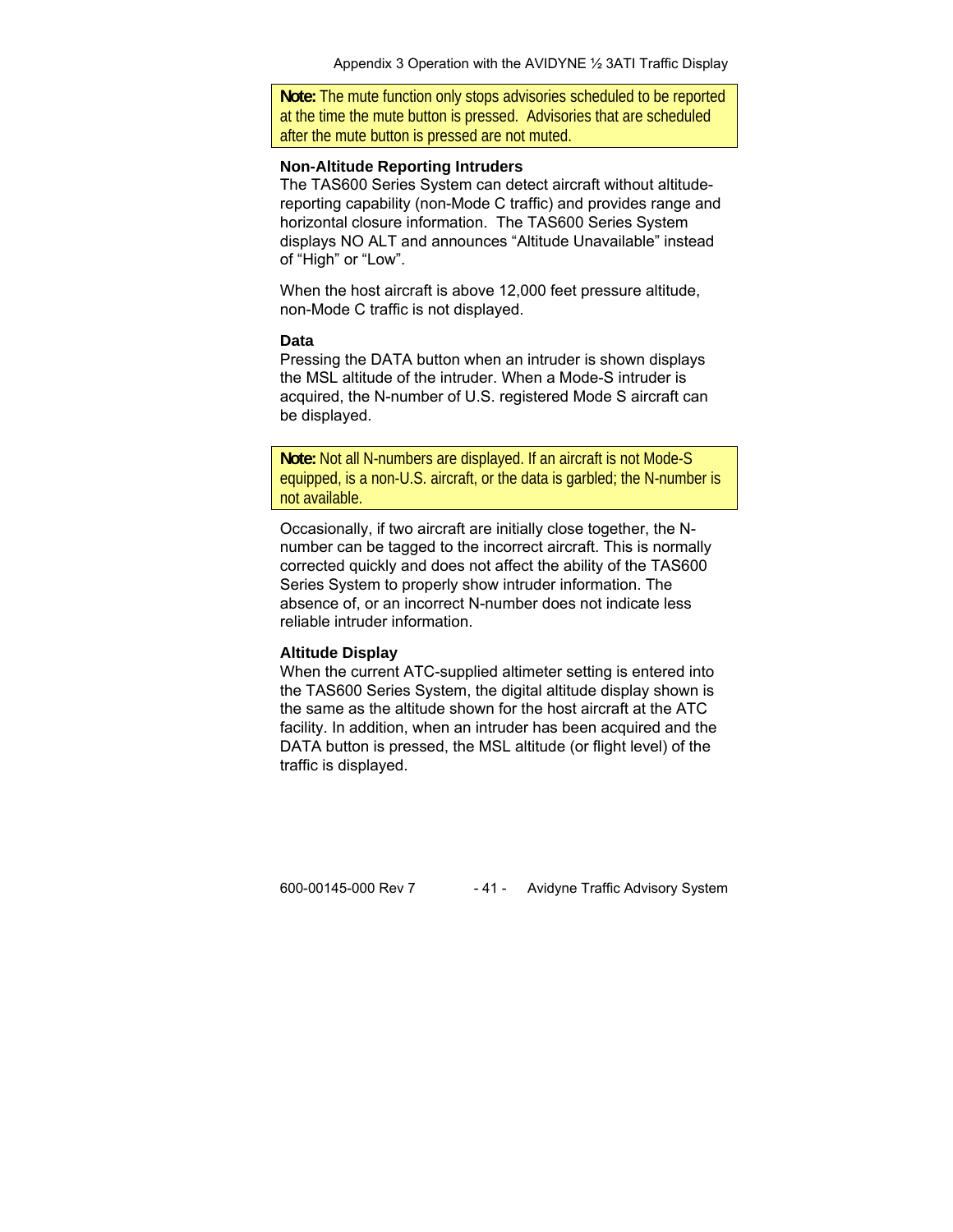**Note:** The altimeter setting does not need to be entered for the TAS600 Series System to perform its traffic alerting function. Since both the host and intruder aircraft encoders are transmitting pressure altitude, displayed altitude separation is not affected by the altimeter setting.

If the TAS600 Series System detects invalid encoder data, a series of stars replace the altitude display. In this situation, intruder separation information is not reliable.

### **Entering Barometric Pressure Setting**

Adjust the barometric pressure by pressing ENRT button and then the up or down symbol button. Normal operation resumes soon after releasing the button.

**Note:** The TAS600 Series System can accept ARINC 429 barometric pressure correction. If connected, the barometric correction from the aircraft air data system will be continuously communicated to the TAS600 Series System and will control the barometric correction in the TAS600 Series System. Changes to the 9900 BX barometric pressure will not communicate to the aircraft air data system.

Inches or millibars can be used to adjust the barometric pressure on the TAS600 Series System display. To change the unit of measure, first press the ENRT button and the up or down symbol button to configure the TAS600 Series System for setting the barometric pressure. Then immediately press the Mute button on the Traffic Display to toggle between millibars and inches.

**Note:** The TAS600 Series System does not process traffic information while the altimeter setting buttons are depressed. The TAS600 Series System has returned to normal operation when the "SRCHNG" display appears.

**Caution**: Altitude encoders and altimeters are not always accurate and could lead to errors in the information provided to the TAS600 Series System. Be sure that your altimeter and encoder are accurate. Maintain enough separation when traffic is encountered.

**Host Altitude Display Above & Below 18,000 Feet**  The MSL altitude or the flight level of the host aircraft is displayed when there are no intruders displayed on the Traffic

Avidyne Traffic Advisory System - 42 - 600-00145-000 Rev 7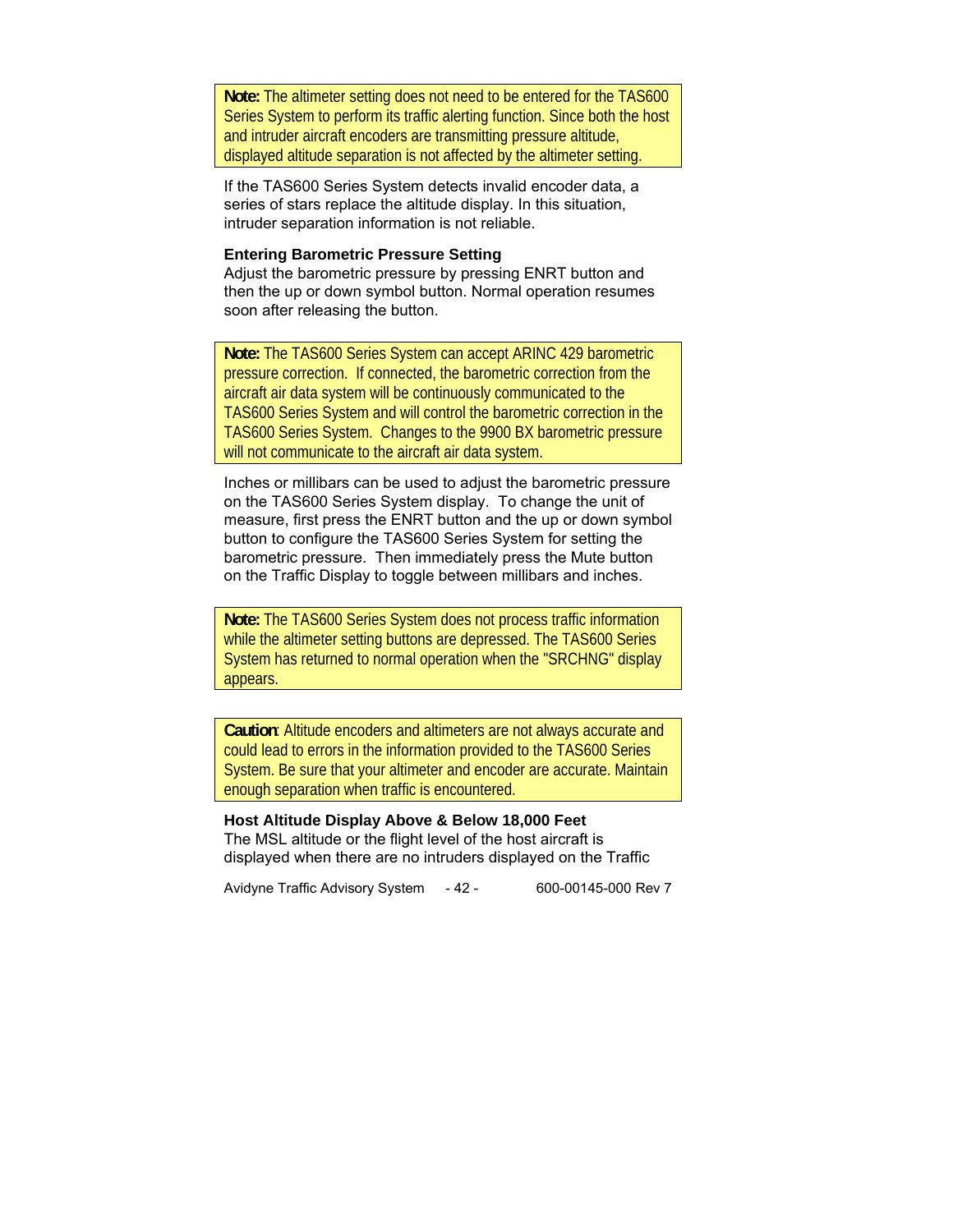Display. Below 18,000 feet, the TAS600 Series System barometric correction can be adjusted to the local altimeter setting. At 18,000 feet and above the TAS600 Series System automatically adjusts to 29.92 inches (1013mb), and the Traffic Display shows the Flight Level instead of MSL altitude (TAS605, TAS610, TAS615, and TAS620 only).

When the local altimeter is lower than 29.92 inches, FL 180, (and sometimes FL 190) does not exist. The TAS600 Series System does not display flight levels until the barometric correction in the TAS600 Series System indicates that Flight Level display is appropriate.

On descent, the local altimeter setting can be preset. When the aircraft descends below the flight levels, the MSL altitude is displayed.

If the altitude features are not used, a barometric setting of 29.92 inches or 1013mb is recommended for the TAS600 Series System.

**Caution**: If (after warm-up of the encoder) stars appear in the window in place of the altitude information on the ½ 3ATI Traffic Display then the accuracy of the altitude data is questionable and the TAS600 Series System should not be relied on for intruder information until the problem is resolved.

**Caution**: Altitude information provided by the TAS600 Series System is advisory only and is not to be used for dispatch purposes.

#### **Intruder Altitude Display**

The altitude of the intruder aircraft is displayed when the DATA button is pressed. If the barometric pressure selected in the TAS600 Series System is correct, the TAS600 Series System then provides the MSL altitude of the intruder or the Flight Level, as appropriate.

#### **Altitude Alerter**

In the Air Traffic Control environment, an unauthorized deviation in assigned altitude can compromise safety. The TAS600 Series System can alert the flight crew prior to arrival at an assigned altitude or to inadvertent changes in altitude.

600-00145-000 Rev 7 - 43 - Avidyne Traffic Advisory System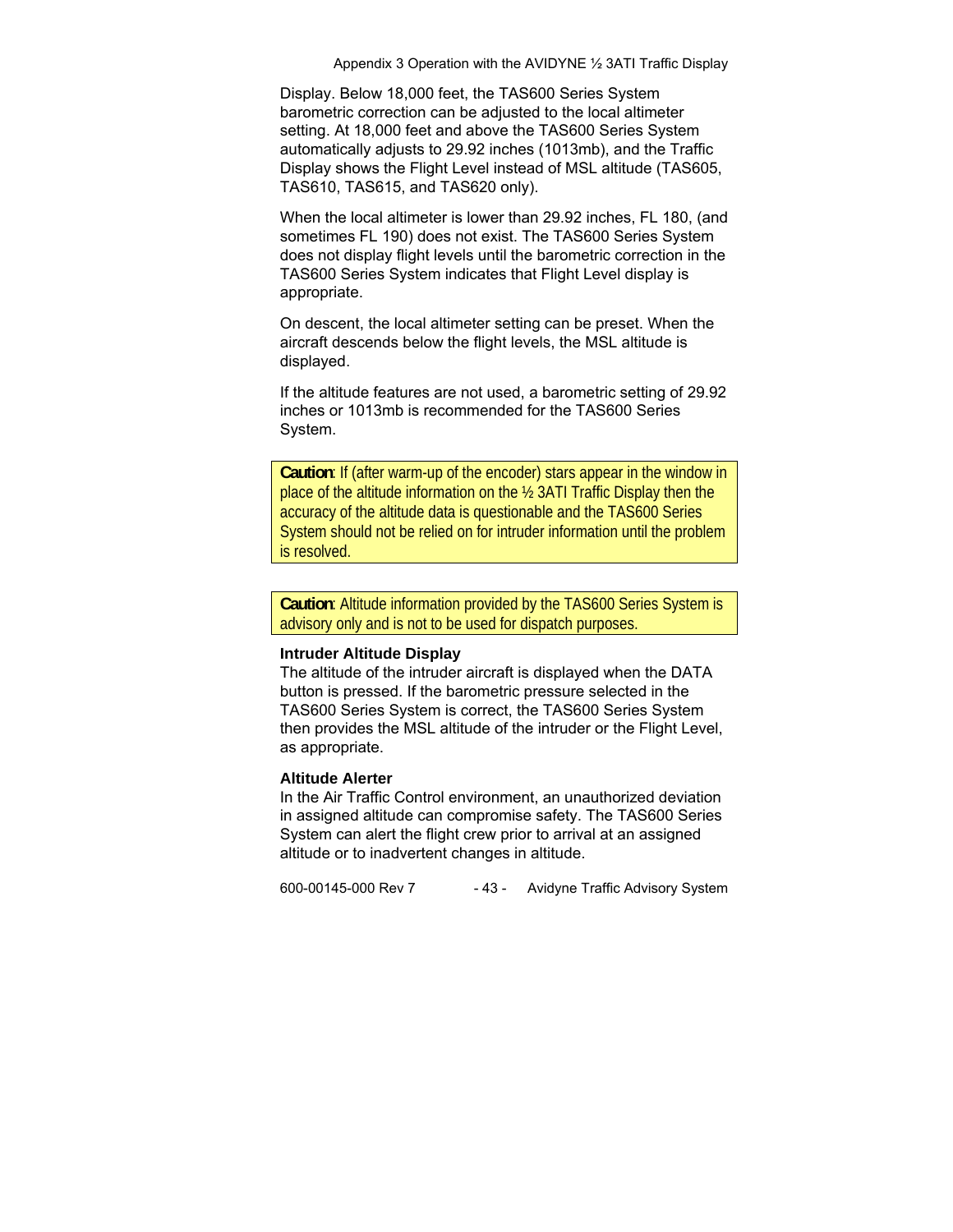Since the TAS600 Series System can operate without a display, provision has been made to use the TAS600 Series System Traffic Display to show the selected altitude instead of intruder data. Instructions regarding use of the TAS600 Series System Traffic Display for this function are at the end of the Altitude Alerter section.

### *Engaging the Altitude Alerter*

Pressing the up and down buttons simultaneously activates the Altitude Alert function. When this is done, ALT SET: is displayed on the upper display line, with the last entered altitude appearing on the lower line.



The up and down buttons can be used separately to adjust the displayed altitude to an assigned or desired altitude (or flight level). If no button presses occur for 8 seconds, the Altitude Alert automatically engages at the displayed altitude, and the TAS600 Series System returns to the traffic alerting display. If desired, the Altitude Alert can be quickly engaged by pressing the up and down buttons while the ALT SET: message is displayed.

Avidyne Traffic Advisory System - 44 - 600-00145-000 Rev 7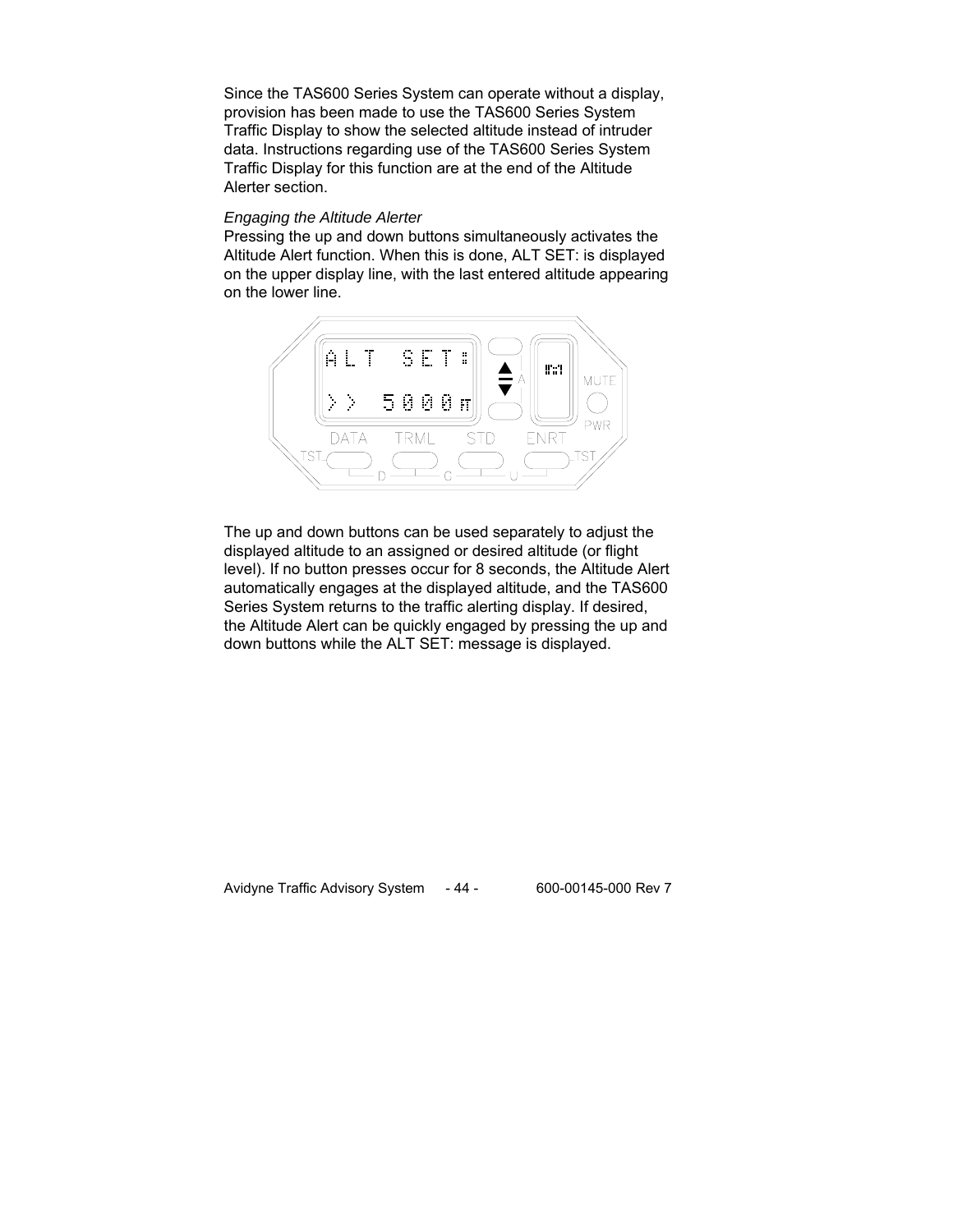

When the Altitude Alert is engaged, a small upper case "A" appears on the display. A reversed-image "A" is shown prior to arrival at the desired altitude, and a normal "A" is shown when on the desired altitude.

When the host aircraft approaches within 1000 feet of the set altitude, a short, unique tone is issued and a voice announcement states "One thousand to go." "Five hundred to go" is announced five hundred feet from the selected altitude.

When the host aircraft arrives at the selected altitude, the unique altitude alert tone is issued and the voice announcement indicates "At altitude". A change of 200 feet generates an altitude tone and "Check Altitude". The aircraft must then return to the selected cruise altitude to re-arm the altitude alert tones.

**Note:** The TAS600 Series System is designed to be compatible with altitude encoders featuring 100-foot resolution. Therefore, when the encoder trips the second 100-foot increment, the tone sounds.

**Note:** The TAS600 Series System operates in the normal traffic alerting function when the Altitude Alert is engaged.

**Caution**: The TAS600 Series System is an encoder-based altitude alert system limited to 100-foot resolution. It is designed to provide backup information only. It is not designed or intended to provide Decision Height or arrival at minimums information.

600-00145-000 Rev 7 - 45 - Avidyne Traffic Advisory System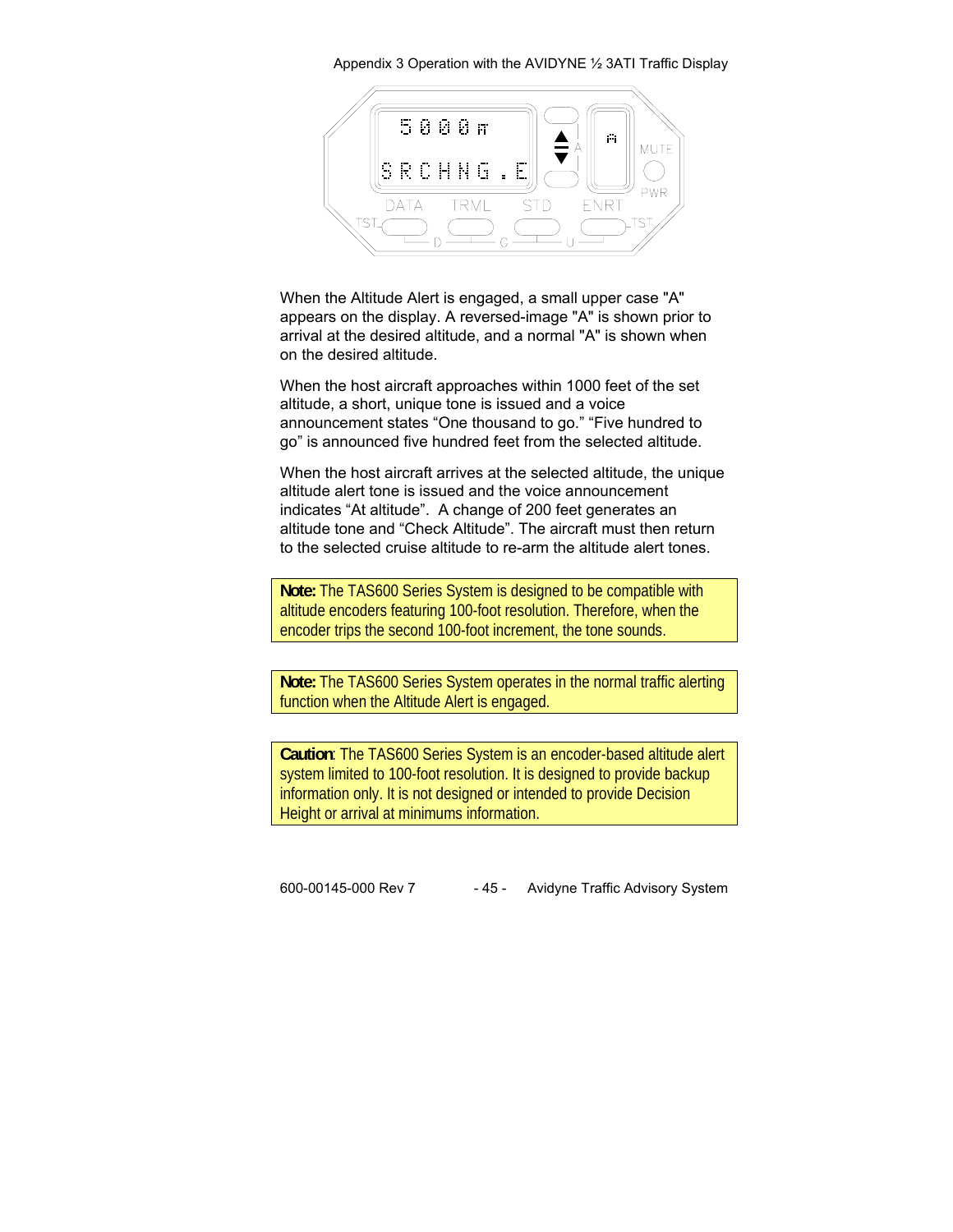When adjusting the Altitude Alert, use the TRML or STD button to make 1000-foot steps to the vicinity of the selected altitude.

### *Disengaging the Altitude Alerter*

Pressing the up and down buttons simultaneously disengages the Altitude Alert function. The "A" symbol disappears from the Traffic Display.

Avidyne Traffic Advisory System - 46 - 600-00145-000 Rev 7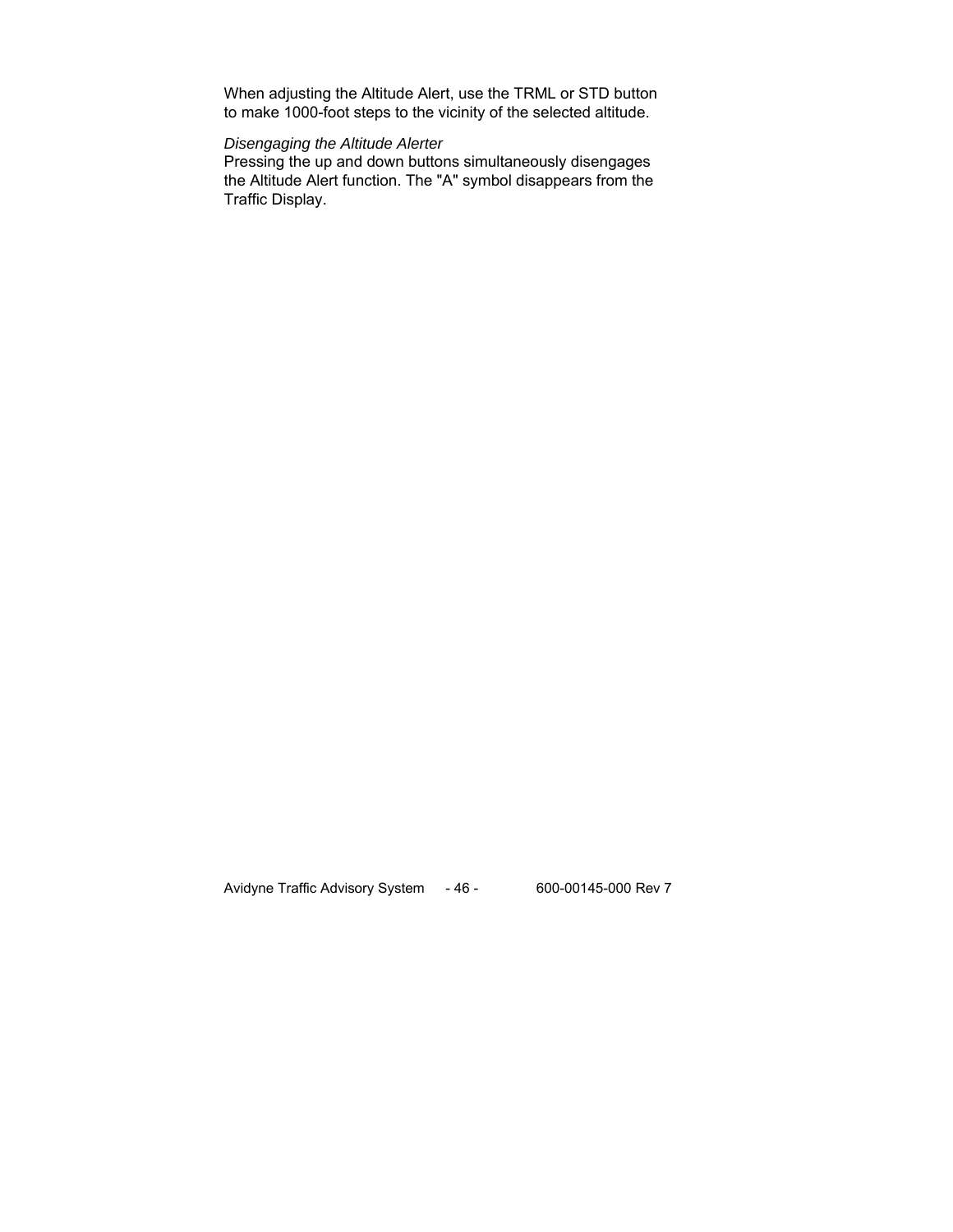

- **1)** Cleared to climb and maintain 11,000 feet. The flight crew activates the Altitude Alert by pressing the up and down buttons. The up button can be used to set the assigned altitude of 11,000 feet. The Traffic Display shows ALT SET: 11000ft, then engages following a short wait (or manually engaged by pressing both the up and down buttons when ALT SET: 11000ft is displayed).
- **2)** As the aircraft passes through 10,000 feet, a short tone is followed by the announcement, "One thousand to go". At 10,500 feet, the tone is again issued and is followed by "Five hundred to go". When the altitude is reached, the tone is issued and is followed by "At altitude".
- **3)** If the aircraft deviates more than 200 feet from 11,000 feet, a tone sounds and is followed by "Check altitude".
- **4)** Cleared to descend and maintain 7,000 feet. Reset the Altitude Alerter by pressing the up and down buttons twice, once to disengage, and again to activate. After 8 seconds, the Altitude Alerter engages (or manually engaged as before).
- **5)** The alerter issues a tone and voice announcement at 8,000 and 7,500 feet as a reminder to level at 7,000 feet.

#### *Using The TAS600 Series System Traffic Display as an Altitude Alerter Display*

If the TAS600 Series System Traffic Display is not necessary for intruder information, it may be used to display the selected altitude for the Altitude Alerter.

#### 600-00145-000 Rev 7 - 47 - Avidyne Traffic Advisory System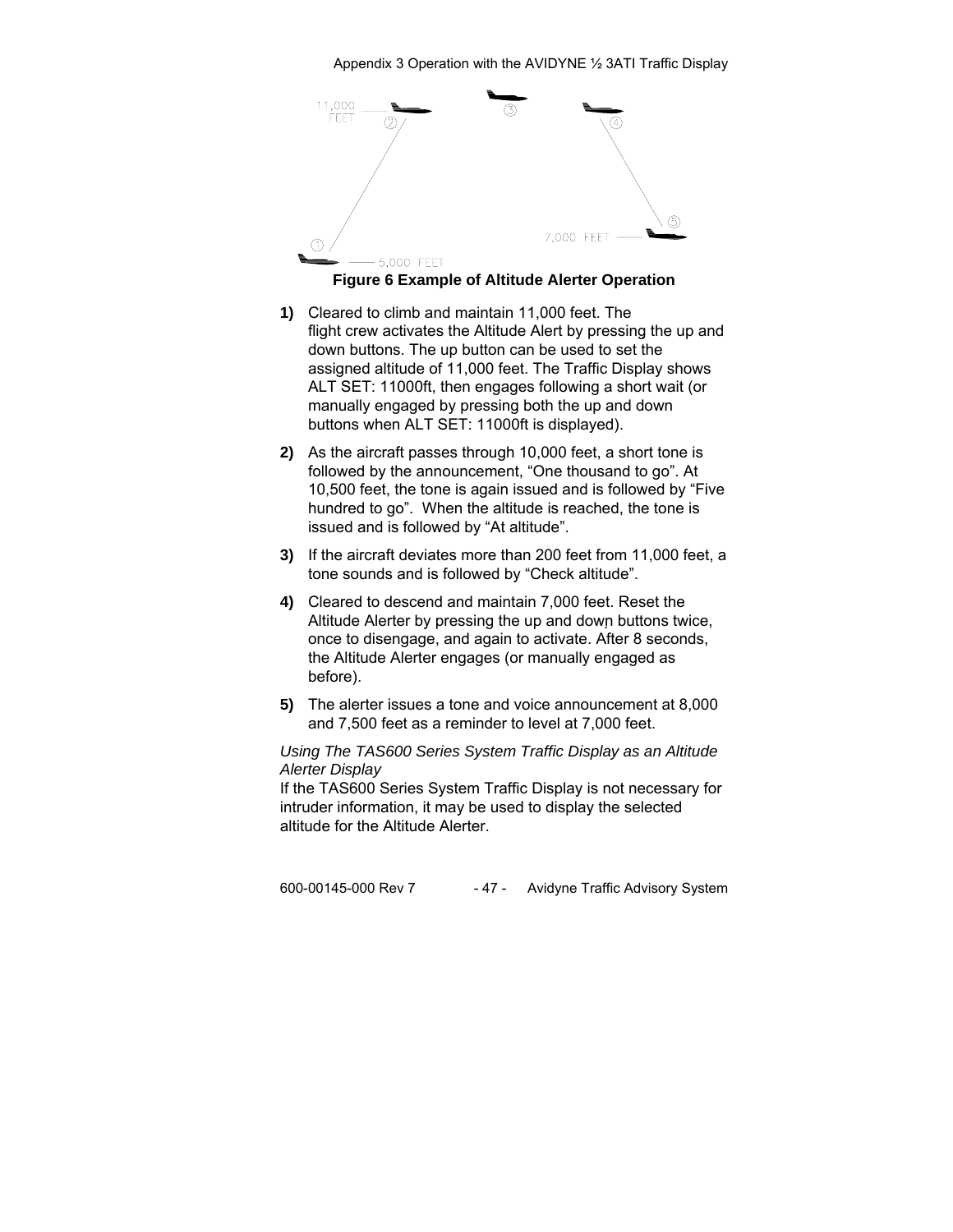

To enter this function, engage the Altitude Alerter by pressing the up and down buttons. Then press the DATA button. The Traffic Display shows ALT SET: on the first line, and the second line shows a symbol indicating if the host altitude is above  $( + > )$ below  $( - \geq )$  or near

( = > ) the desired altitude. Changes to the alerter can be made quickly by using the up or down buttons to make 100 foot changes, or the TRML or STD buttons to change in 1000 foot increments.

To change the barometric pressure setting, press the ENRT button and then the up or down buttons to adjust. Press DATA to return to the Traffic display mode.

**Note:** The TAS600 Series System Traffic Display does not show intruders if it is being used as an Altitude Alerter Display. All audible warnings operate normally.

# *Density Altitude*

Density Altitude is useful for calculating powerplant performance and for calculating runway requirements for high-altitude, hightemperature departures.

Density Altitude is determined from pressure altitude and temperature. The TAS600 Series System receives pressure altitude from the onboard altitude encoder. By manually entering the outside air temperature (OAT), the TAS600 Series System can compute and display the Density Altitude.

Avidyne Traffic Advisory System - 48 - 600-00145-000 Rev 7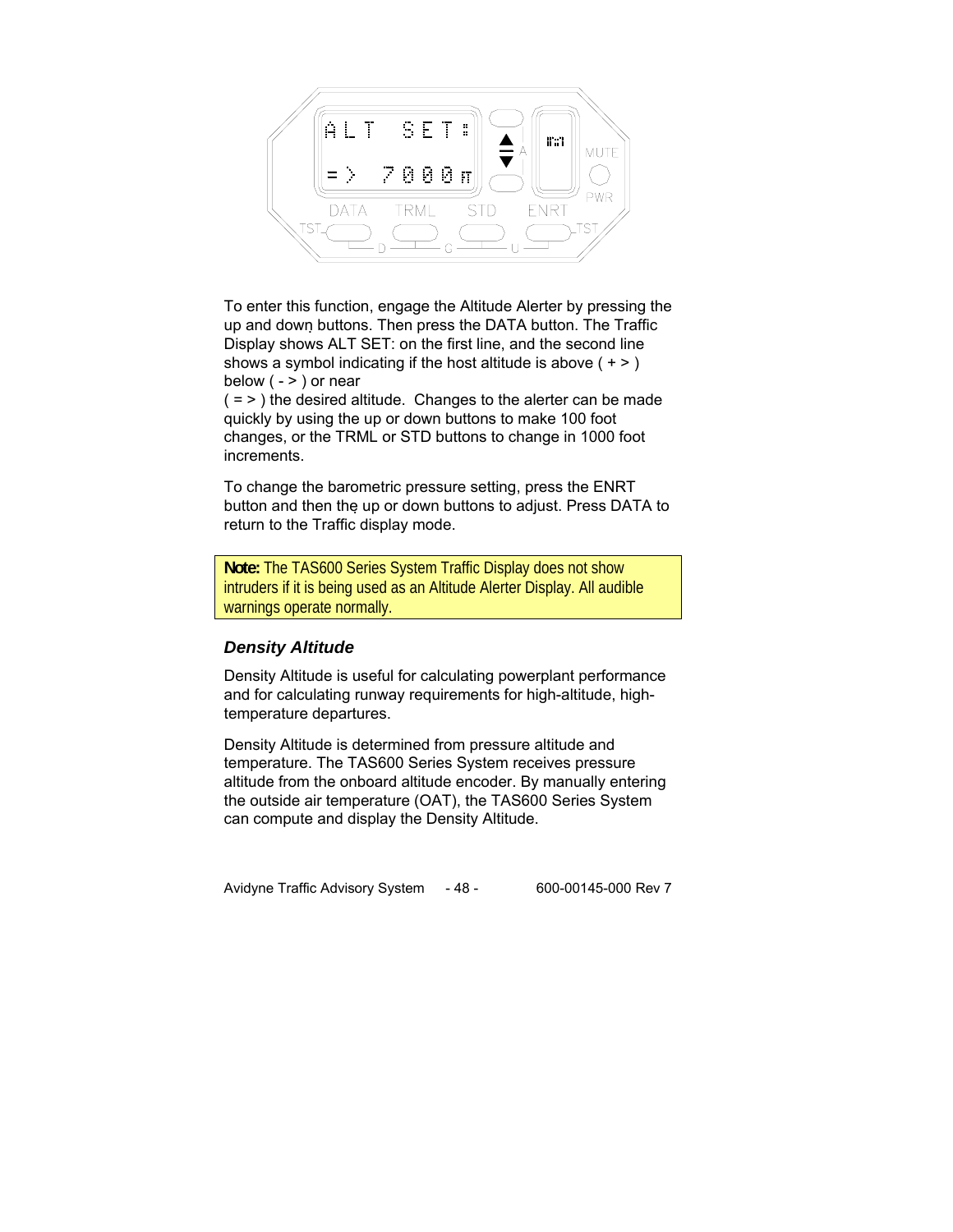### **Engaging**

The Density Altitude function is engaged by simultaneously pressing the DATA and TRML buttons. The display shows the previously entered temperature (in degrees F or degrees C) and the Density Altitude corresponding to that temperature and aircraft pressure altitude. The Density Altitude function can be engaged anytime.

**Note:** Some altitude encoders have a warm-up period of as much as 10 minutes before the correct altitude is reported. The TAS600 Series System will not provide altitude separation information until the encoder is reporting altitude.

### **Entering Outside Air Temperature**

Depress the up or down button while engaged in the Density Altitude function to adjust the Outside Air Temperature (OAT) input on the TAS600 Series System. The Density Altitude corresponding to the displayed temperature and aircraft altitude is computed and displayed.

The OAT can be adjusted using a degrees Fahrenheit (F) format or a degrees Celsius (C) format. Press the DATA button when in the Density Altitude function to toggle between Fahrenheit and Celsius. When Density Altitude is selected, the display defaults to the previously entered temperature and format. Pressing the TRML or STD button can make 10° steps to the vicinity of the reported OAT.



#### 600-00145-000 Rev 7 - 49 - Avidyne Traffic Advisory System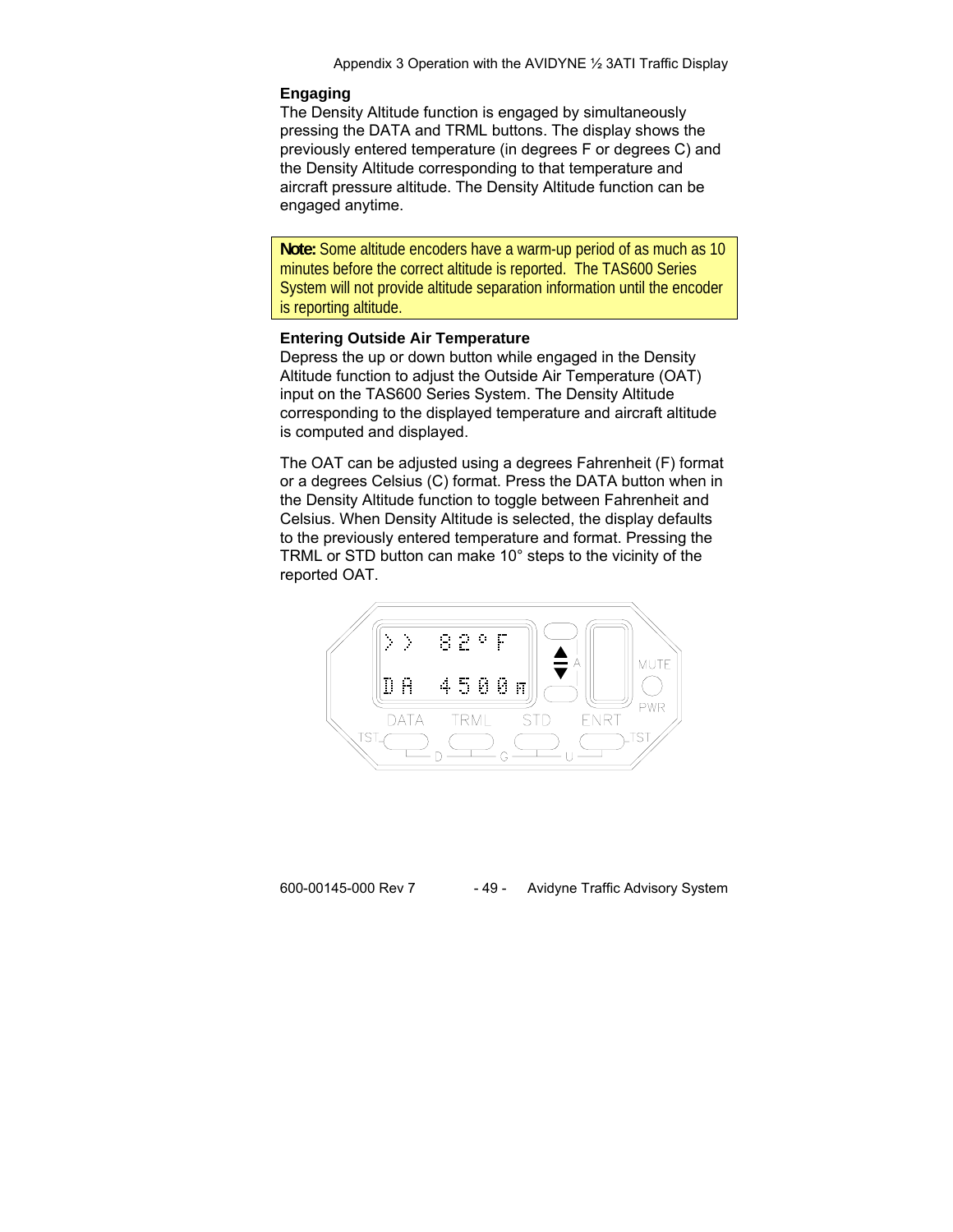

**Note:** The TAS600 Series System does not measure the actual Outside Air Temperature. Adjust the TAS600 Series System to reflect the OAT.

### **Disengaging**

The TAS600 Series System can be returned to the traffic alerting function by pressing the DATA and TRML buttons. If no button is pressed for 8 seconds, the TAS600 Series System automatically returns to traffic alerting operation.

**Test Function with the Avidyne ½ 3ATI Traffic Display**  To initiate a self-test, press the DATA and ENRT buttons simultaneously. The following is displayed:

- **1)** Testing Remote.
- **2)** The Annunciator light illuminates (if installed) and the word "testing" is generated in the audio system.
- **3)** SYS CHK: OK
- **4)** XMT CHK: OK
- **5)** Testing Display.
- **6)** The Traffic Display then displays the software versions.

If there is a fault indication, do not use the TAS600 Series System data.

**Caution**: The TAS600 Series System does not monitor for TAs or display intruder information during the Test function.

A cursor on the Traffic Display confirms continued operation of the equipment. Two dots in the cell immediately to the left of the

Avidyne Traffic Advisory System - 50 - 600-00145-000 Rev 7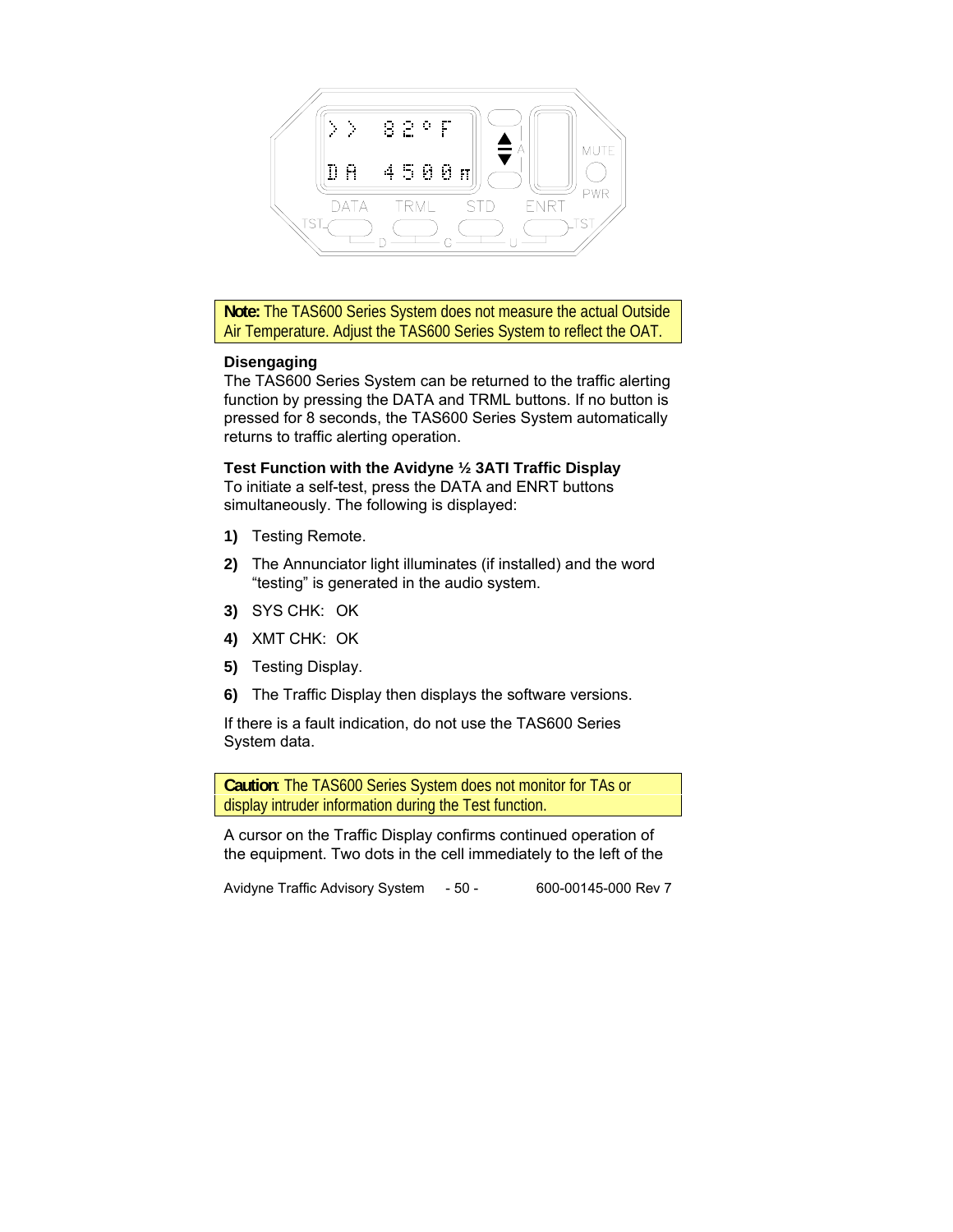mode cell alternately illuminate, indicating continued operation. If the dots do not alternate, the equipment is not operating. "**Link Failure**" indicates a disrupted communications link between the Processor and Traffic Display.

# *Flying with the TAS600 Series System Traffic Display*

The following sequences could be encountered during a typical flight with the TAS600 Series System using the Traffic Display. The following scenarios represent typical encounters with traffic when using the TAS600 Series System.

### **Examples of Operation**

**1)** Power has been applied, and the TAS600 Series System has completed the initialization sequence. The barometric pressure setting can be entered if desired. In the illustration below, current barometric pressure is 30.14" and the field elevation is 1,700 feet MSL.



**2)** Adjusting the TAS600 Series System barometric pressure setting is not required for effective traffic alerting operation, but it can be helpful for other functions.

After a few seconds, the TAS600 Series System begins monitoring for intruders. "Ground Mode" is announced, indicating initial operation in the Ground Mode.

The Proximate Airspace Volumes could be reset, but it is not necessary to adjust them before each flight. For this example, the Proximate Airspace sizes are those set at the factory.

600-00145-000 Rev 7 - 51 - Avidyne Traffic Advisory System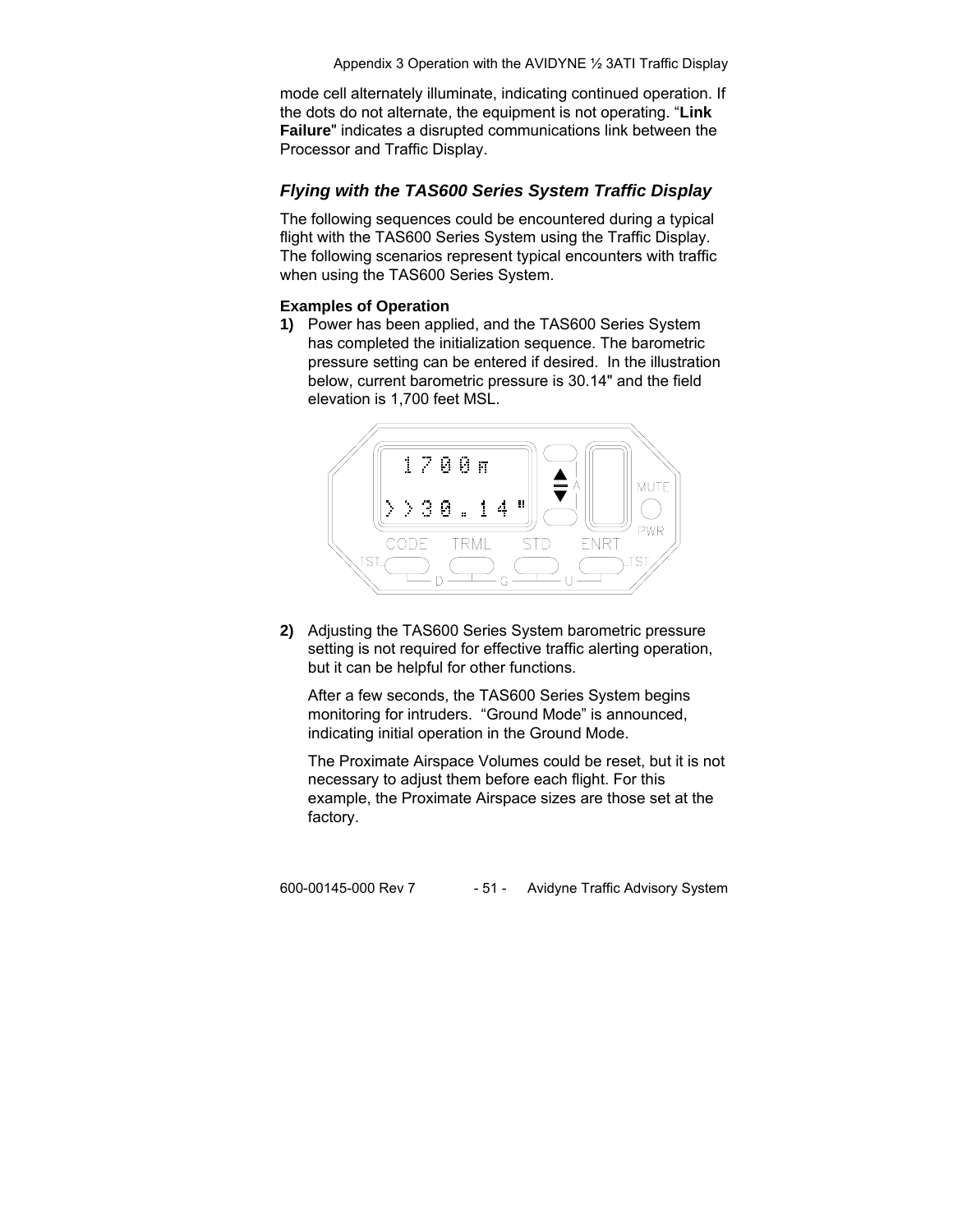

**3)** This illustration shows the TAS600 Series System has automatically entered the Ground Mode, and monitoring for TAs and proximity alerts. All tones are muted (hence the "M") and aircraft on the ground are not displayed.

An ATC clearance is received, requiring an initial climb to 4,000 feet. The Altitude Alerter can be set for 4,000 feet. When the Altitude Alert is engaged, a small upper case reversed-image "A" appears on the Traffic Display as illustrated above. When passing through 3,000 and 3,500 feet, a tone and voice annunciation sounds as a reminder of the approaching assigned altitude.

If Density Altitude is of concern for takeoff, depressing the DATA and TRML buttons and entering the Outside Air Temperature (OAT) can provide this.



Avidyne Traffic Advisory System - 52 - 600-00145-000 Rev 7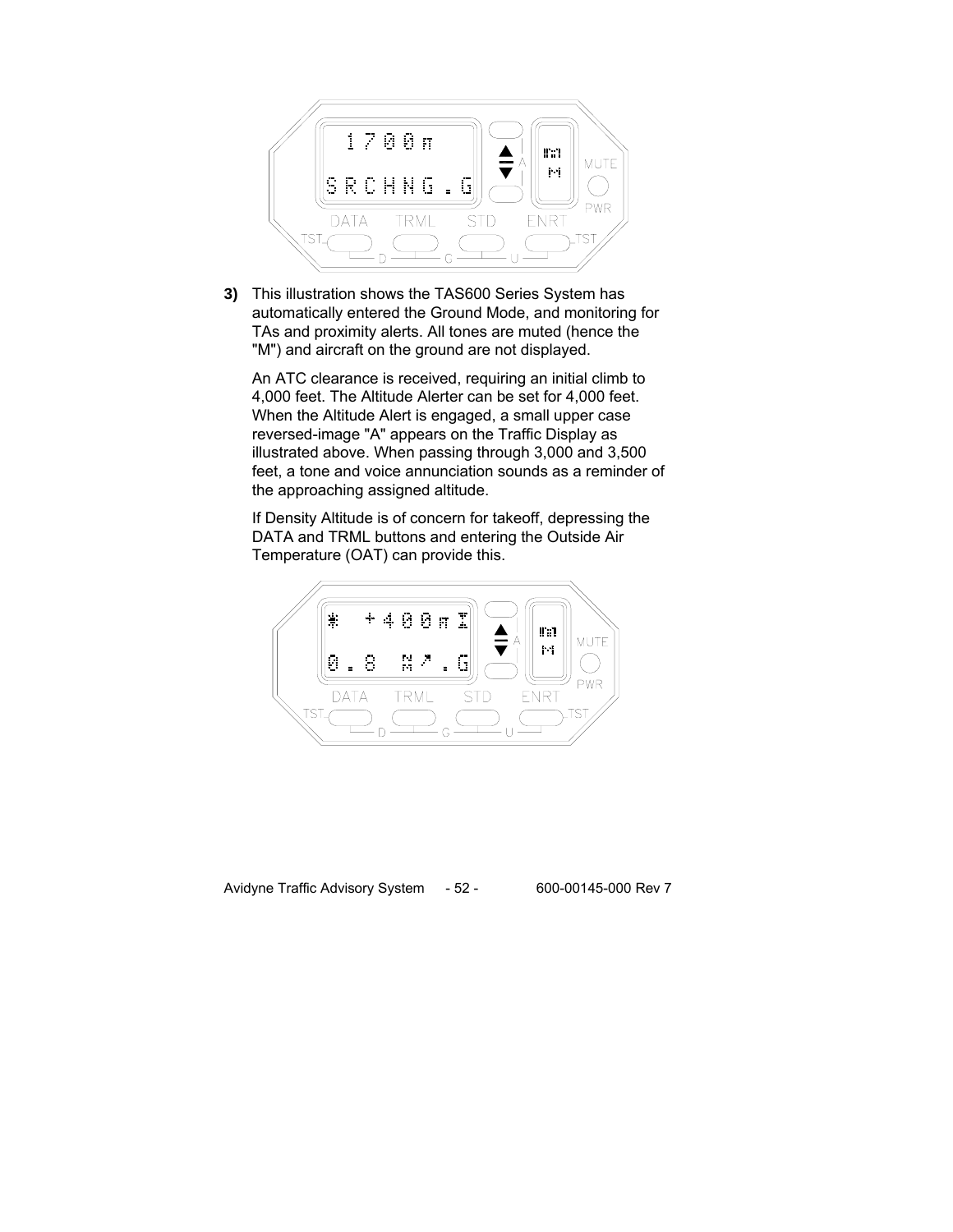**4)** Before takeoff, check the area visually for traffic and check the TAS600 Series System. The TAS600 Series System is indicating an intruder 400 feet above, closing in altitude, 0.8 miles away, at approximately 1:30. The intruder is visually acquired on a close-in base to final and lands before your departure. Note the "G" in the lower right-most cell indicating Ground Mode.

**Warning**: The TAS600 Series System may not display all intruders on approach. Always check the area visually before departing.



**5)** After climbing more than 400 feet, the "M" disappears, indicating that the Proximate Advisory tones are enabled. The mode symbol changes to "Dp", indicating departure transition, until the aircraft climbs above the programmed base of the Enroute airspace. If a high-rate climb were made, the Dynamic Proximate Advisory Airspace would expand to monitor for intruders above the set Proximate Airspace. Note the reversed-image "A" remains, indicating that the Altitude Alert is set.



600-00145-000 Rev 7 - 53 - Avidyne Traffic Advisory System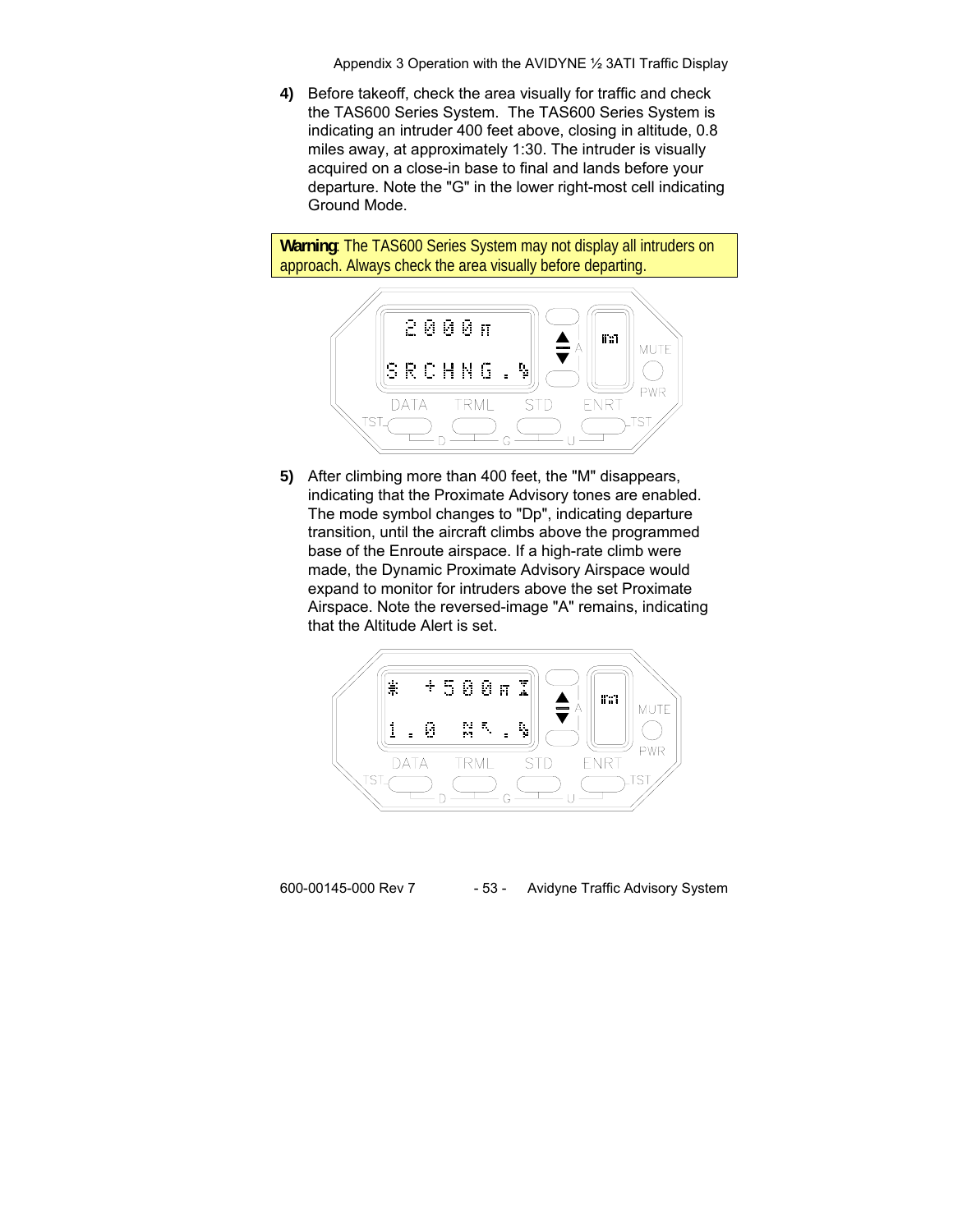**6)** Passing through 2,900 feet, "[tone] Traffic, 10 o'clock, high" sounds. The TA shows 500 feet above the host aircraft, closing in altitude, 1.0 mile, at approximately 10 o'clock. A TA only sounds when the intruder is computed to be within 30 seconds of closest point of approach (CPA). The intruder is visually acquired to the left front, descending.



**7)** The TAS600 Series System shows the intruder 200 feet below and 0.5 miles, off the left wing. The altitude separation and range of the intruder then increase. If another TA was detected, it would be displayed instead of the departing intruder. Note the automatic transition to the Enroute airspace.



Avidyne Traffic Advisory System - 54 - 600-00145-000 Rev 7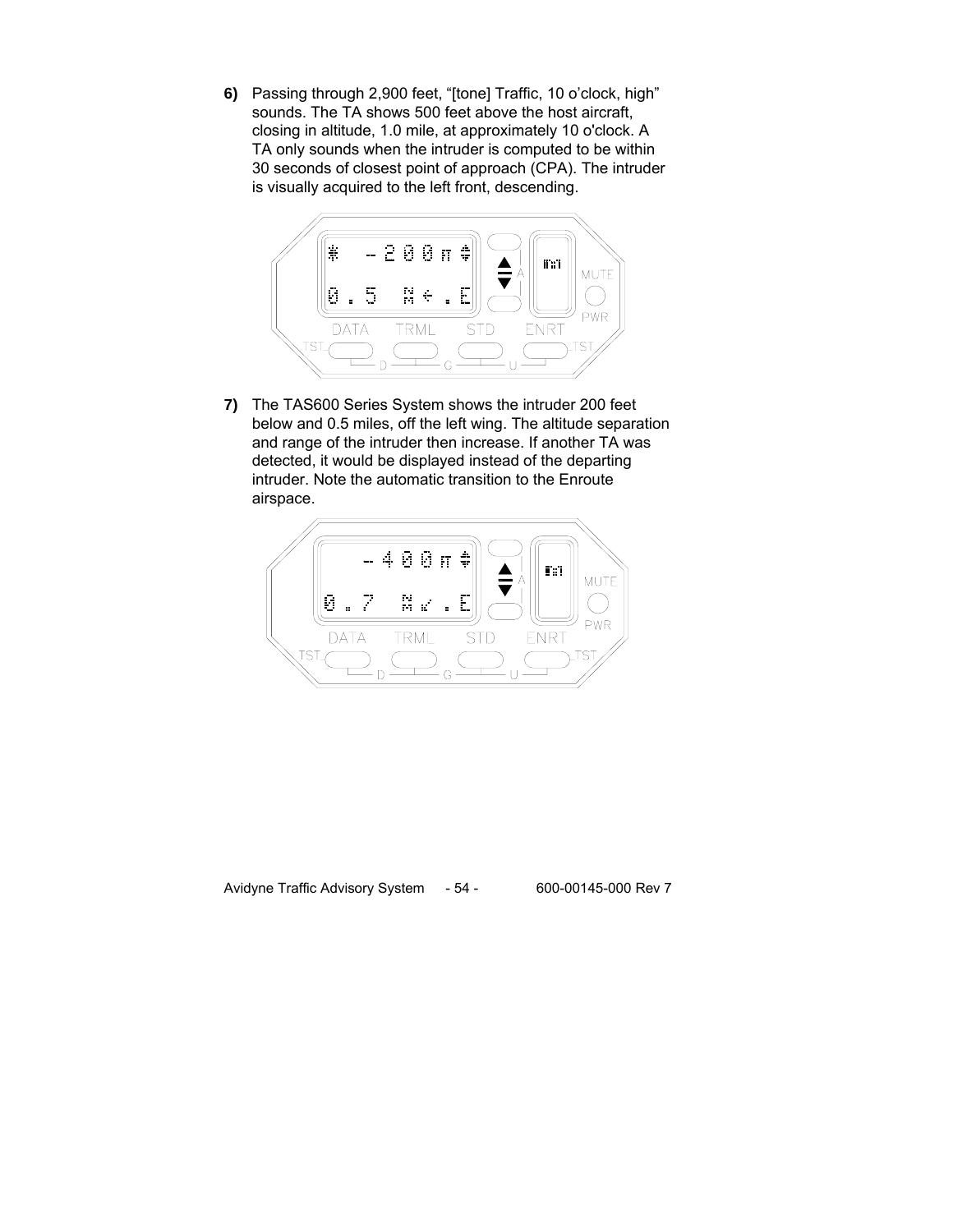**8)** The intruder continues to descend, and passes to the left. The star in the upper left part of the display is gone, indicating the traffic is no longer a TA.



**9)** At 3,000 and 3500 feet, the Altitude Alert sounds indicating the own (host) aircraft is nearing 4,000 feet. At 4,000 feet the reversed-image "A" changes to a normal "A", indicating arrival at the desired altitude.



**10)** An intruder is acquired 1,000 feet above in level flight, 2.5 miles, at about 12 o'clock. There is no voice annunciation, so the traffic is not a TA.



600-00145-000 Rev 7 - 55 - Avidyne Traffic Advisory System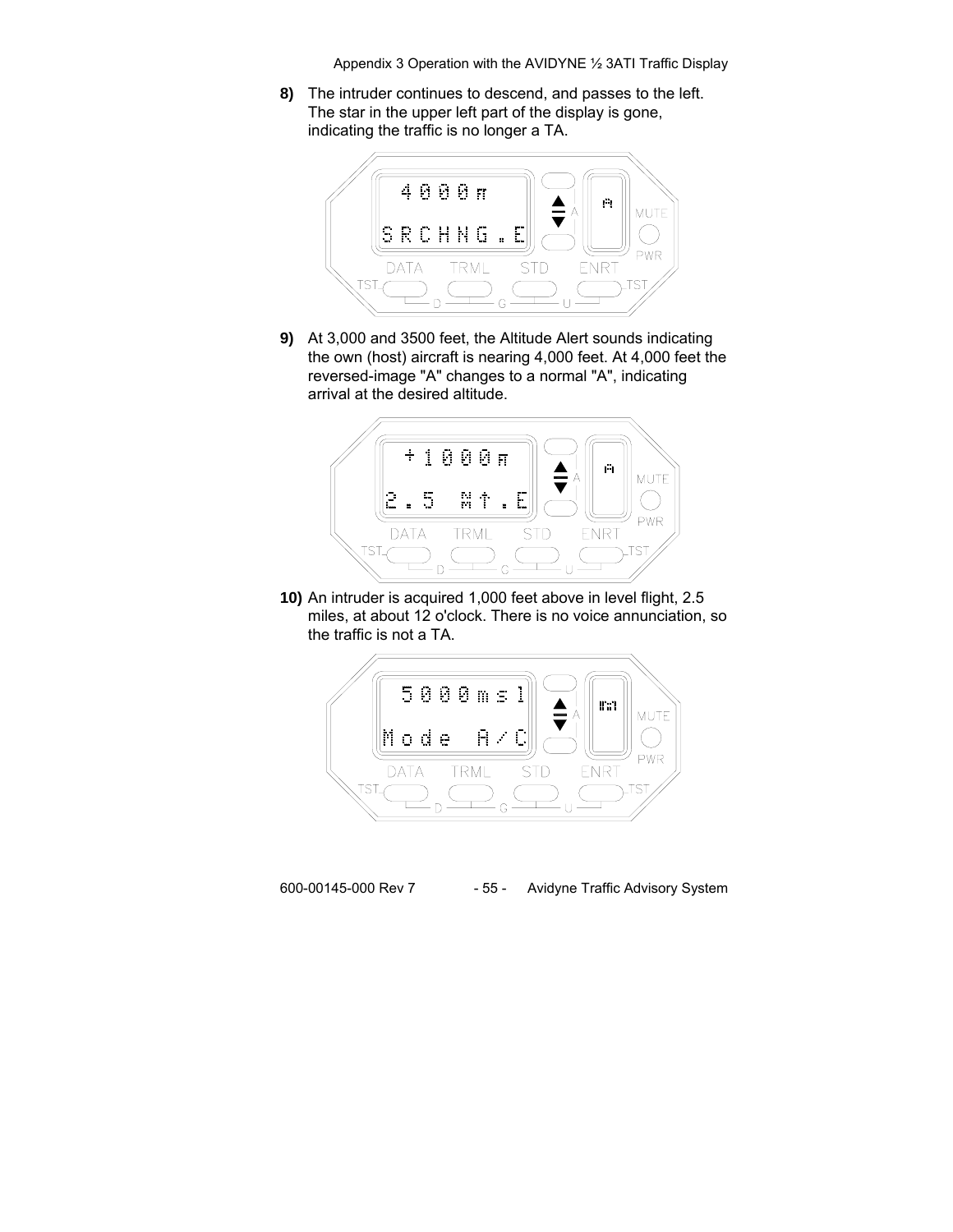**11)** Press the DATA button, the intruder is at 5,000 MSL.



**12)** The intruder continues to close in range, and has changed slightly in altitude.



13) The intruder approaches, and is nearly overhead.



Avidyne Traffic Advisory System - 56 - 600-00145-000 Rev 7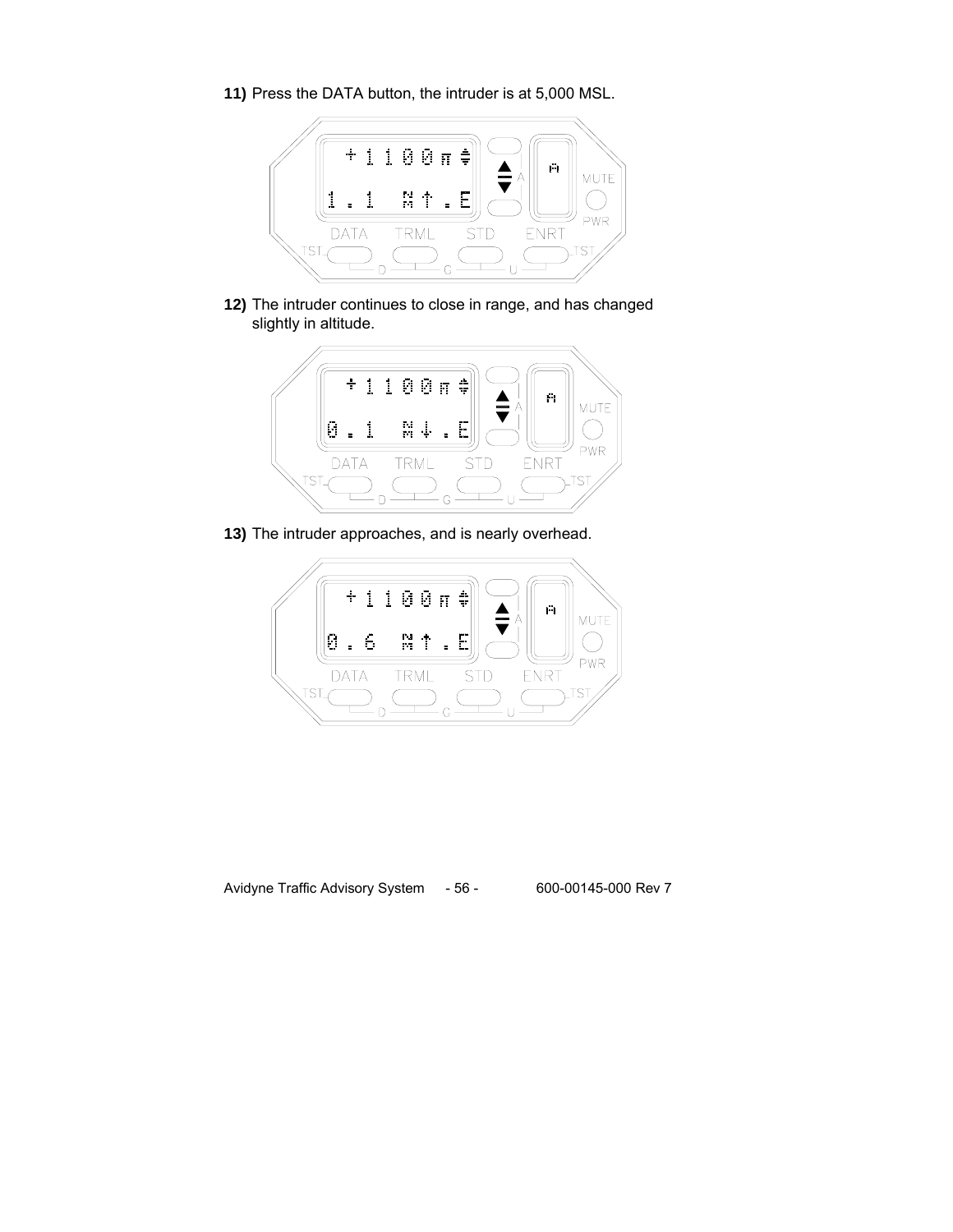**14)** The intruder flies directly overhead and passes behind. You are instructed by ATC to turn 45° to the right.



**15)** Eventually the intruder, which has climbed to 1200 feet above, leaves the monitored area.



**16)** Now, cleared out of 4,000 feet for Flight Level 210, the Altitude Alerter is set for to FL 210.



600-00145-000 Rev 7 - 57 - Avidyne Traffic Advisory System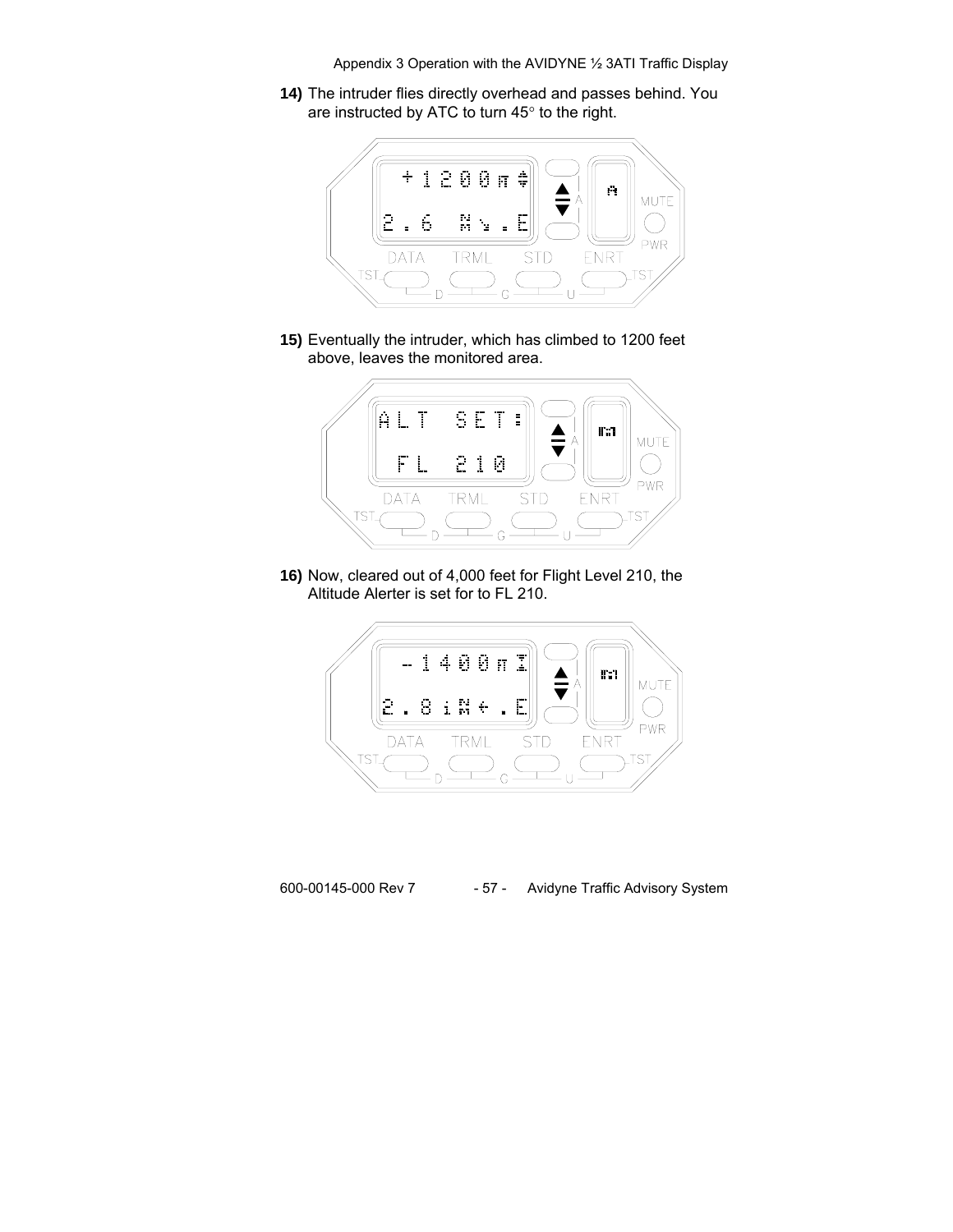**17)** Passing through 10,000 feet, the TAS600 Series System shows an intruder 1,400 feet below, closing in altitude at 2.8 miles, off the left wing. Since the intruder is closing in altitude, it is climbing.



**18)** Altitude separation is decreasing and the range is increasing. The intruder is flying a nearly parallel course.



**19)** The DATA button shows the intruder is at 5000msl.



Avidyne Traffic Advisory System - 58 - 600-00145-000 Rev 7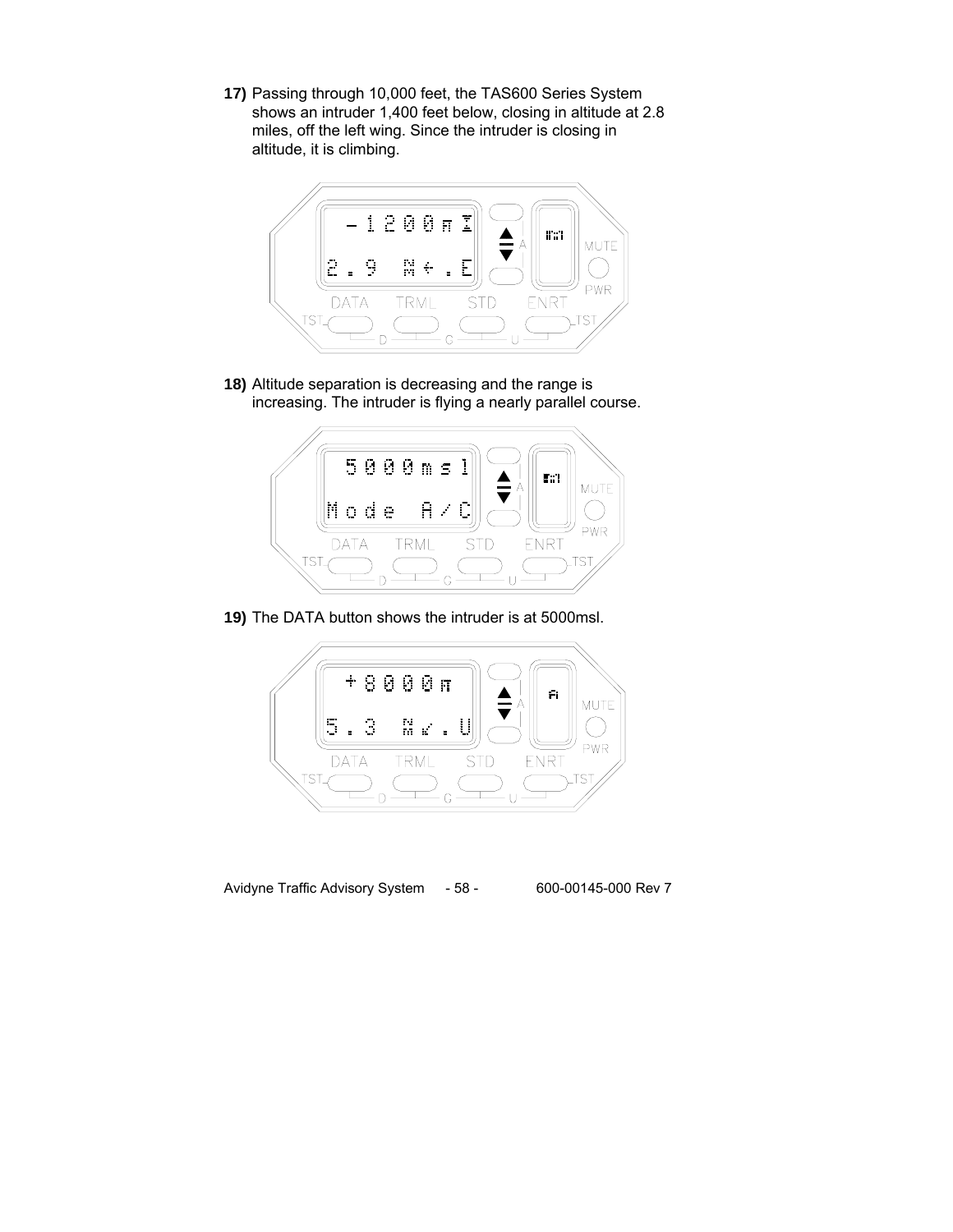**20)** Leveling at FL 210, the Unrestricted Mode is selected. Traffic is displayed 8,000 feet above and 5.3 miles, aft and to the left.



**21)** Pressing DATA shows the intruder as N864UA, likely airline traffic. Later, the flight crew sets the Approach Mode (or it is automatically set if Radar Altitude input is available) in anticipation of descent and landing.



**22)** Descending now, the TAS600 Series System automatically transitions to the Approach Mode (shown by the "Ap" in the lower right). Intruders on the ground are not displayed. If a high-rate descent were made, the Dynamic Proximate Airspace would expand to monitor for intruders below the set airspace limit. A TA sounds, announcing "[tone] Traffic two o'clock high, 2 miles." Double pressing the mute/repeat (or Data) button generates "[tone] Traffic two o'clock high, 2 miles." The intruder is then visually acquired.

600-00145-000 Rev 7 - 59 - Avidyne Traffic Advisory System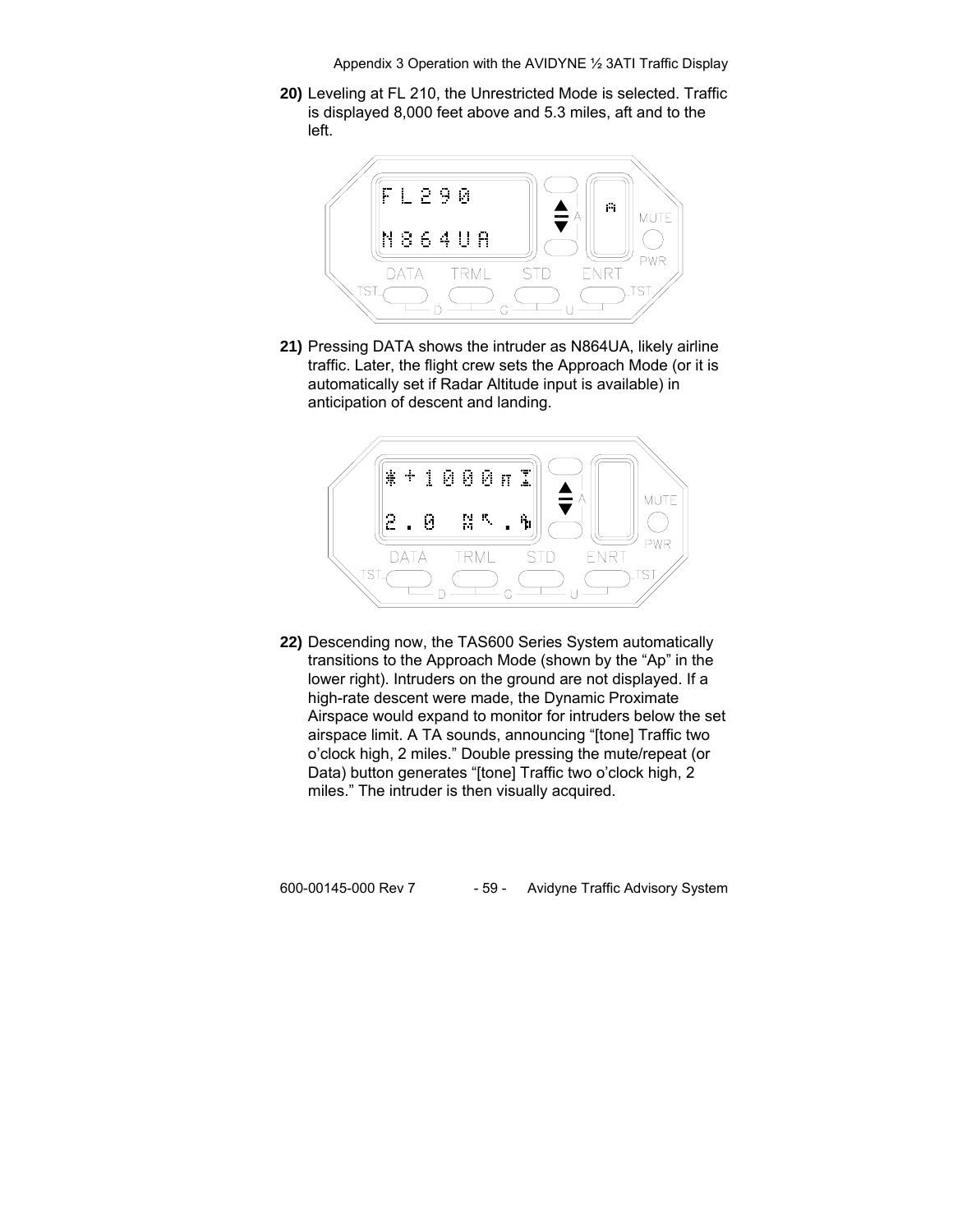

**23)** The intruder now shows 500 feet above, 1.5 miles, about 9 o'clock. Note the second intruder.



**24)** Press and hold the up button corresponding to the secondary intruder. The Traffic Display then shows the additional intruder 1,100 feet above and 2.6 miles, off the right wing. After a few seconds, only the closer of the two intruders is displayed.



Avidyne Traffic Advisory System - 60 - 600-00145-000 Rev 7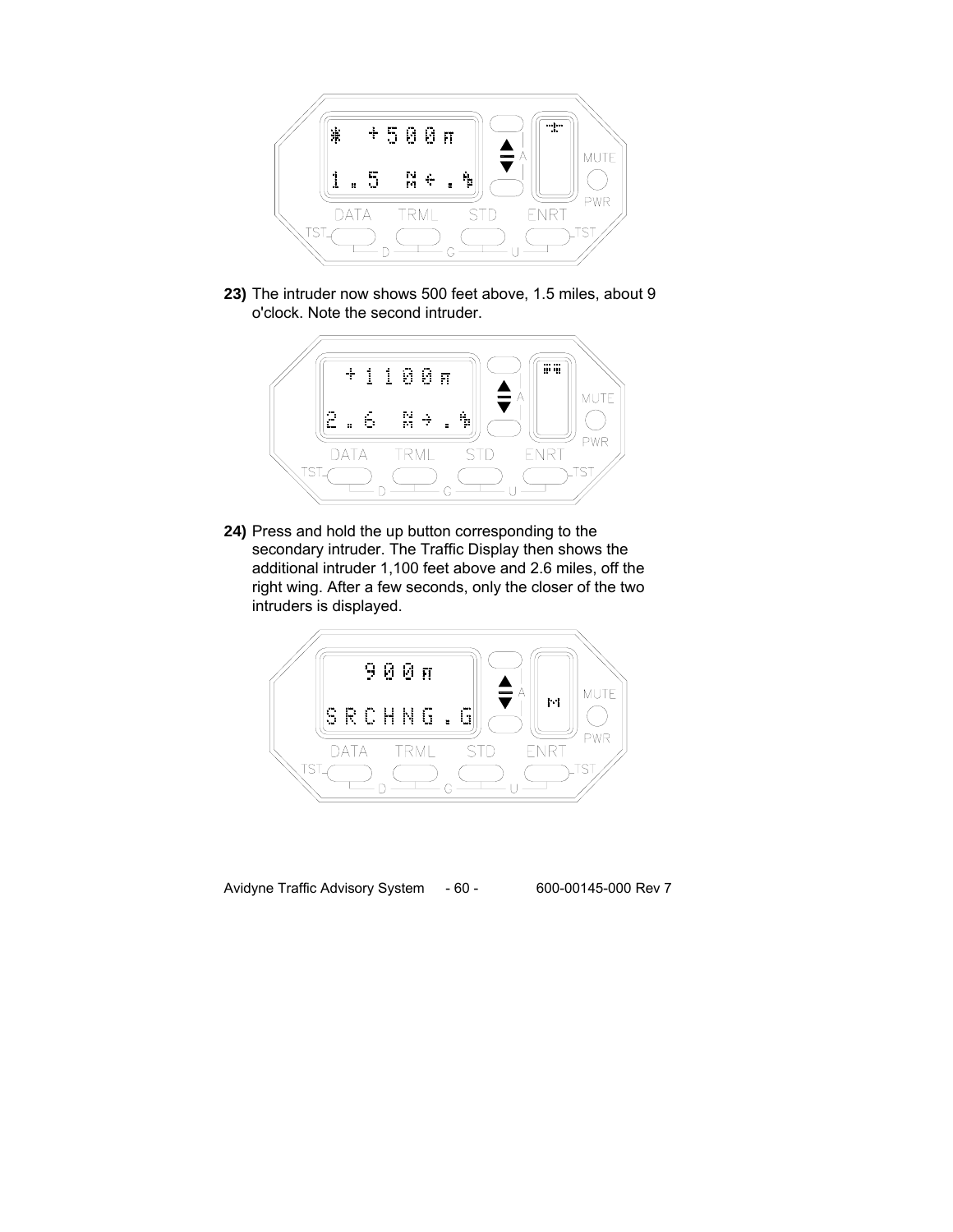**25)** The primary intruder eventually passes out of the Proximate Airspace Volume. On short final, the TAS600 Series System automatically transitions to the Ground Mode.

600-00145-000 Rev 7 - 61 - Avidyne Traffic Advisory System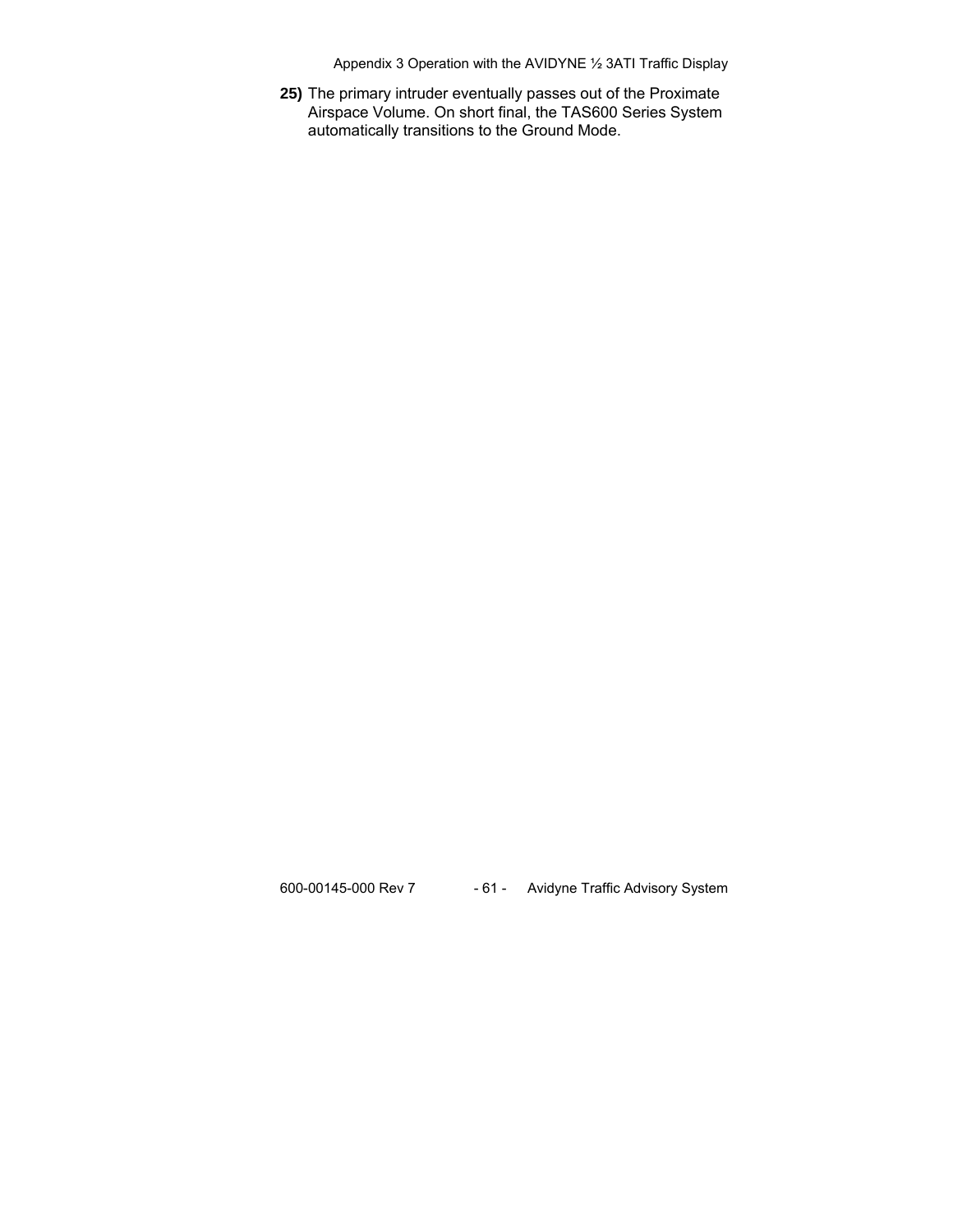# **Appendix 4 Operation with the Garmin G1000**

### *General*

The G1000 Avionics System provides an optional display interface for the Avidyne 9900BX/TAS System. This section provides instructions regarding this interface. This section assumes that the user has experience operating the G1000 Avionics System and is familiar with the G1000 Pilot's Guide and the 9900BX/TAS system. Refer to the **Traffic Advisory Systems Section** in the Garmin G1000 Optional Equipment Addendum for Configuration and Failure Response information.

The following replaces the G1000 Cockpit Reference Guide Traffic Advisory System (TAS) information.

# *TAS System Startup*

The TAS system powers on with the G1000 Avionics Master and performs an automatic self-test.

Once fully initialized, the TAS system will annunciate "Ground Mode". Ground Mode is not indicated on the display. If self-test fails, the G-1000 will display a TRAFFIC FAIL message.

The 9900BX performs continuous self-test and no pilot-initiated self-test function is provided.

**Note:** Some aircraft may not be configured for initializing in Ground Mode. In this case, the 9900BX operates in the Flight Mode and the Ground Mode announcement will not be heard.

**Note:** A startup failure condition may be observed on the G1000 PFD if the altitude encoder takes a period of time to send valid data. This failure will clear when the altitude data becomes valid.

600-00145-000 Rev 7 - 62 - Avidyne Traffic Advisory System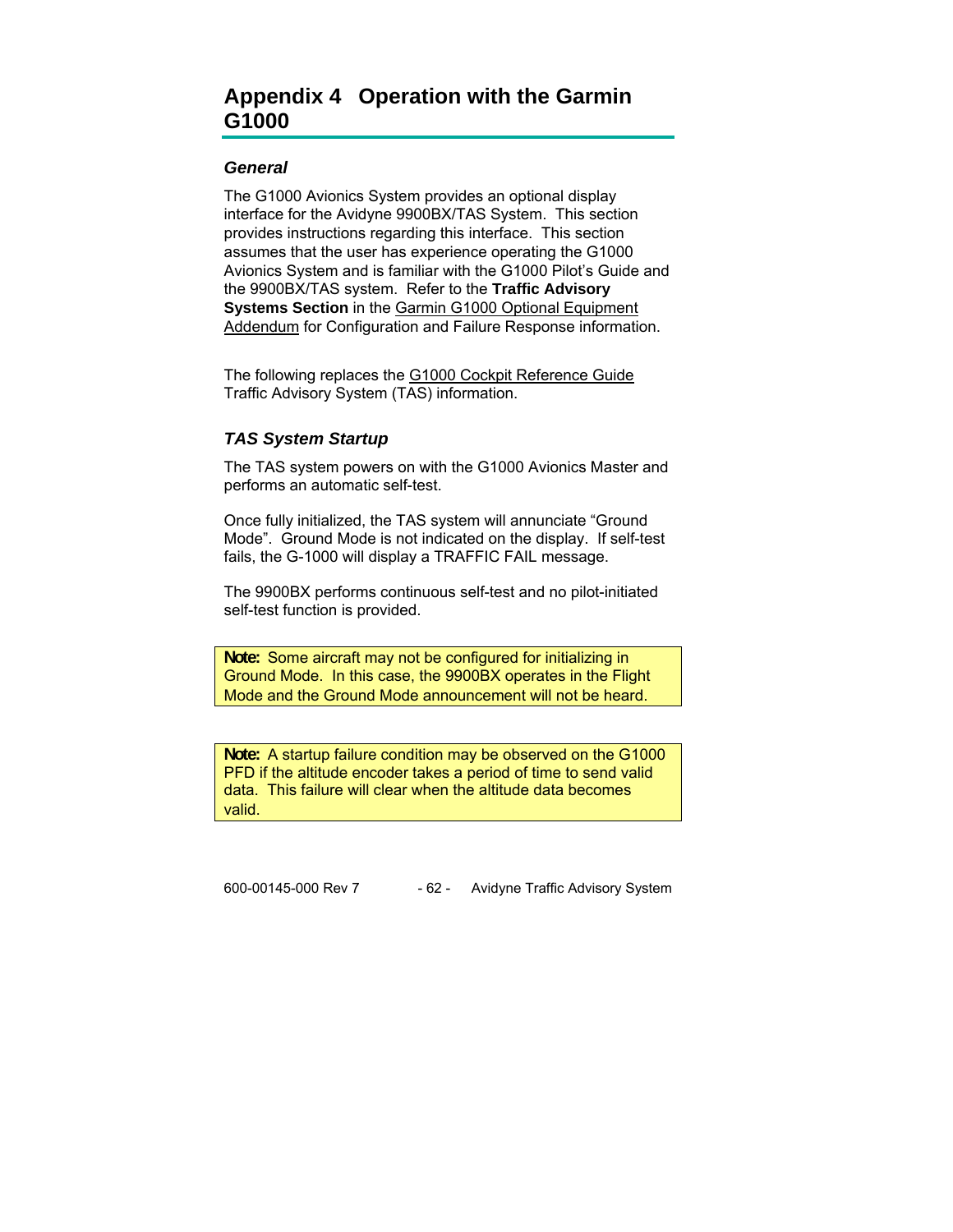# *Operation*

### **Displaying Traffic on the Traffic Map Page**

- 1. Press the **ALT MODE** softkey to change the altitude volume. Select the desired altitude volume by pressing the **BELOW**, **NORMAL**, **ABOVE** or **UREST** (unrestricted) softkey. The selection is displayed in the Altitude mode field.
- 2. Rotate the **Joystick** to adjust the display range.

### **Displaying Traffic on the Navigation Map**

- 1. With the Navigation Map displayed, press the **MAP** softkey.
- 2. Press the **TRAFFIC** softkey. Traffic will now be displayed on the map.

600-00145-000 Rev 7 - 63 - Avidyne Traffic Advisory System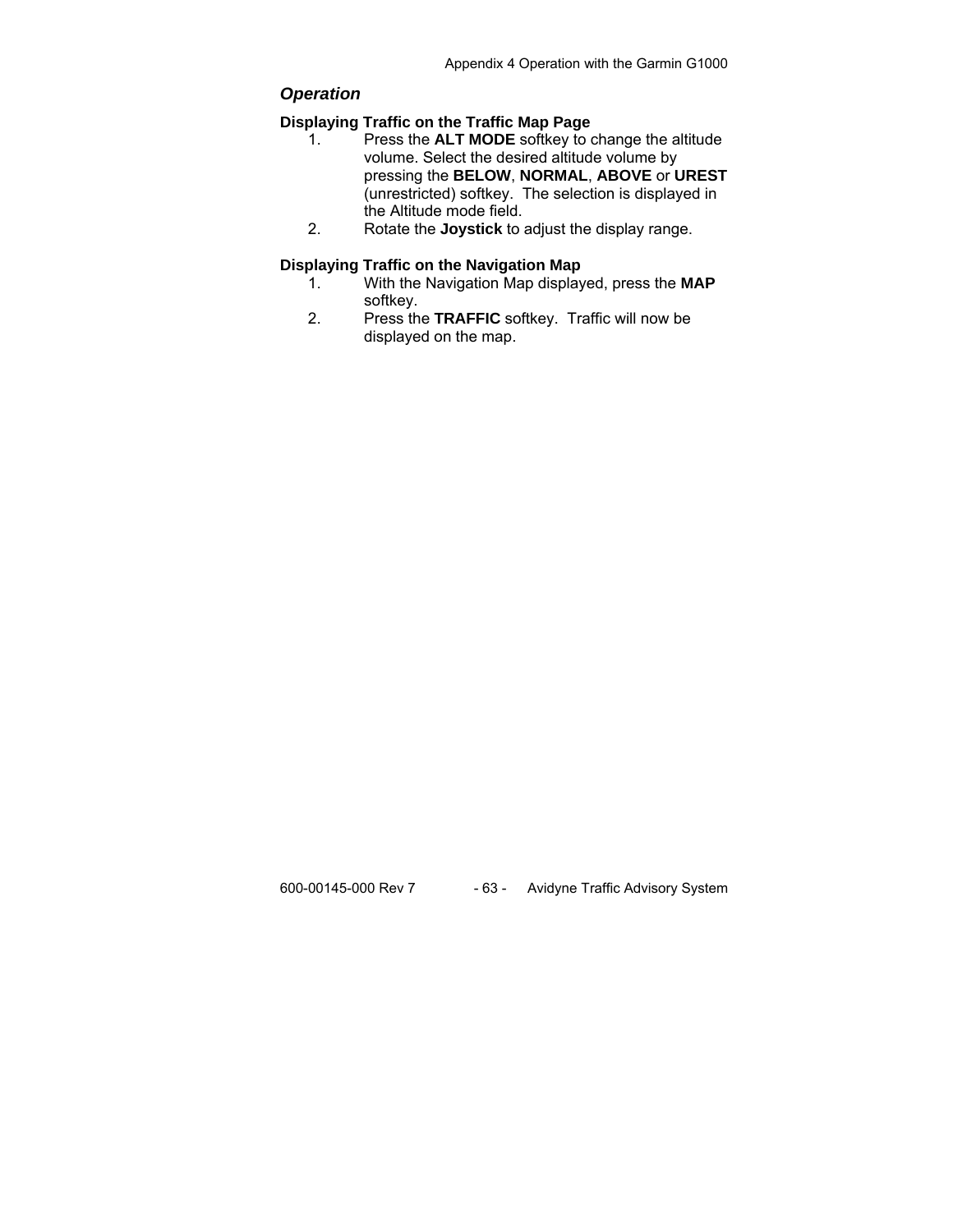### *General*

The GNS 480 also provides an optional display interface for the Avidyne 9900BX/TAS System. This section provides instructions regarding this interface.

The following supplements the GNS 480 Pilot's Guide Basic Operation Traffic information.

### *9900BX/TAS600 series System Startup*

The TAS system normally powers on with the Avionics Master, and performs an automatic self-test.

Once fully initialized, the TAS system will annunciate "Ground Mode". Ground Mode is not indicated on the display. If self-test fails, the GNS 480 will display a TRAFFIC FAIL message.

The TAS performs continuous self-test and no pilot-initiated selftest function is provided.

**Note:** Some aircraft may not be configured for initializing in Ground Mode. In this case, the TAS operates in the Flight Mode and the Ground Mode announcement will not be heard.

**Note:** A startup failure condition may be observed on the GNS 480 if the altitude encoder takes a period of time to send valid data. This failure will clear when the altitude data becomes valid.

# *Operation*

Operation is identical to the SkyWatch operation described in the GNS 480 Pilot's Guide. With the following exception:

There is no self-test or standby mode.

Avidyne Traffic Advisory System - 64 - 600-00145-000 Rev 7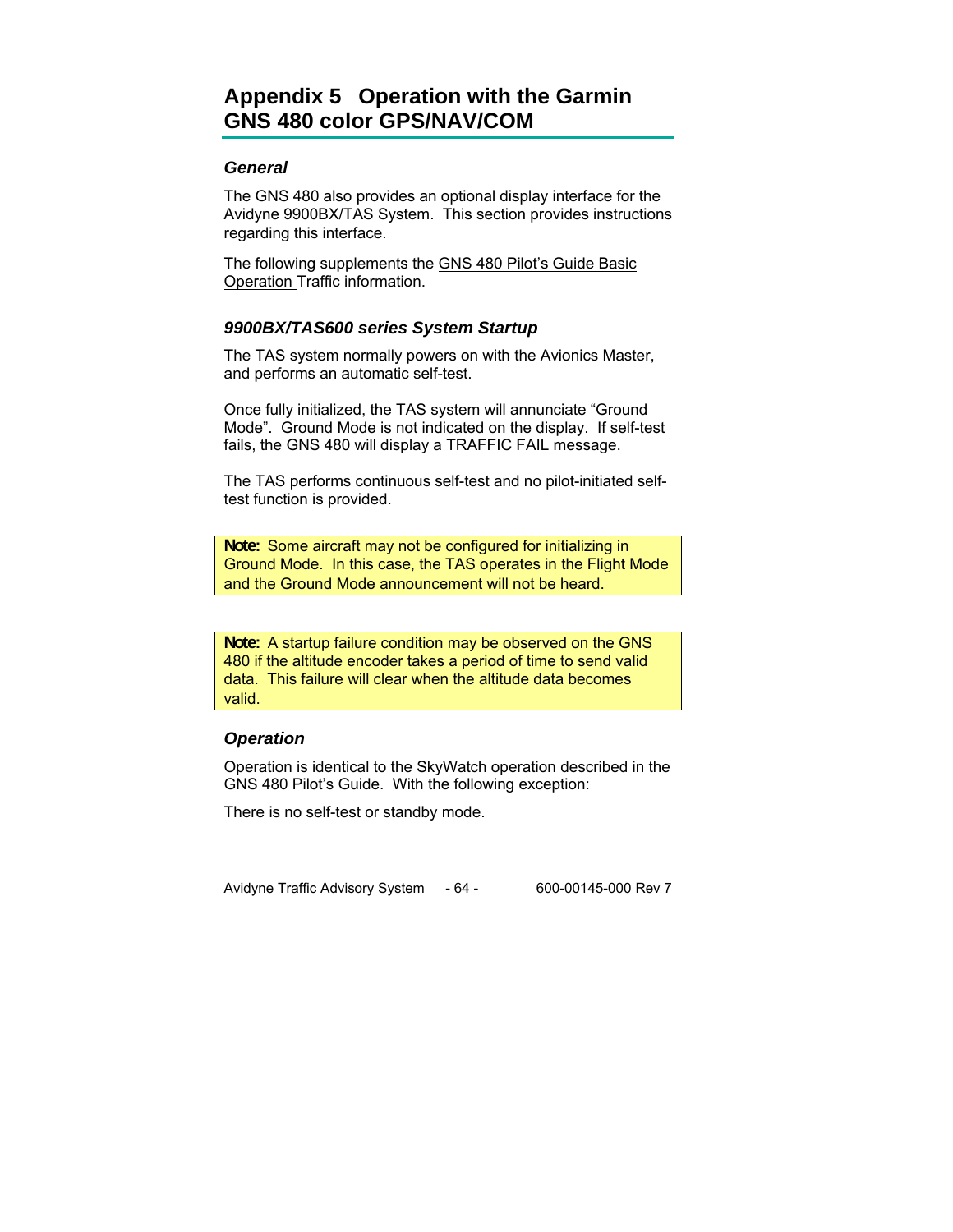# **Appendix 6 Specifications, Lexicon, and Warranty**

## *General*

| Weight: Processor and Coupler | $7.3$ pounds $(3.3kg)$ |
|-------------------------------|------------------------|
| <b>Operating Voltage:</b>     | 11 - 29 Volts DC       |
| <b>Current Requirements:</b>  | 2.9 A@ 14 VDC          |
|                               | 1.55A@ 28 VDC          |

## *LEXICON*

The following words are used by the TAS600 Series System. See Built-In Test and Fault Indications for additional phrases.

- "Traffic": Used to indicate a Traffic Alert (TA).
- Clock position (i.e. "12 o'clock"): Identifies the direction of the traffic from the host aircraft.
- "High": The TA is ≥300 feet above the host aircraft.
- "Same Altitude": A TA within 300 feet vertically.
- "Low": The TA is ≥300 feet below the host aircraft.
- "No Advisories": Used when no TA is detected.
- The traffic ranges below generate the audibles as shown:
	- < 0.4nm = "Zero Miles"
	- < 1.1nm = "Less than one mile"
	- $<$  1.8nm = "One mile"
	- < 2.8nm = "Two miles"
	- < 3.8nm = "Three miles"
	- < 4.8nm = "Four miles"
	- < 5.8nm = "Five miles"
	- < 6.8nm = "Six miles"
	- < 7.8nm = "Seven miles"
	- < 8.8nm = "Eight miles"
	- < 9.8nm = "Nine miles"
	- $\geq 9.8$ nm = "Ten miles"

TAs are not issued for traffic beyond 10nm.

600-00145-000 Rev 7 - 65 - Avidyne Traffic Advisory System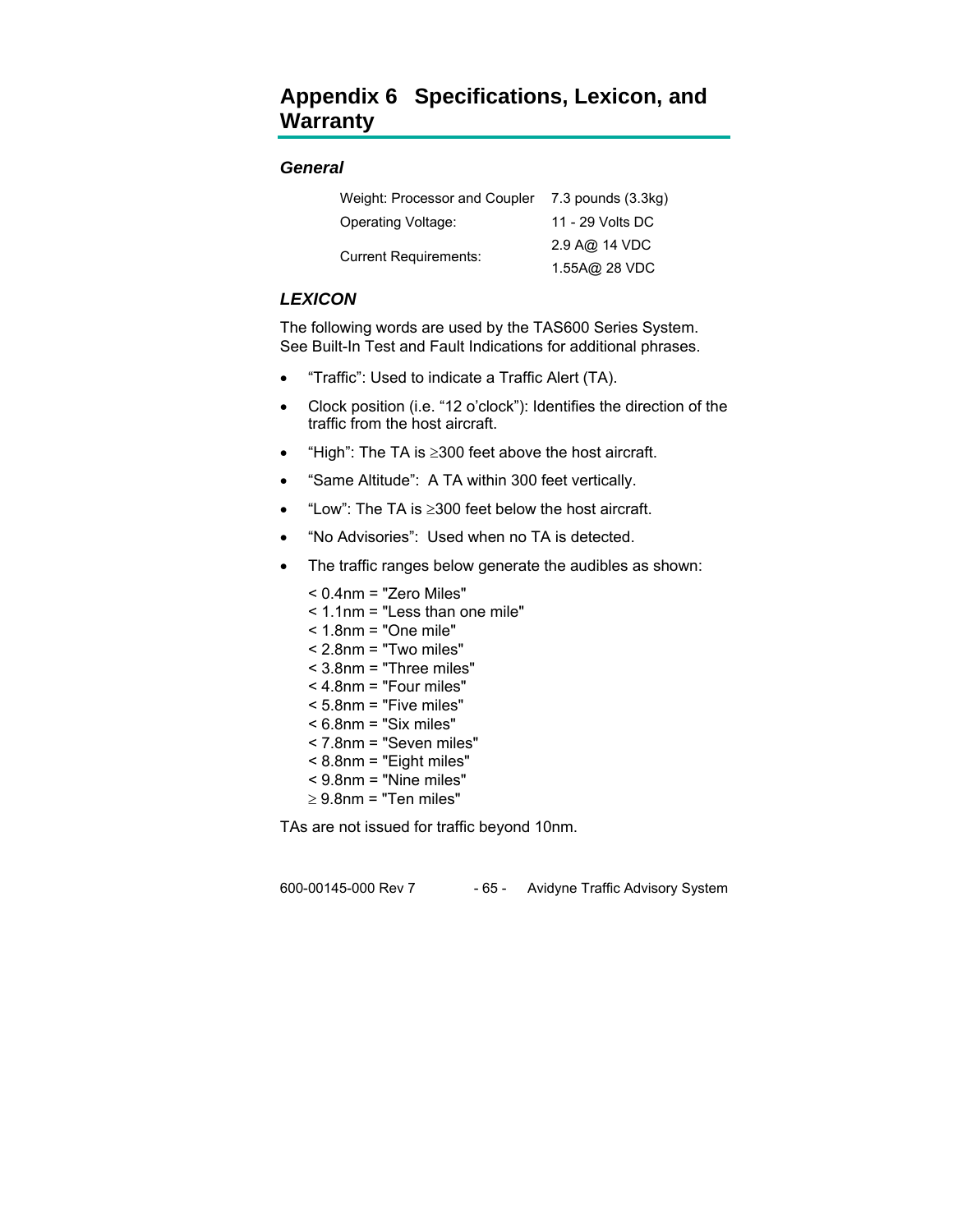# *PARTS AND SERVICE WARRANTY*

The TAS600 Series System is warranted against defects in materials and manufacturing according to the Avidyne warranty policy. Proper installation of the TAS600 Series System is the responsibility of the installing agency and is not part of this warranty. Avidyne Corporation is not liable for consequential damages.

Warranty protection is ensured only when your TAS600 Series System is installed and serviced by an authorized dealer.

## *CUSTOMER SUPPORT*

We appreciate the confidence you have placed in Avidyne and in your avionics dealer. We trust that both the TAS600 Series System and your dealer have met your expectations. For questions or comments, contact Customer Service at 888-723- 7592 (international +1-781-402-7400) or: support@avidyne.com.

## *Serial Numbers and Purchase Information*

| Processor:        |  |
|-------------------|--|
| Traffic Display:  |  |
| Date of Purchase: |  |
| Dealer Name:      |  |

Avidyne Traffic Advisory System - 66 - 600-00145-000 Rev 7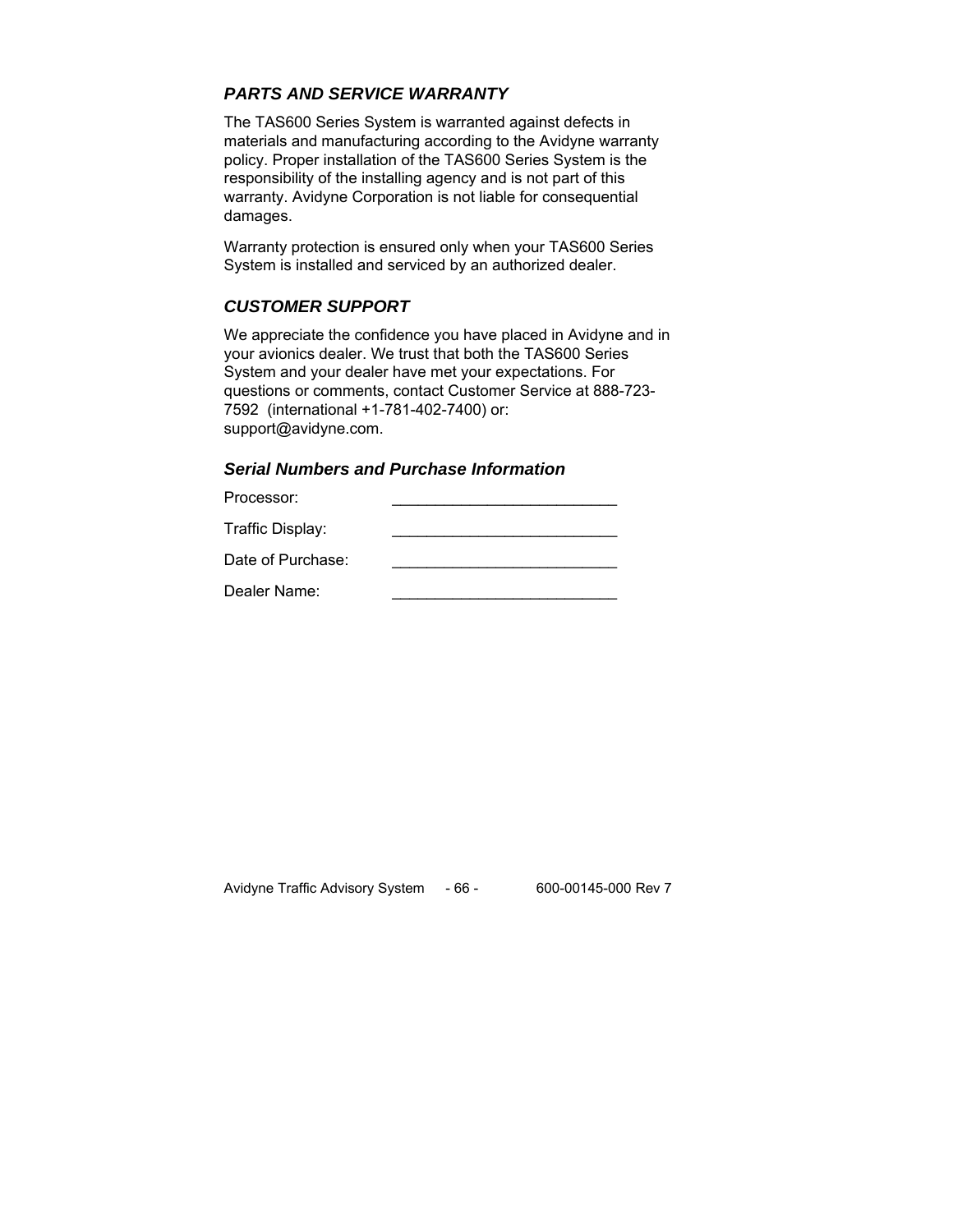## *DISCLAIMER*

The Avidyne TAS600 Series Systems have been meticulously designed to provide warning of nearby intruders. As with any device, there are significant limitations. The TAS600 Series System can only detect signals if they are received. There are many impediments that prevent the signal from being received, including the lack of transponder replies and the relative signal patterns of the transmitting and receiving antennas. We must declare in the strongest of terms that the TAS600 Series System is not foolproof, and will not warn of nearby traffic in every instance, nor will it in itself prevent collisions. We make no claim in this regard. The pilot must make the avoidance decisions. We do claim the TAS600 Series System is a very helpful device that can and has on many occasions helped to save the aircraft and occupants from disaster. Further, it aids in traffic awareness and traffic avoidance. The TAS600 Series System is an aid to the see-and-avoid process and does not replace the common sense and good judgment of the pilot.

As a pilot, you must be relied upon for a certain level of competence and a high standard of knowledge about the airspace, aerodynamics, regulations, and the TAS600 Series System. This includes knowledge of the limitations as well as the capabilities of the TAS600 Series System.

This equipment is designed to increase the pilot's awareness of nearby traffic. It will not detect every aircraft. It is not designed to replace the see and avoid responsibility of the pilot or the ATC responsibility in the IFR environment.

The information provided by the TAS600 Series System is not intended to lessen in any manner the pilot's obligation to see and avoid traffic.

The pilot in command of an aircraft is directly responsible for, and is the final authority as to, the operation of that aircraft.

600-00145-000 Rev 7 - 67 - Avidyne Traffic Advisory System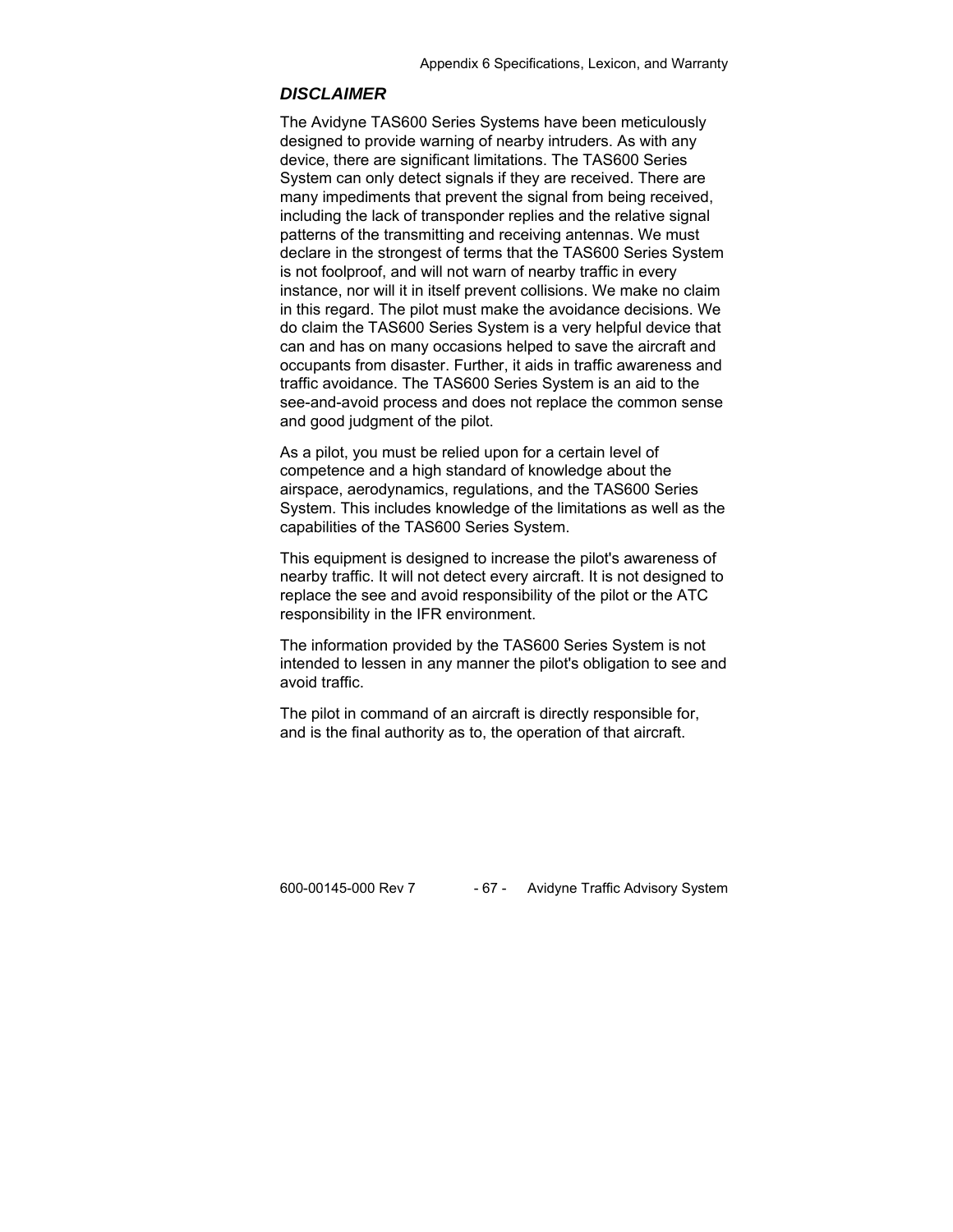# **Appendix 7 License**

Avidyne Corporation ("Avidyne") is willing to license this software, pilot's guide, and related materials (the "Software") only on the condition that you agree to all the terms of this agreement. Please read these terms carefully.

## **Trademarks**

Avidyne, the Avidyne logo, Entegra, the Entegra logo, FlightMax, and the FlightMax logo are trademarks of Avidyne Corporation. Other brands or products are the trademarks or registered trademarks of their respective holders and should be treated as such.

## **License and Certain Restrictions**

You may use the Software on the system on which it was delivered. You may not copy the Software for any purpose. You may not transfer the Software or any rights under this Agreement to another party without this Agreement. The other party must agree to accept the terms of this Agreement. The Software contains trade secrets. You may not decompile, reverse engineer, disassemble, or otherwise reduce the Software to human-readable form. You may not modify, adapt, translate, rent, sublicense, assign, lease, loan, resell for proof, distribute, or network the Software, disk or related materials or create derivative works based upon the software or any part thereof. Title, ownership rights, and intellectual property rights in and to the Software belongs to Avidyne and its licensors. The Software is protected by the copyright laws of the United States and by international copyright treaties. Title, ownership rights and intellectual property rights in and to the content accessed through the Software is the property of Avidyne, and where applicable, to the licensor content owners and may be protected by applicable copyright or other law. This Agreement gives you no rights to such content.

#### **Govern***m***ent Licensee**

If you are acquiring the Software on behalf of any unit or agency of the United States Government, this provision applies. The Government acknowledges Avidyne's representation that the Software and its documentation were developed at private expense and no part of them is in the public domain. The Government acknowledges Avidyne's representation that the Software is "Restricted Computer Software" as that term is defined in Clause 52.227-19 of the Federal Acquisition Regulations (FAR) and is "Commercial Computer Software" as that term is defined in Subpart 227.401 of the Department of Defense Federal Acquisition Regulation Supplement (DFARS). The Government agrees that: If the Software is supplied to the Department of Defense (DoD), the Software is classified as "Commercial Computer Software" and the Government is acquiring only "restricted rights" in the Software and its documentation as that term is defined in Clause 52.227-7013(c)(1) of the DFARS, and If the Software is supplied to any unit or agency of the United States Government other than DoD, the Government's rights in the Software and its documentation will be as defined in Clause 52.227-  $19(c)(2)$  of the FAR.

Avidyne Traffic Advisory System - 68 - 600-00145-000 Rev 7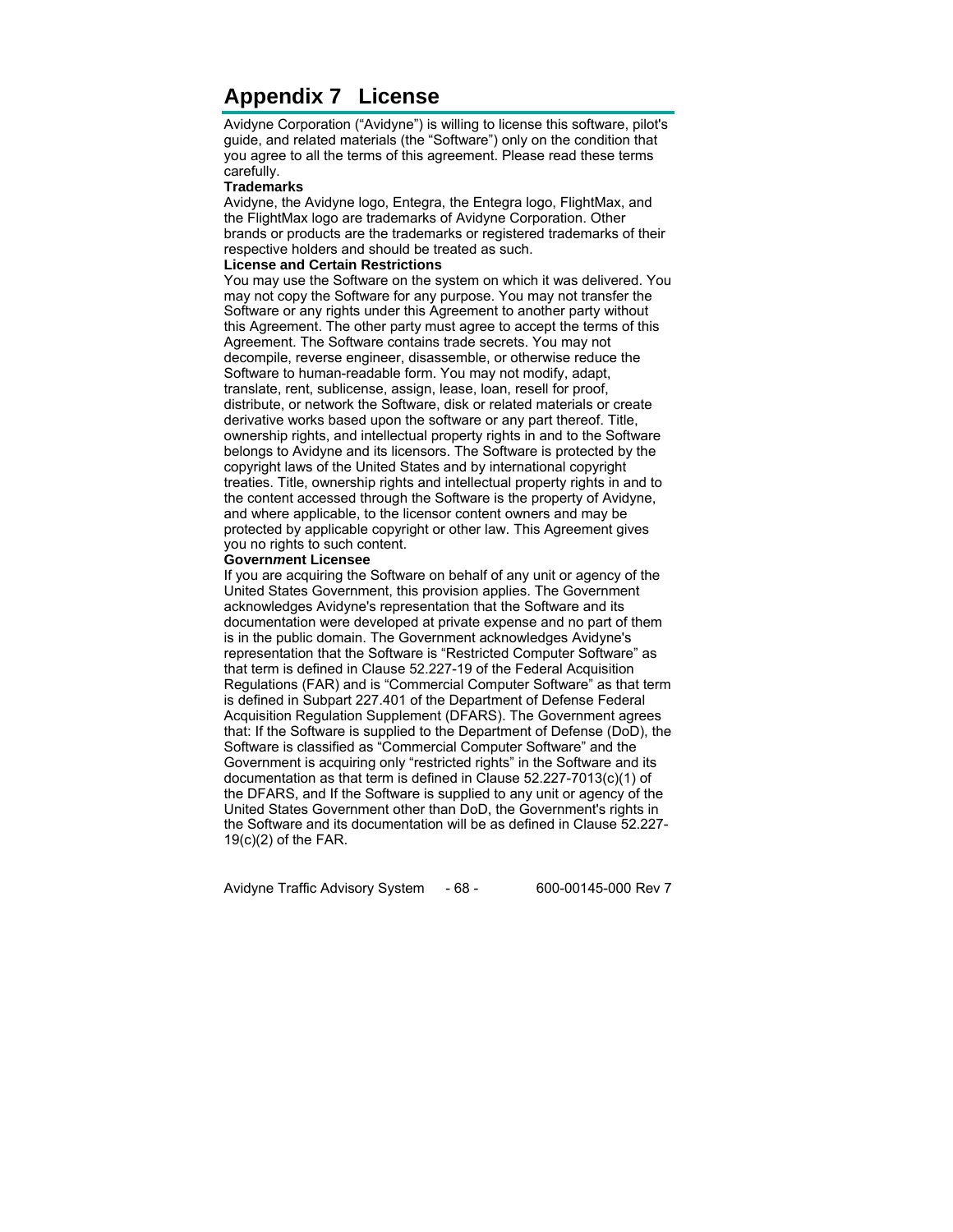#### **Restricted Rights Legend**

Use, duplication, or disclosure by the Government is subject to restrictions as set forth in subparagraph (c)(1)(ii) of the Rights in Technical Data and Computer Software clause at DFARS 52.227-7013, and when applicable subparagraphs (a) through (d) of the Commercial Computer-Restricted rights clause at FAR 52.227-19, and in similar clauses in the NASA FAR Supplement. - Avidyne Corporation, 55 Old Bedford Road, Lincoln, MA 01773.

#### **Export Law Assurances**

You acknowledge and agree that the Software is subject to restrictions and controls imposed by the United States Export Administration Act and Arms Export Control Act (the "Acts") and the regulations thereunder. You agree and certify that neither the Software nor any direct product thereof is being or will be acquired, shipped, transferred or exported, directly or indirectly, into any country prohibited by the Acts and the regulations thereunder or will be used for any purpose prohibited by the same.

#### **Miscellaneous**

This Agreement will be governed by the internal laws of the State of Massachusetts. If any provision of this Agreement is held to be unenforceable, that provision will be removed and the remaining provisions will remain in full force. This Agreement is the complete and exclusive statement of the agreement between us which supersedes any other communications between us in relation to the subject matter of this Agreement. This Software contains dated information. Use of the Software is based on your understanding that this Software may not include all the information or the most current information relevant to your particular situation. If you have any questions concerning this Agreement, you may contact Avidyne by writing to Avidyne Corporation, 55 Old Bedford Road, Lincoln, MA 01773. You acknowledge that, in providing you with the Software, Avidyne and its licensors rely upon you to read this Agreement, understand it, and agree to be bound by its terms and not those contained in your purchase order. If you do not agree to the terms of this license, Avidyne is unwilling to license the product to you. In such event, you may not use or copy the product, and you should promptly contact Avidyne for instructions on return of the unused product(s) for a refund.

## **Copyright**

© 2010 Avidyne Corporation. All rights reserved. Reproduction of this publication or any portion thereof by any means without the express written consent of Avidyne Corporation is prohibited. For further information contact Avidyne Corporation, 55 Old Bedford Road, Lincoln, MA 01773, 781-402-7400. Information in this document is subject to change without notice. Avidyne reserves the right to change or improve their products and to make changes in the content of this material without obligation to notify any person or organization of such changes or improvements.

600-00145-000 Rev 7 - 69 - Avidyne Traffic Advisory System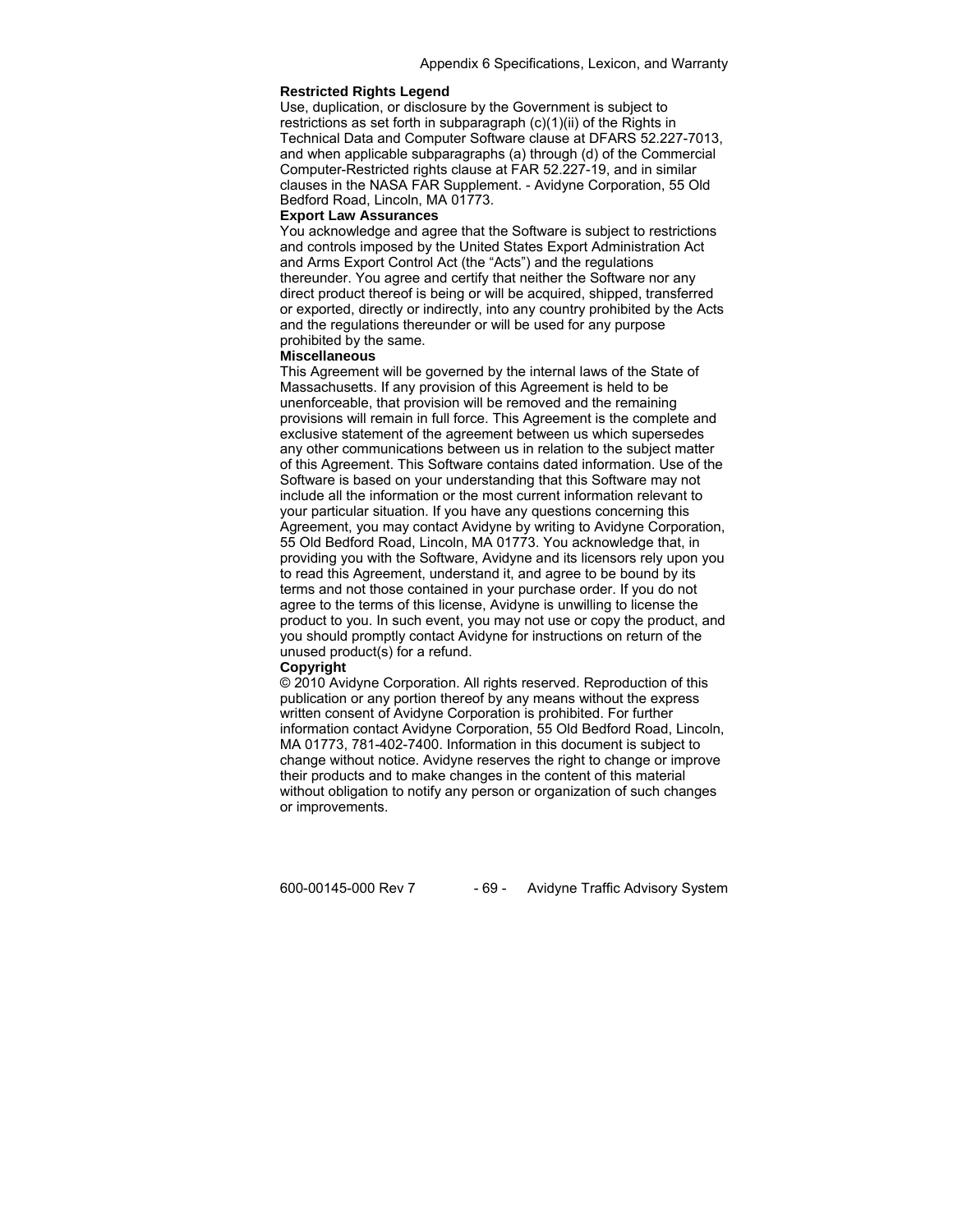# **Appendix 8 Index**

| acquisition 1                            |
|------------------------------------------|
|                                          |
| Air Traffic Proximate Airspace           |
|                                          |
|                                          |
|                                          |
| 46, 47, 48, 52, 53, 55, 57               |
| annunciator9, 25, 26, 28, 29,            |
| 31                                       |
| Antenna 19                               |
| Approach Mode. 12, 13, 31, 37,           |
| 38, 39, 42, 59                           |
| Audible Position Alert 1                 |
| <b>Barometric Pressure Setting.42</b>    |
| Basic Displays 29, 33                    |
| Built-in Test 31                         |
| BUILT-IN TEST 21                         |
|                                          |
| Closest Point of Approach1               |
| Components5                              |
|                                          |
|                                          |
|                                          |
| Customer Support 66                      |
| Data10, 18, 22, 41                       |
| Density Altitude 30, 48, 49, 52          |
| Disclaimer67                             |
| display i, 1, 4, 5, 26, 28, 31, 32,      |
| 35, 36, 37, 38, 40, 41, 42,              |
| 43, 44, 45, 46, 47, 48, 49,              |
| 50, 52, 60                               |
| MFD  15                                  |
| Duplicate Tracks19                       |
| Examples of Operation51                  |
| FAULT DISPLAYS 21                        |
| FAULT INDICATIONS21                      |
| Flight Level display43                   |
|                                          |
|                                          |
| GNS 48064<br>Ground Mode 12, 13, 22, 25, |
|                                          |
| 36, 37, 38, 40, 52, 53, 61               |

| interrogator power 12, 19           |  |
|-------------------------------------|--|
|                                     |  |
|                                     |  |
| Link Failure 51                     |  |
| MFD  1, 15                          |  |
| Mode indicator 34, 35               |  |
| Mode S traffic 18                   |  |
|                                     |  |
|                                     |  |
| N-number  18, 30, 41                |  |
|                                     |  |
|                                     |  |
| PA  1, 7, 28                        |  |
|                                     |  |
| Pop-ups and Drop-offs19             |  |
| Proximate Advisory 1                |  |
| Scheduled Advisory 2                |  |
| Sensitivity Level 2                 |  |
|                                     |  |
| SL A …………………………………2                 |  |
|                                     |  |
| star  28, 31                        |  |
| Symbols 33                          |  |
| TA . 1, 2, 7, 8, 9, 10, 12, 13, 17, |  |
| 18, 21, 24, 25, 27, 28, 29,         |  |
| 31, 39, 40, 54, 55, 59              |  |
| TAS600 Series configuration .5      |  |
| TAS600 Series System                |  |
| description2                        |  |
|                                     |  |
|                                     |  |
| Traffic Advisory 2                  |  |
| TSO Information                     |  |
| Unrestricted Mode 37, 59            |  |
|                                     |  |
| Weight 11, 26, 65                   |  |
|                                     |  |

©2010 Avidyne Corporation All Rights Reserved. Avidyne $^{\circledR}$  and FlightMax $^{\circledR}$  are trademarks of Avidyne Corp.